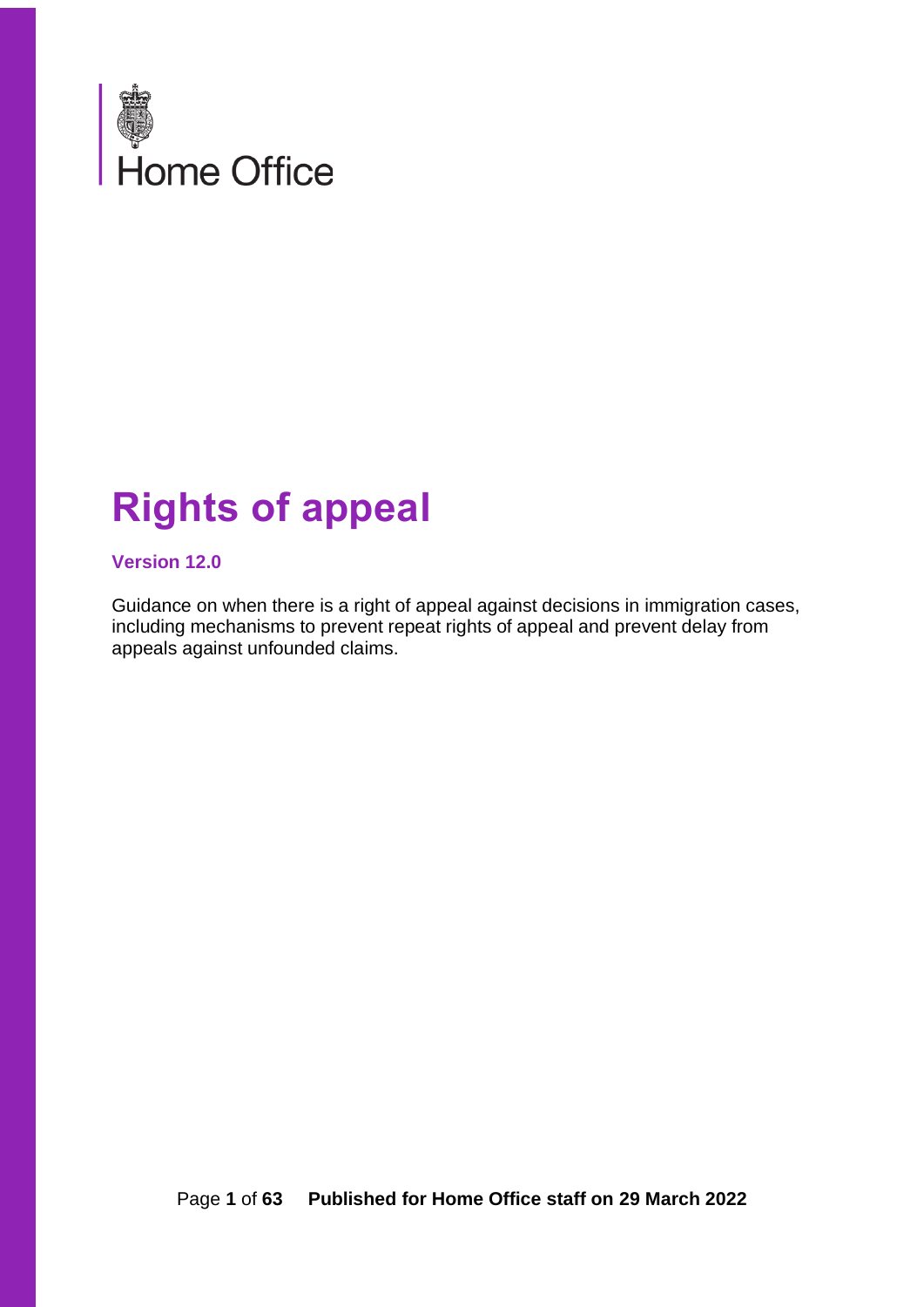# <span id="page-1-0"></span>**Contents**

| What to do once the claim's prospects of success have been established  16 |  |
|----------------------------------------------------------------------------|--|
|                                                                            |  |
| Human rights application where the person has immigration leave  18        |  |
|                                                                            |  |
|                                                                            |  |
|                                                                            |  |
|                                                                            |  |
|                                                                            |  |
|                                                                            |  |
|                                                                            |  |
|                                                                            |  |
|                                                                            |  |
|                                                                            |  |
|                                                                            |  |
|                                                                            |  |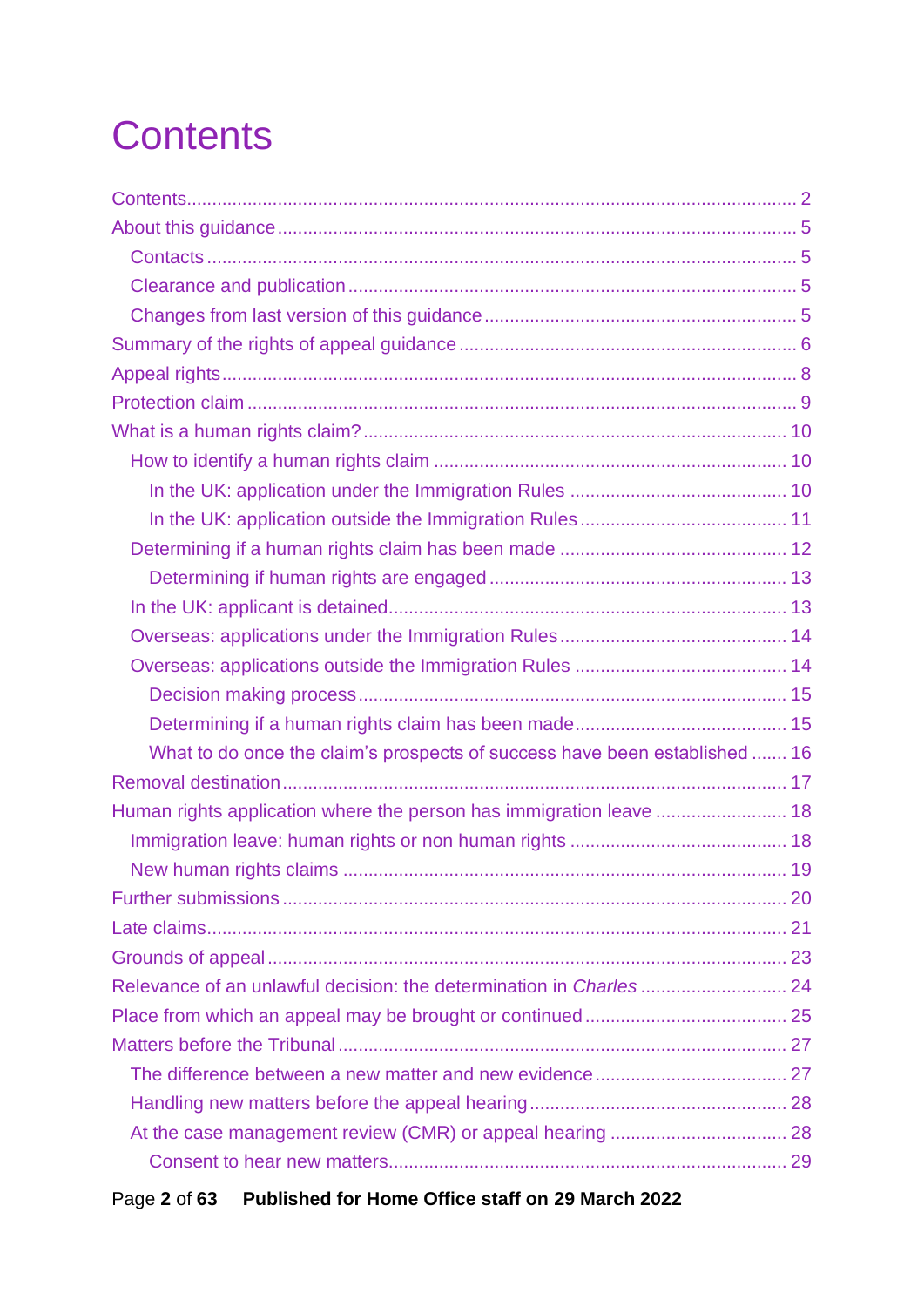| Action if the Tribunal considers a new matter without the SSHD's consent  30  |  |
|-------------------------------------------------------------------------------|--|
|                                                                               |  |
|                                                                               |  |
|                                                                               |  |
|                                                                               |  |
|                                                                               |  |
|                                                                               |  |
|                                                                               |  |
| SSHD not satisfied there is a relationship: no right of appeal  36            |  |
|                                                                               |  |
| EEA rights of appeal that can only be exercised from outside the UK 38        |  |
|                                                                               |  |
| Where an appeal under the EEA Regulations does not prevent removal 38         |  |
|                                                                               |  |
| Rights of appeal under the EEA Regulations in relation to EEA decisions made  |  |
| Human rights in EEA appeal cases: decisions made on or after 6 April 2015 40  |  |
| Human rights in 2006 Regulations: decisions made before 6 April 2015  41      |  |
|                                                                               |  |
|                                                                               |  |
| Rights of appeal where the person has applied for leave under the EUSS or for |  |
| Rights of appeal where a decision is made to vary, cancel or revoke leave     |  |
|                                                                               |  |
|                                                                               |  |
| Rights of appeal where a decision is made in connection with an EUSS Family   |  |
|                                                                               |  |
|                                                                               |  |
|                                                                               |  |
|                                                                               |  |
|                                                                               |  |
|                                                                               |  |
|                                                                               |  |
|                                                                               |  |
|                                                                               |  |
| Published for Home Office staff on 29 March 2022<br>Page 3 of 63              |  |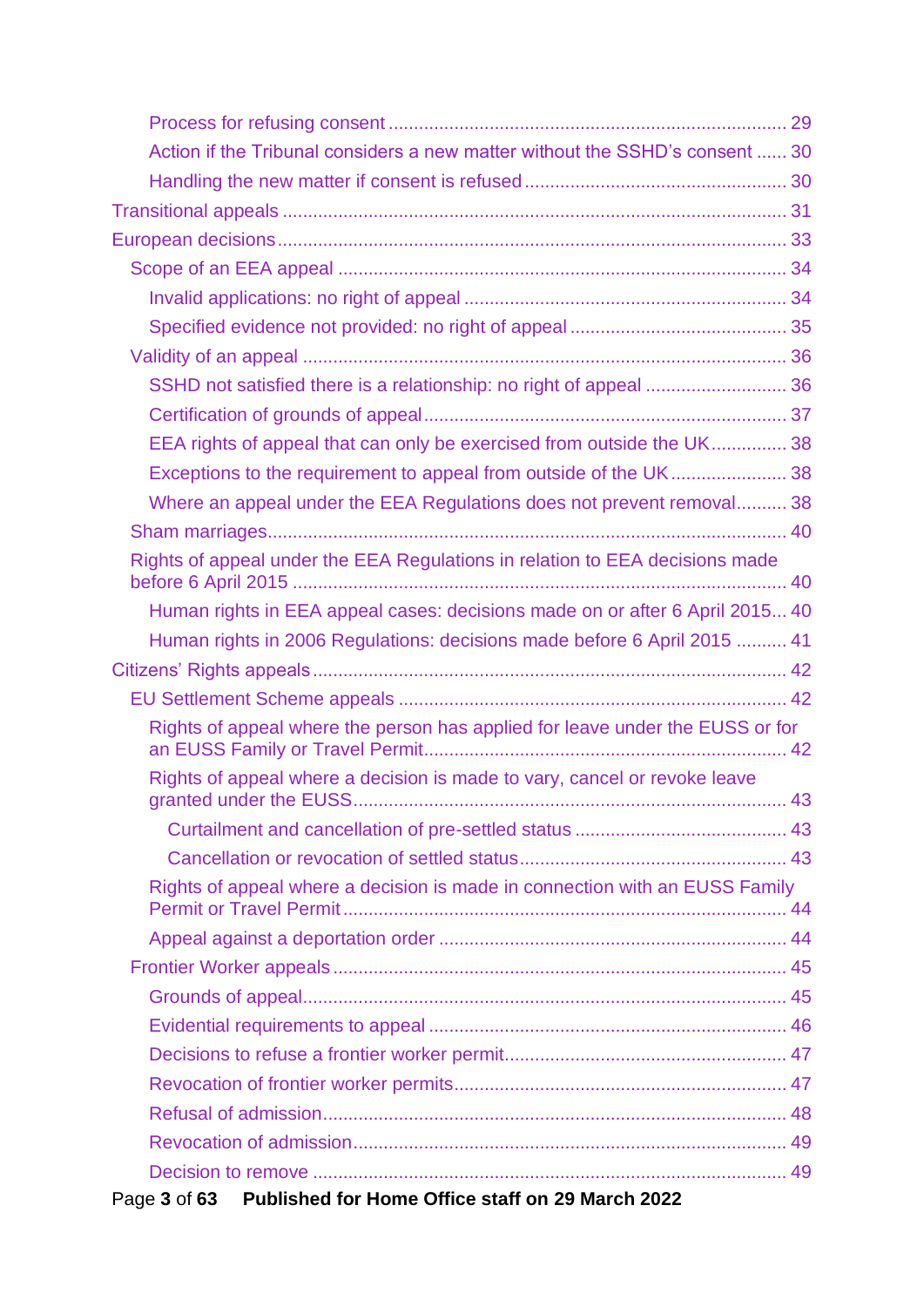| Decision to refuse leave under Appendix S2 Healthcare Visitor 51                  |  |
|-----------------------------------------------------------------------------------|--|
| Decision to refuse permission to stay under Appendix S2 Healthcare Visitor  51    |  |
| Decisions to cancel or vary leave under Appendix S2 Healthcare Visitor  52        |  |
| Decision to refuse entry clearance under Appendix S2 Healthcare Visitor 52        |  |
|                                                                                   |  |
| Refusal of permission to enter where a person has valid entry clearance 53        |  |
| Cancellation or variation of leave to enter the UK by virtue of having arrived in |  |
| A decision to vary leave under Article 5 of the Immigration (Control of Entry     |  |
|                                                                                   |  |
|                                                                                   |  |
|                                                                                   |  |
| Places from which an appeal may be brought or continued  54                       |  |
|                                                                                   |  |
|                                                                                   |  |
|                                                                                   |  |
| Where a Citizens Rights Appeal does not prevent removal 55                        |  |
|                                                                                   |  |
|                                                                                   |  |
|                                                                                   |  |
|                                                                                   |  |
|                                                                                   |  |
|                                                                                   |  |
|                                                                                   |  |
|                                                                                   |  |
|                                                                                   |  |
|                                                                                   |  |
|                                                                                   |  |
|                                                                                   |  |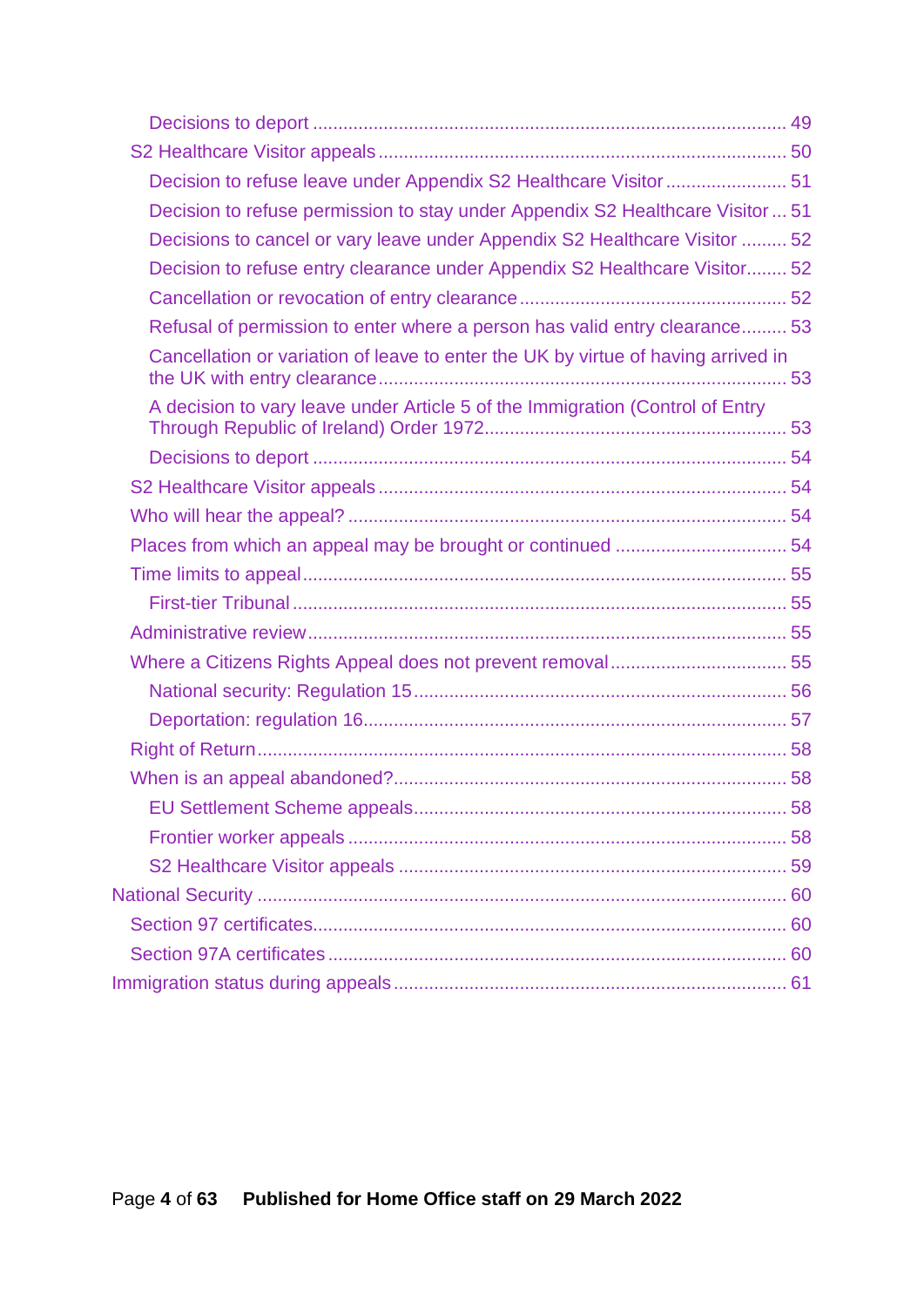# <span id="page-4-0"></span>About this guidance

This guidance tells you about rights of appeal.

This guidance provides information on situations when there is a right of appeal against decisions in immigration cases, including mechanisms to prevent repeat rights of appeal and prevent delay from appeals against unfounded claims.

It is based on the following legislation:

- Parts 5 and 6 of the [Nationality, Immigration and Asylum Act 2002 \(The 2002](http://www.legislation.gov.uk/ukpga/2002/41/contents)  [Act\) as amended](http://www.legislation.gov.uk/ukpga/2002/41/contents)
- [Immigration \(European Economic Area\) Regulations 2016](http://www.legislation.gov.uk/uksi/2016/1052/contents/made)

# <span id="page-4-1"></span>**Contacts**

If you have any questions about the guidance and your line manager or senior caseworker cannot help you or you think that the guidance has factual errors then email the Appeals Policy team.

If you notice any formatting errors in this guidance (broken links, spelling mistakes and so on) or have any comments about the layout or navigability of the guidance then you can email the Guidance Rules and Forms team.

# <span id="page-4-2"></span>**Clearance and publication**

Below is information on when this version of the guidance was cleared:

- version **12.0**
- published for Home Office staff on **29 March 2022**

# <span id="page-4-3"></span>**Changes from last version of this guidance**

A section has been added on the circumstances in which an appeal will prevent the removal of the appellant.

### **Related content**

**[Contents](#page-1-0)** 

**Related external links** [Nationality, Immigration and Asylum Act 2002](http://www.legislation.gov.uk/ukpga/2002/41/contents) [Immigration Act 2014](http://www.legislation.gov.uk/ukpga/2014/22/contents) [Keeling Schedule showing amended Nationality, Immigration and Asylum Act 2002](https://www.gov.uk/government/publications/appeals)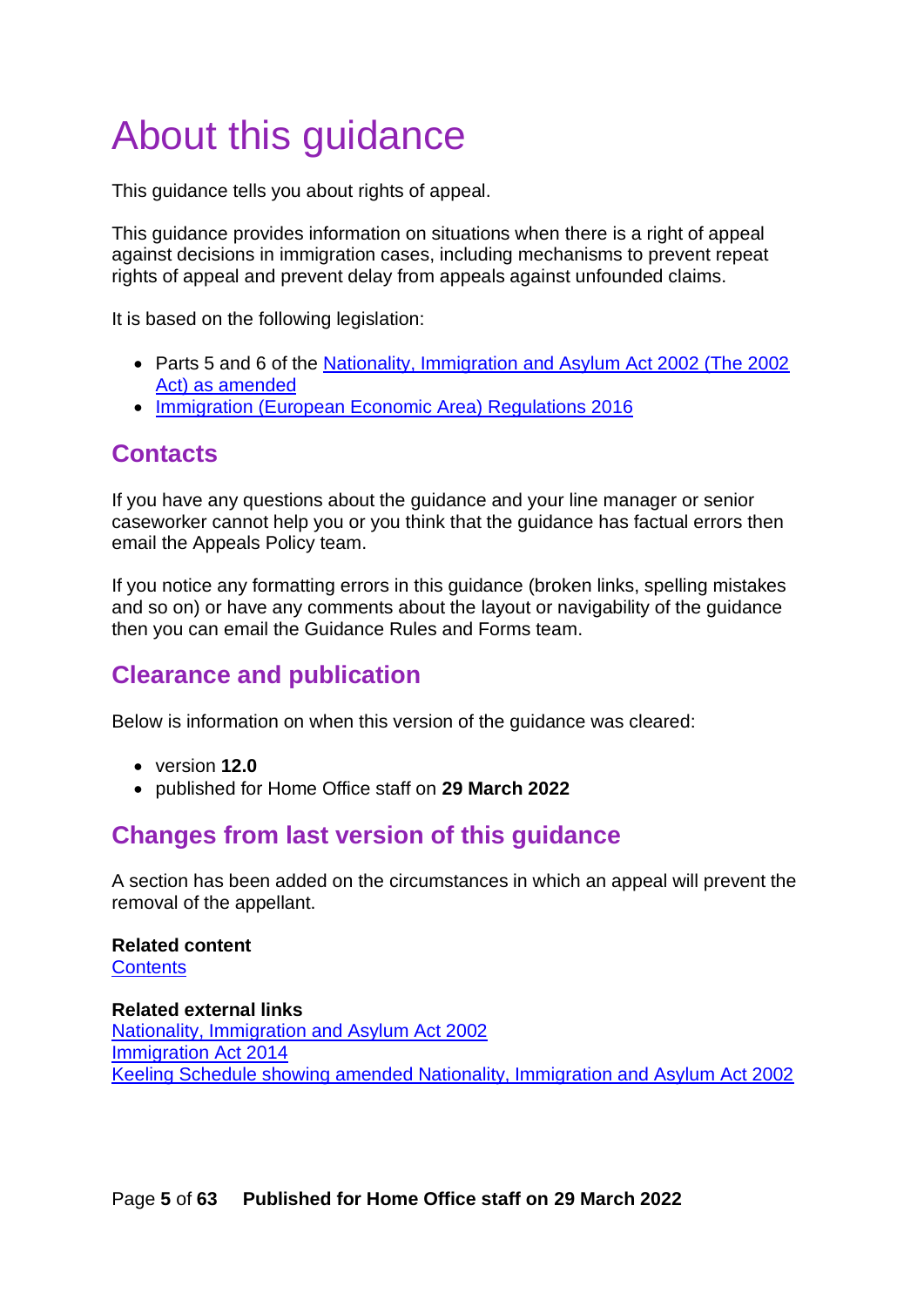# <span id="page-5-0"></span>Summary of the rights of appeal guidance

This section is a summary of the guidance on rights of appeal.

This guidance is about appeal rights following the Immigration Act 2014. References to legislation are to the provisions as amended by the Immigration Act 2014 unless otherwise stated.

Rights of appeal exist against the following decisions:

- refusal of a human rights or protection claim and revocation of protection status - appeal rights are in Part 5 of the Nationality, Immigration and Asylum Act 2002 (the 2002 act)
- refusal of a visa and refusal to vary leave to remain, in some situations, where the application was made before the Immigration Act 2014 was in force
- refusal to issue a European Economic Area (EEA) family permit as well as certain other EEA decisions where appeal rights are in Regulation 36 of the Immigration (European Economic Area) Regulations 2016
- deprivation of citizenship whereby Section 40A of the British Nationality Act 1981 applies

Where there is no right of appeal, it may be possible for a person to apply for an administrative review of a refusal of an application if it is an eligible decision and it is alleged that a case working error has occurred. These concepts are defined in [Appendix AR of the Immigration Rules](https://www.gov.uk/guidance/immigration-rules/immigration-rules-appendix-ar-administrative-review) and the guidance on Administrative review.

The appeals system contains a number of controls to prevent abuse of the system. In particular there are mechanisms to prevent repeat representations giving rise to repeat appeals, late claims giving rise to late appeals that delay removal and deportation, and unfounded claims giving rise to an appeal that delays removal.

Unless certified as a national security case under section 97 and 97A (when the right to appeal is to the Special Immigration Appeals Commission), appeals are made in the first instance to the First-tier Tribunal which can allow the appeal or dismiss it.

The grounds on which an appeal can be brought are set out in section 84 and in summary provide that the appeal can only consider the refusal of the claim made.

Section 85 sets out the matters the Tribunal can consider - see [Matters before the](#page-26-0)  [Tribunal.](#page-26-0) The Tribunal can only consider a new matter, which has not been considered by the Secretary of State (SSHD), if the SSHD has given the Tribunal consent to do so. A new matter should not be raised before the Tribunal unless the SSHD has had a chance to consider the new matter.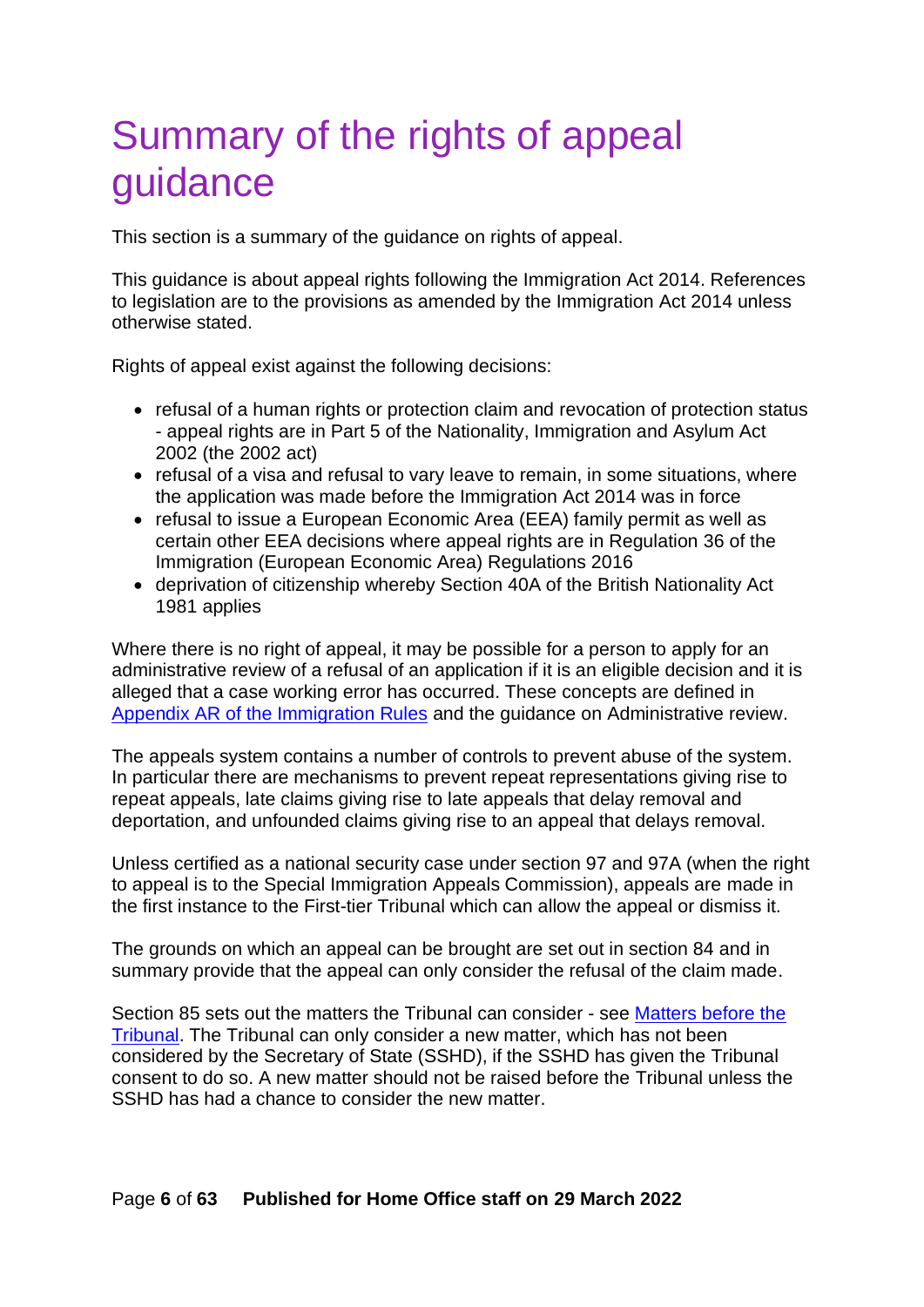Section 92 sets out where an appeal will take place. It should be read together with sections 94 and 94B which relate to certification when an appeal that would otherwise take place in the UK must be lodged after the appellant has left the UK.

Section 96 provides that where the refusal of a claim would ordinarily result in a right of appeal, there will be no right of appeal if the claim should have been made earlier. Section 96 works together with section 120 which imposes an ongoing duty on individuals to raise new matters with the SSHD as soon as reasonably practicable after they arise.

# **Related content**

**[Contents](#page-1-0)**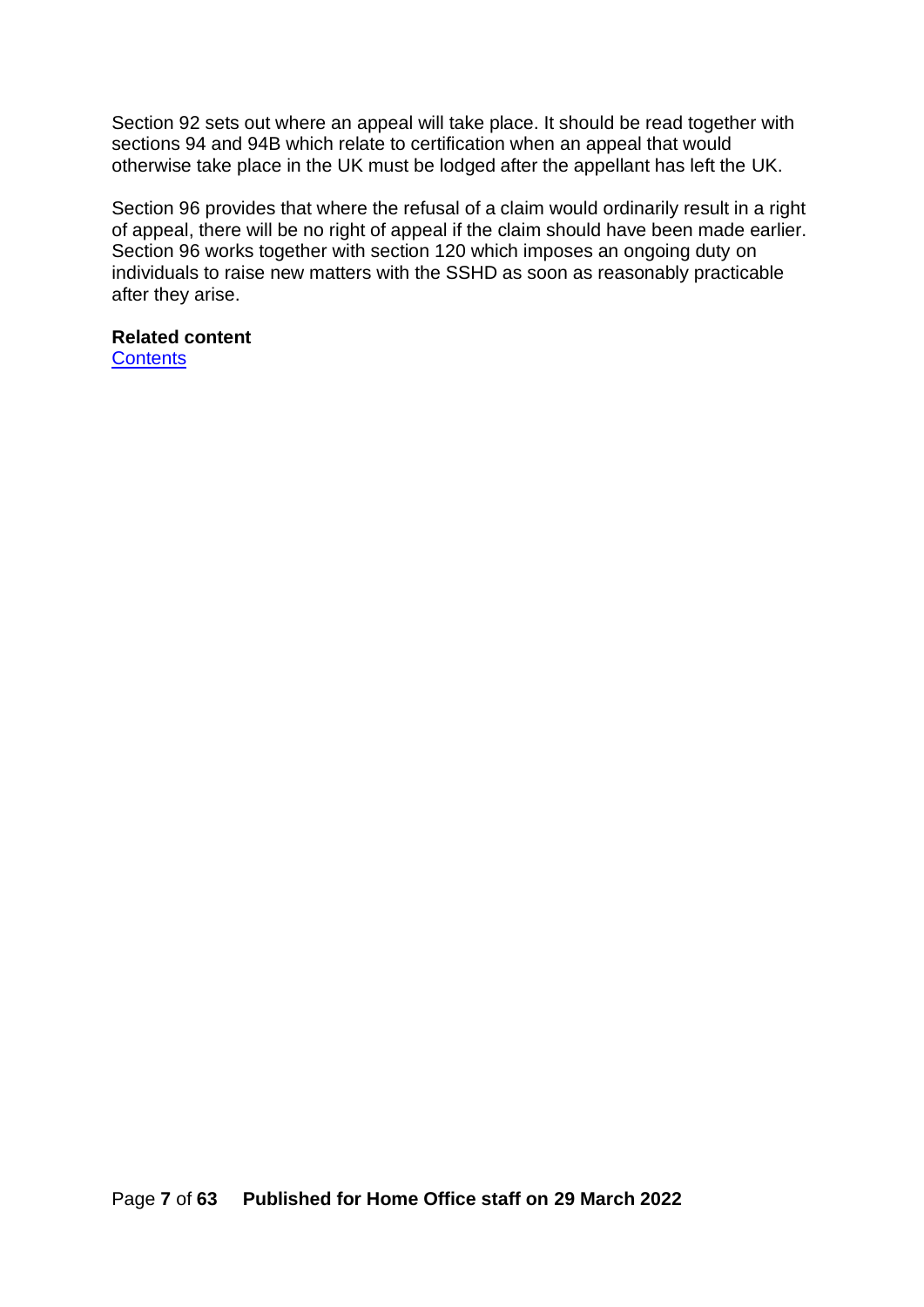# <span id="page-7-0"></span>Appeal rights

This section sets out all the circumstances in which a person can have a right of appeal under immigration legislation where the Immigration Act 2014 applies.

Under section 82 of the Nationality, Immigration and Asylum Act 2002 a person may appeal to the Tribunal where a decision has been made to either:

- refuse a protection claim
- refuse a human rights claim
- revoke protection status

See guidance for [transitional appeals](#page-32-0) for details of cases where the Immigration Act 2014 does not apply on or after 6 April 2015.

**Related content [Contents](#page-1-0)**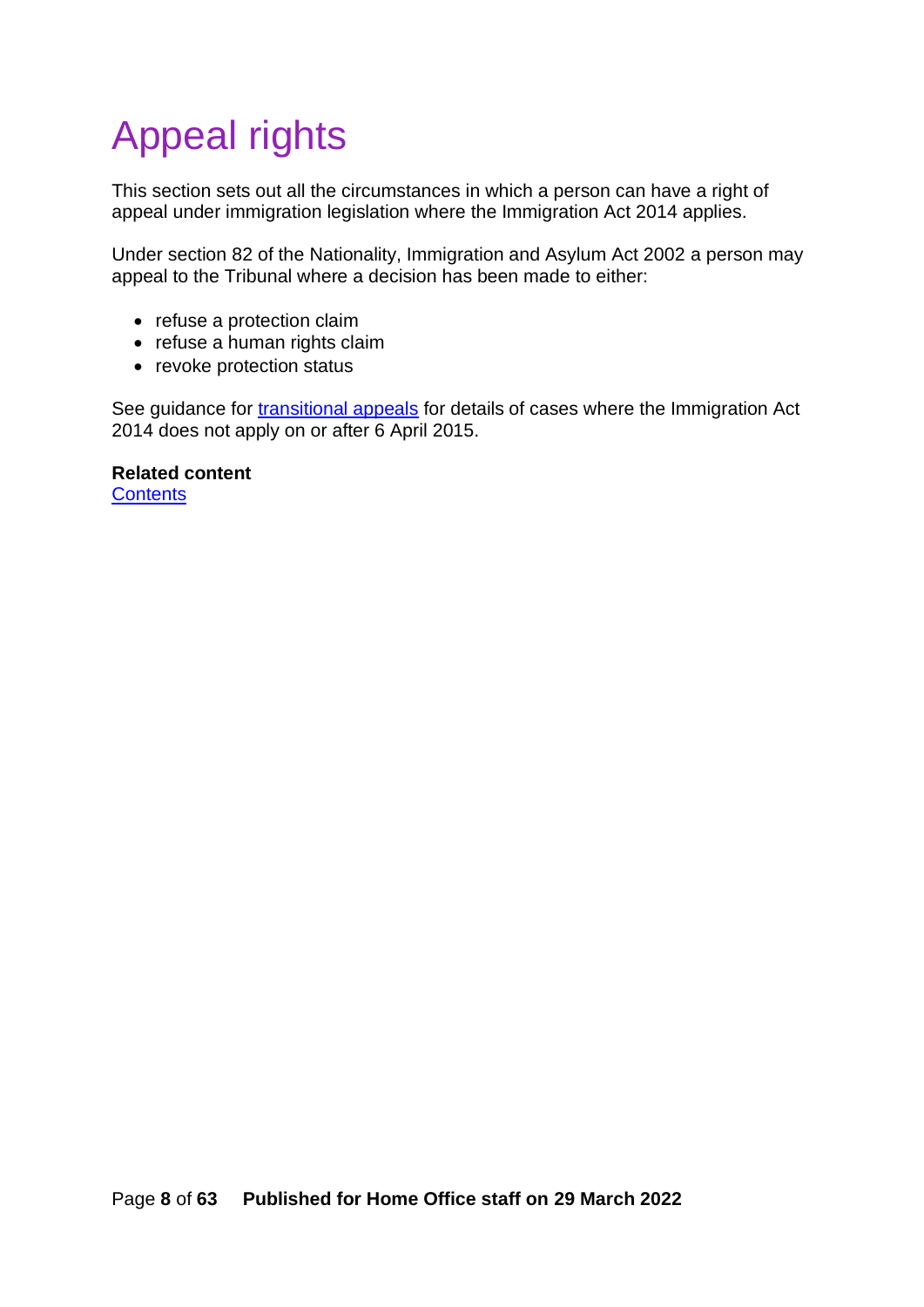# <span id="page-8-0"></span>Protection claim

This section explains what amounts to a protection claim.

The definition of a protection claim is a claim that removing the claimant from the UK would breach our obligations:

- under the Refugee Convention
- in relation to persons eligible for humanitarian protection

A protection claim includes asylum claims and claims from those who may fall outside the Refugee Convention but believe they qualify for humanitarian protection because, if removed from the UK, they would be at risk of serious harm as defined in paragraph 339C of the Immigration Rules.

A protection claim can be made while the applicant has leave under section 3C of the Immigration Act 1971 as a consequence of an ongoing appeal against the refusal of another application.

A person has protection status if they are granted leave to enter or remain in the UK as a refugee or as a person eligible for humanitarian protection.

The Asylum Policy instruction Assessing credibility and refugee status sets out that where a person does not qualify for refugee status, you must then consider whether the person qualifies for humanitarian protection. However, where an asylum claim is granted, you do not need to consider whether the person is eligible for humanitarian protection.

Where an asylum claim is refused but humanitarian protection is granted there is a right of appeal against the refusal of asylum on the basis that the person ought to have been granted refugee status. This recognises the fact that the grant of refugee status provides benefits to the applicant additional to those conferred by the grant of humanitarian protection.

Where an asylum claim results in a grant of refugee status, the protection claim has succeeded at its highest level and therefore there is no right of appeal on other protection grounds.

# **Related content**

**[Contents](#page-1-0)**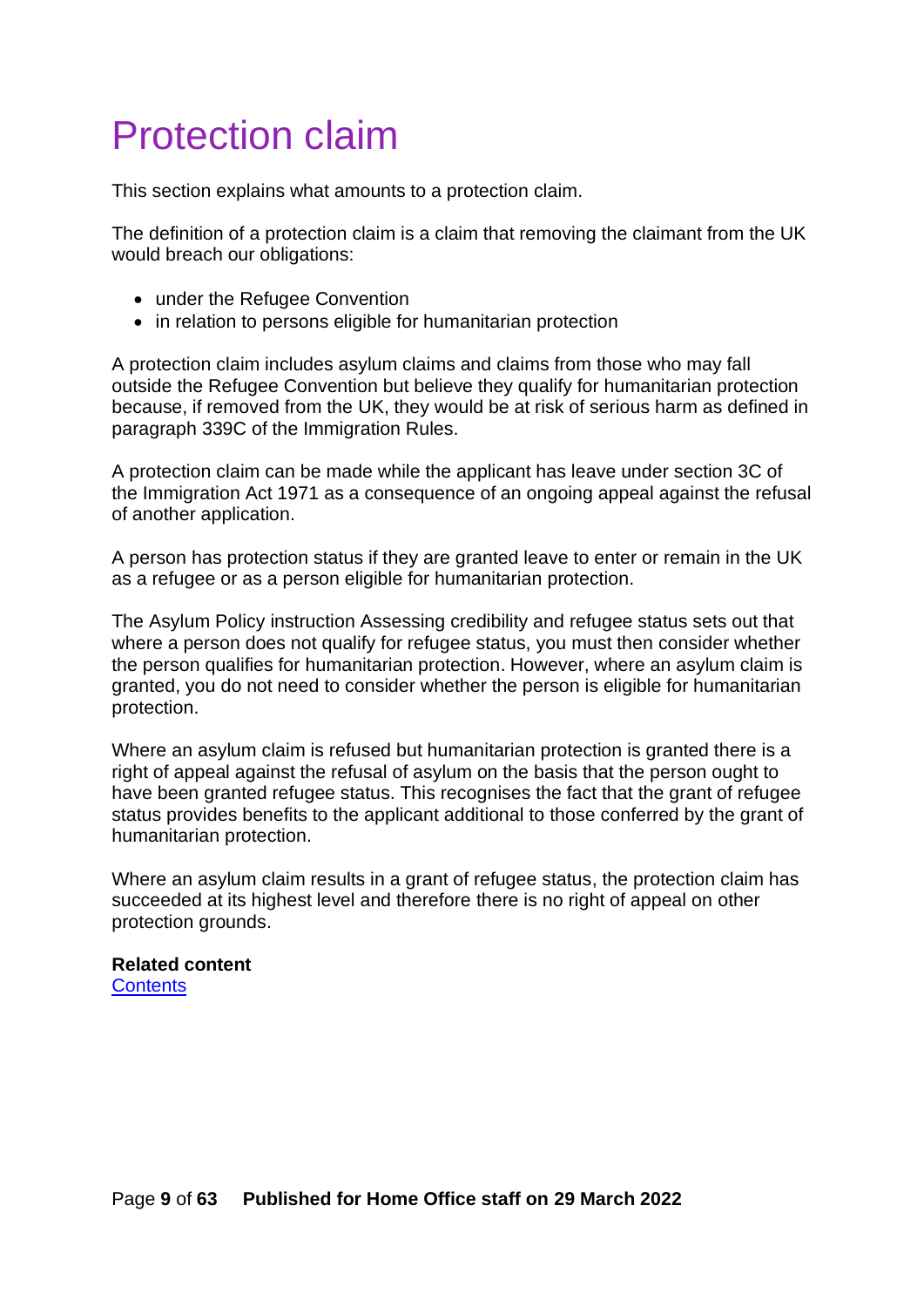# <span id="page-9-0"></span>What is a human rights claim?

This section explains what amounts to a human rights claim and how you identify and consider such claims.

# <span id="page-9-1"></span>**How to identify a human rights claim**

# <span id="page-9-2"></span>In the UK: application under the Immigration Rules

The applications listed in this section and made under the Immigration Rules are human rights applications and the starting position is that there is a right of appeal against refusal.

Where paragraph 353 (further submissions) applies and the further submissions do not amount to a fresh claim or where the claim is certified under section 96, there will be no right of appeal, and if certified under section 94 or 94B no right of appeal until the person has left the UK.

These applications can be made while the applicant has leave under section 3C of the Immigration Act 1971 as a consequence of an ongoing appeal against the refusal of another application.

No other applications under the rules other than those in this section can be made where the applicant has 3C leave. If the applicant withdraws their appeal, they will no longer be prevented from making any other application under the rules. Alternatively, the applicant may make an application once their appeal rights are exhausted.

The relevant applications are those made under:

- Paragraph 276B (long residence)
- Paragraphs 276ADE(1) or 276DE (private life)
- Paragraphs 276U and 276AA (partner or child of a member of HM Forces)
- Paragraphs 276AD and 276AG (partner or child of a member of HM Forces), where:
	- o the sponsor is a foreign or Commonwealth member of HM Forces and has at least 4 years' reckonable service in HM Forces at the date of application
- Part 8 of these Rules (family members) where:
	- o the sponsor is present and settled in the UK or has refugee or humanitarian protection in the UK**, not** paragraphs 319AA to 319J (points-based system (PBS) dependents), paragraphs 284, 287, 295D or 295G (sponsor granted settlement as a PBS Migrant)
- Part 11 (asylum)
- Part 4 or Part 7 of Appendix Armed Forces (partner or child of a member of HM Forces) where:
	- o the sponsor is a British Citizen or has at least 4 years' reckonable service in HM Forces at the date of application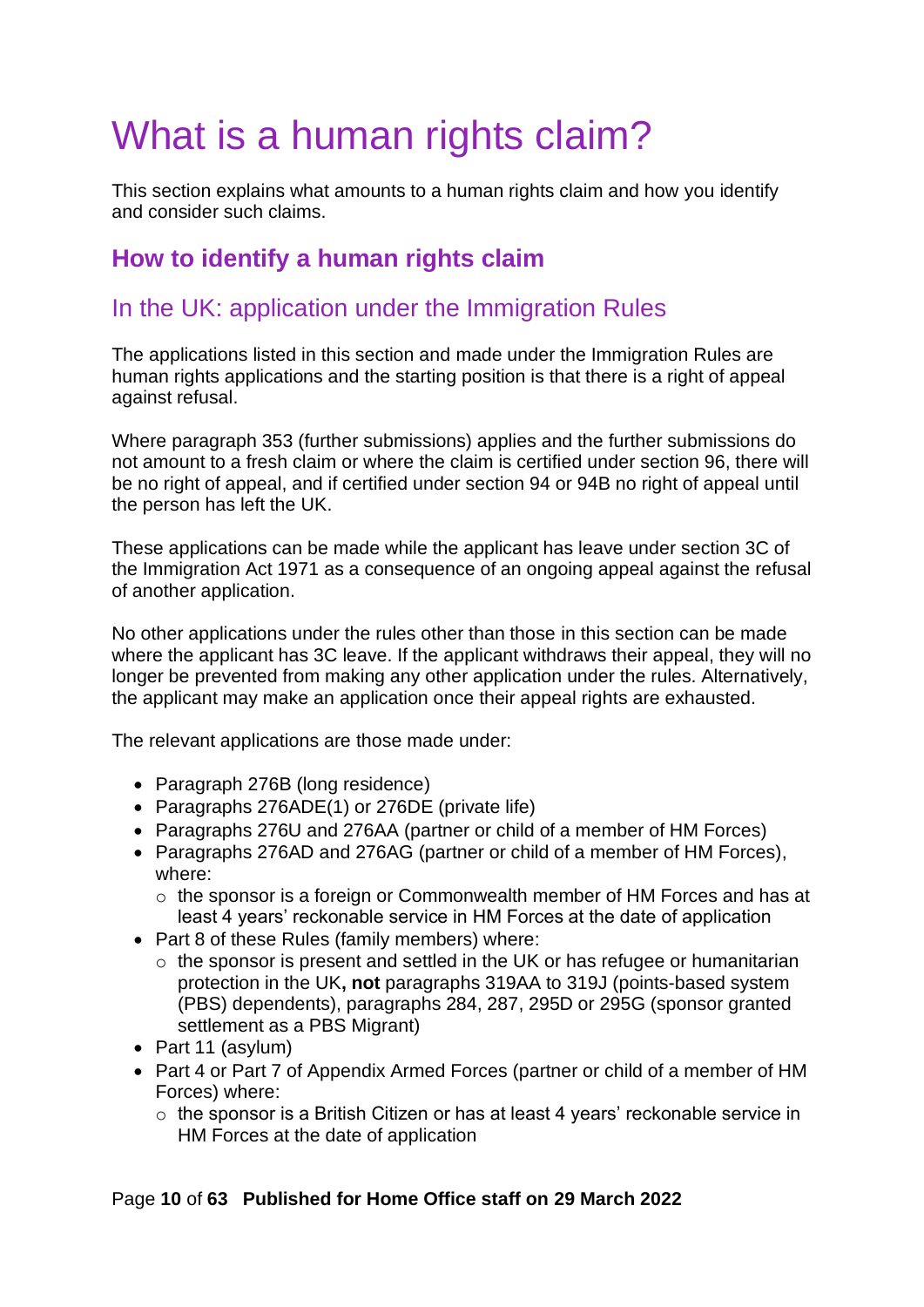• Appendix FM (family members), **not**: section BPILR (bereavement) or section DVILR (domestic violence)

### **Refusal notice to be served: Asylum (except in deportation cases)**

- ASL.0015.ACD.IA (refusal of protection with a right of appeal with section 96 option to certify)
- ASL.1000.IA (refusal of protection where the applicant failed to attend the screening interview – decision not certified)
- ASL.1006.IA (protection refusal of dependents with section 96 option)
- ASL.1956 (refusal of protection certified under section 94)
- ASL, 2704. (rejection of further submissions under paragraph 353)

### **Refusal notice to be served: all other human rights applications**

- ICD.3050.IA (refusal with a right of appeal)
- ICD.1182.IA (refusal with section 94 certification)
- ICD.3051.IA (refusal with no appeal because not a fresh claim under paragraph Rule 353)
- ICD.3052.IA (refusal with no appeal because of section 96 certification)

# <span id="page-10-0"></span>In the UK: application outside the Immigration Rules

Applications for leave to remain outside the rules on human rights grounds are made on forms FLR(O) for further leave to remain (LTR) and SET(O) for indefinite leave to remain (ILR).

It is important to note that these forms are only to be used for human rights applications where there is no specific form available. For example, neither the FLR(O) nor the SET(O) should be used for applications under Appendix FM or on the private life route under paragraphs 276ADE and 276DE. Where the applicant uses the wrong form, you must reject the application as invalid under paragraph 34 Immigration Rules.

These forms are multi-purpose and not all applications made on these forms are human rights claims.

The FLR(O) and SET(O) forms require the applicant to tick a box indicating which application they are using the form for. Only one box may be ticked.

It is only where the applicant ticks the box 'Other purposes or reasons not covered by other application forms' that it should be treated as a human rights claim. Though even if this box is ticked, the application may not be a human rights claim.

In order to decide whether the application is one for a human rights claim, you should consider the following questions:

• does the application say that it is a human rights claim?

### Page **11** of **63 Published for Home Office staff on 29 March 2022**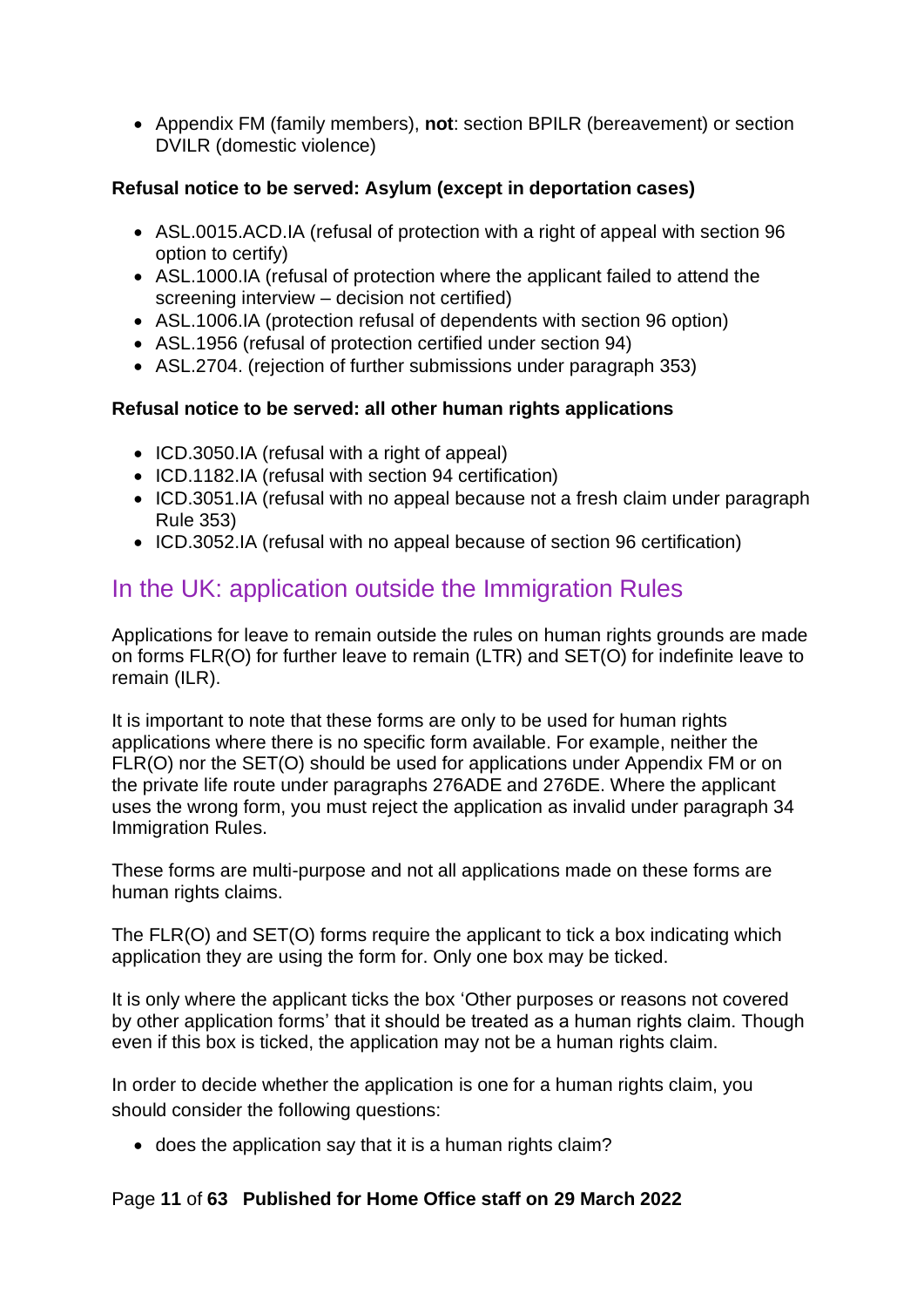- does the application raise issues that may amount to a human rights claim even though it does not expressly refer to human rights or a human rights claim?
- are the matters raised capable of engaging human rights?

## <span id="page-11-0"></span>**Determining if a human rights claim has been made**

For the purposes of Part 5 of the Nationality, Immigration and Asylum Act 2002 (appeals in respect of protection and human rights claims), a human rights claim is defined as a claim made by a person that to remove them from or require them to leave the UK or to refuse him entry into the UK would be unlawful under section 6 of the Human Rights Act 1998.

The form does not ask the applicant to indicate whether the claim being made is a human rights claim. You will need to identify whether a human rights claim is being made so that you know whether to serve a section 120 notice on receipt of the application and whether a refusal will attract a right of appeal.

Does the application say this is a human rights claim? If so, does the application set out why this is a human rights claim? An application may say no more than:

- I am making a human rights claim
- it is a breach of my rights under Article 8 not to grant me ILR

The claim needs to be particularised in order to be considered. If nothing more is provided than a bare statement of this sort, it is not a human rights claim and should be refused with no right of appeal.

In order for an application to raise human rights, it is not necessary for the application form to say so. If the application does not state that it is a human rights claim you will need to consider what the applicant's reasons are for wanting to remain in the UK and decide whether those reasons amount to a human rights claim.

For example, an applicant seeks leave to remain on medical grounds, to receive medical treatment or has a fear of return or of an undignified death because medical facilities in their home country are unavailable, unaffordable, inaccessible or of a lower standard than the UK. This should be considered as an Article 3 and Article 8 medical claim.

A further example would be where an applicant states that they are engaged in court proceedings and need to remain in the UK in order to conduct them or to appear as a witness. This should be considered as an Article 6 claim.

It is not possible to give a full list of the facts that may amount to a human rights claim as individuals may raise any facts in any combination. Considering human rights claims provides a list of all human rights.

You should ask yourself whether, having regard to the human rights protected by the European Convention on Human Rights (ECHR), is it obvious that the application relates to one of those rights. If it is obvious that the application relates to one of these rights, a human rights claim may have been made.

#### Page **12** of **63 Published for Home Office staff on 29 March 2022**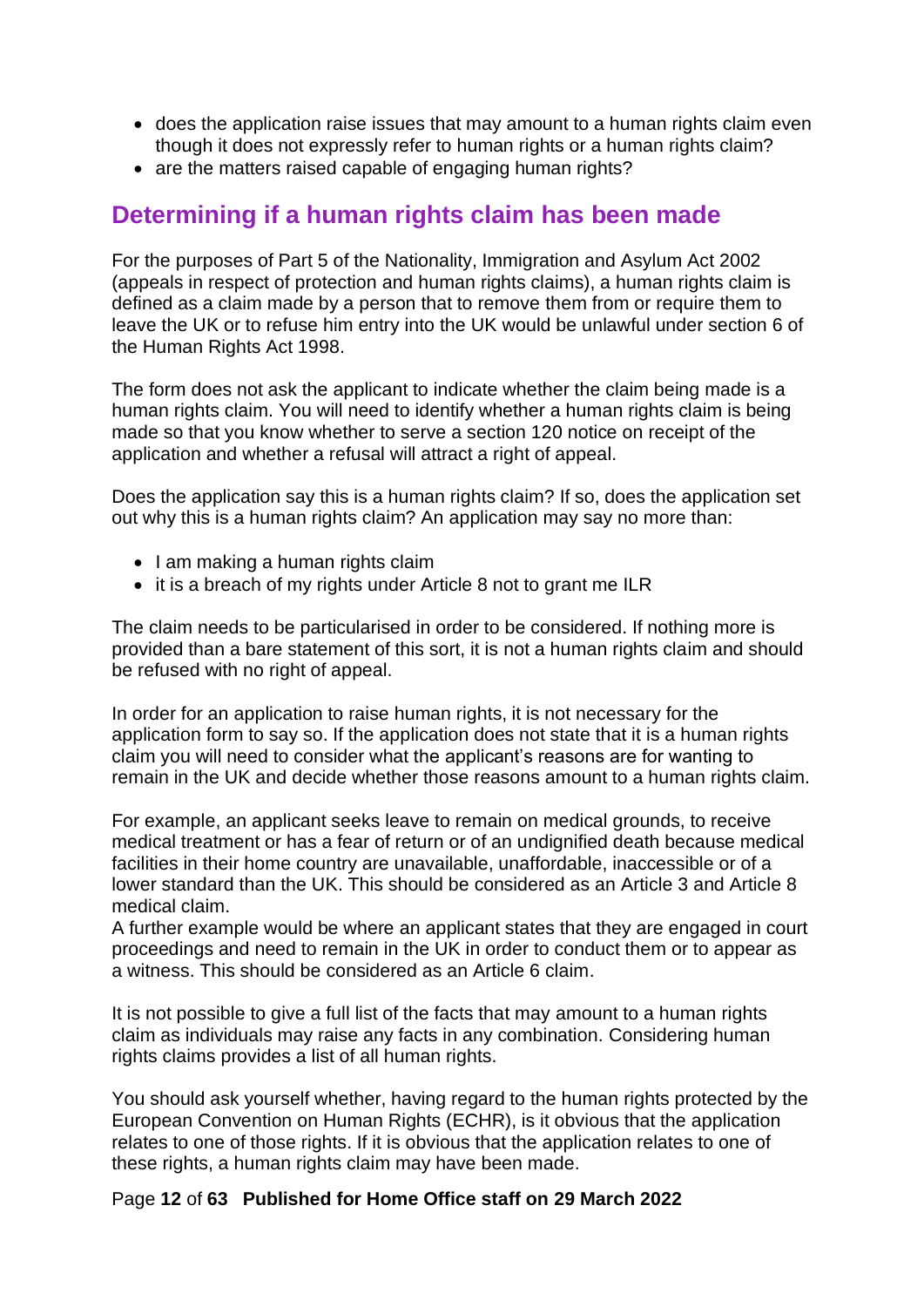# <span id="page-12-0"></span>Determining if human rights are engaged

If the claim raises human rights, consider whether the claim made is capable of engaging the human right relied on. This will involve examination of the merits of the claim.

You should refer to considering human rights claims guidance which sets out how to undertake a substantive examination of the merits of human rights claims.

If no human rights claim has been made, the application should be refused with no right of appeal and no right to seek administrative review. You should serve notice ICD.4985.

It is not generally possible to make a human rights claim as part of an application made under the Immigration Rules except where the application is deemed to be a human rights claim*,* or the claim is made in a section of the application seeking further grounds to enter or remain in UK. See the section on how to identify a human [rights claim](#page-9-1) for more information.

#### **Notices to be served**

If the claim made does engage the human right relied upon, a human rights claim has been made. If the claim is refused, the appropriate notice from the following list should be served (except in deportation cases):

- ICD.3050.IA (refusal with a right of appeal)
- ICD.1182.IA (refusal with section 94 certification)
- ICD.3051.IA (refusal with no right of appeal because not a fresh claim under paragraph 353)
- ICD.3052.IA (refusal with no right of appeal because of section 96 certification)

# <span id="page-12-1"></span>**In the UK: applicant is detained**

Any human rights claim must be made direct to a prison officer, a prisoner custody officer, a detainee custody officer or a member of Home Office staff at the migrant's place of detention. See [paragraph GEN.1.9 Appendix FM,](https://www.gov.uk/guidance/immigration-rules/immigration-rules-appendix-fm-family-members) of the Immigration Rules.

There is no requirement to complete a specific form or follow a specific process. Where removal is imminent, it is more likely that the applicant will not be required to follow a formal process to make a claim.

The individual to whom the claim is made should pass the submissions made to a member of Home Office staff to consider the questions in [Determining if a human](#page-14-1)  [rights claim has been made](#page-14-1) to establish whether a human rights claim has been made.

#### **Notices to be served**

Page **13** of **63 Published for Home Office staff on 29 March 2022**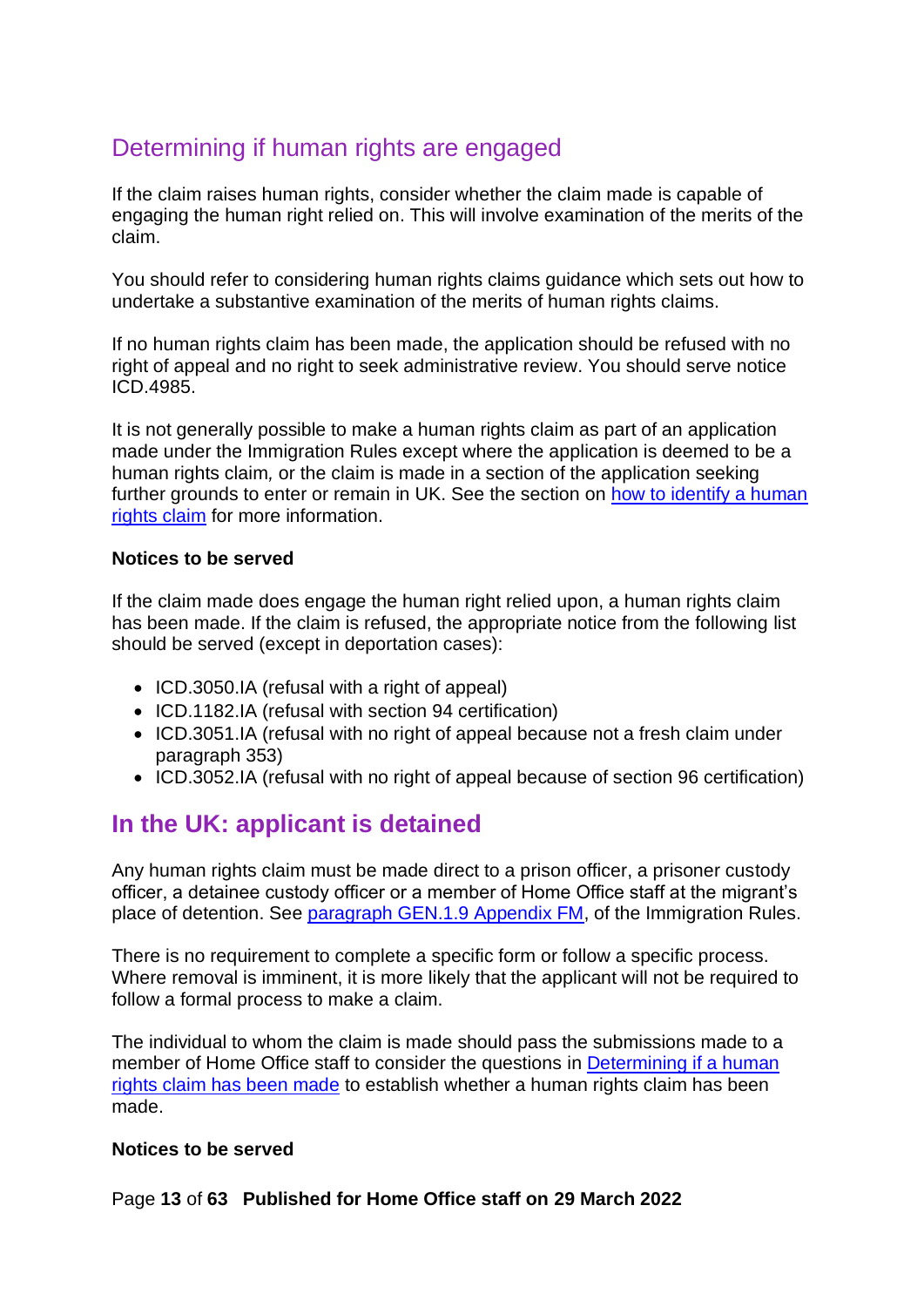If a human rights claim has been made, its refusal will attract an appeal right. If removal is imminent, consideration should be given to certification of the claim under section 94 (clearly unfounded) or section 96 (late claim). The appropriate notice from the following should be served (except in deportation cases):

- ICD.3050.IA (refusal with a right of appeal)
- ICD.1182.IA (refusal with section 94 certification)
- ICD.3051.IA (refusal with no right of appeal because not a fresh claim under paragraph 353)
- ICD.3052.IA (refusal with no right of appeal because of section 96 certification)

# <span id="page-13-0"></span>**Overseas: applications under the Immigration Rules**

The following claims made under the Immigration Rules are human rights applications and attract a right of appeal against refusal:

- Paragraphs 276U and 276AA (partner or child of a member of HM Forces)
- Paragraphs 276AD and 276AG (partner or child of a member of HM Forces) where the sponsor:
	- o is a foreign or Commonwealth member of HM Forces
	- o has at least 4 years' reckonable service in HM Forces at the date of application
- Part 8 of these Rules (family members) where the sponsor:
	- $\circ$  is present and settled in the UK
	- o has refugee or humanitarian protection status in the UK, but not under paragraphs 319AA to 319J (points-based system (PBS) dependents), paragraphs (281-283), (sponsor granted settlement as a PBS Migrant)
- Part 4 or Part 7 of Appendix Armed Forces (partner or child of a member of HM Forces) where:
	- o the sponsor is a British Citizen or has at least 4 years' reckonable service in HM Forces at the date of application
- Appendix FM (family members), but not section BPILR (bereavement) or section DVILR (domestic violence)

Where a human rights claim has been made and there is a right of appeal serve refusal notice GV51 (refusal with right of appeal).

This guidance does not cover decision-making where the application is made under one of these routes. Entry clearance officers (ECO) should refer to Appendix FM guidance, family applications transitional cases (Part 8) guidance or armed forces guidance.

# <span id="page-13-1"></span>**Overseas: applications outside the Immigration Rules**

Outside the UK, applications based on a human rights claim outside the Immigration Rules must form part of a valid application for entry clearance.

Page **14** of **63 Published for Home Office staff on 29 March 2022** The list under section [overseas: application under the Immigration Rules](#page-13-0) gives the forms available for human rights applications under the rules. Where applicants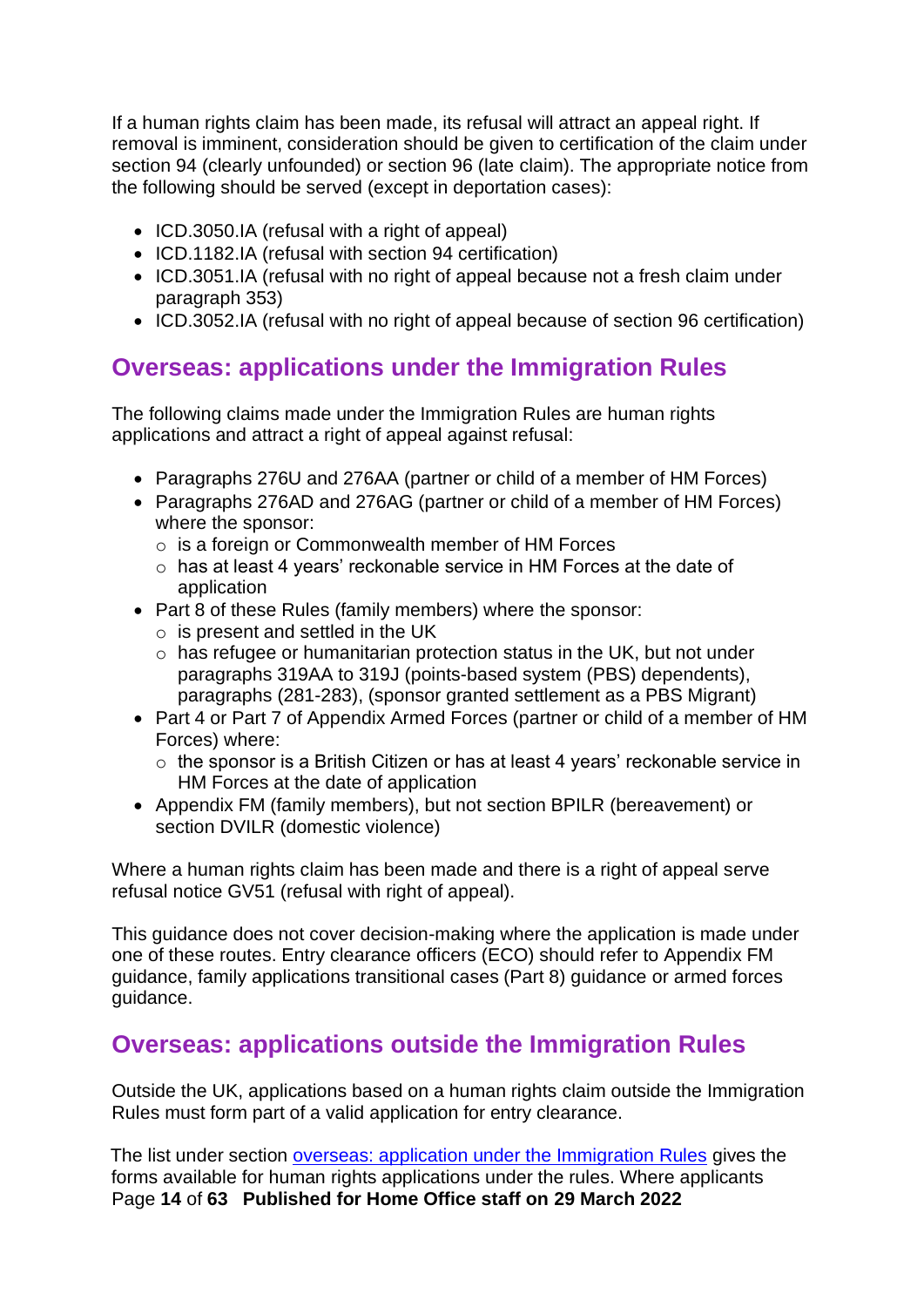cannot find an appropriate form or believe that they cannot meet the requirements of the Immigration Rules, they must complete the form for the route which most closely matches their circumstances and pay the relevant fee and charges. Any compelling compassionate factors they wish to be considered, including any documentary evidence, must be provided as part of the application for entry clearance on that route. Any dependants of the main applicant seeking entry clearance at the same time, must follow the same process and pay the relevant fees and charges.

For example, Part 9 of a visitor form allows the applicant to set out any other information that should be considered as part of the application. This can include a human rights claim that leave as a visitor should be granted outside the rules.

# <span id="page-14-0"></span>Decision making process

When a visitor application is received in which Part 9 has been completed, you must first consider whether a human rights claim has been made. Guidance on identifying whether such a claim has been made is set out in this section.

If a human rights claim has been made, you must go on to consider it substantively and decide whether it is to be refused or granted. The answer to this question will determine whether the application can be dealt with at the visa application centre or whether it must be referred to the Referred Cases Unit (RCU).

Where the application obviously falls for refusal, it can be dealt with at the visa application centre. An Entry Clearance Officer (ECO) can refuse an application outside the Immigration Rules. The refusal of a human rights claim will attract a right of appeal.

Where the application has merit and may be granted, the ECO must refer the application to the Referred Cases Unit (RCU). This is because an ECO cannot grant an application outside the Immigration Rules.

# <span id="page-14-1"></span>Determining if a human rights claim has been made

The visitor form does not ask the applicant to indicate whether the claim being made is a human rights claim. Therefore, the ECO will need to identify whether a human rights claim has been made.

It is important that the ECO gives careful consideration to whether a human rights claim has been made. If no human rights claim has been made, the refusal of the application does not attract a right of appeal.

ECOs should consider the following questions:

- does the application say that it is a human rights claim?
- does the application raise issues that may amount to a human rights claim even though it does not expressly refer to human rights or a human rights claim?
- are the matters raised capable of engaging human rights?
- what are the claim's prospects of success?

Page **15** of **63 Published for Home Office staff on 29 March 2022**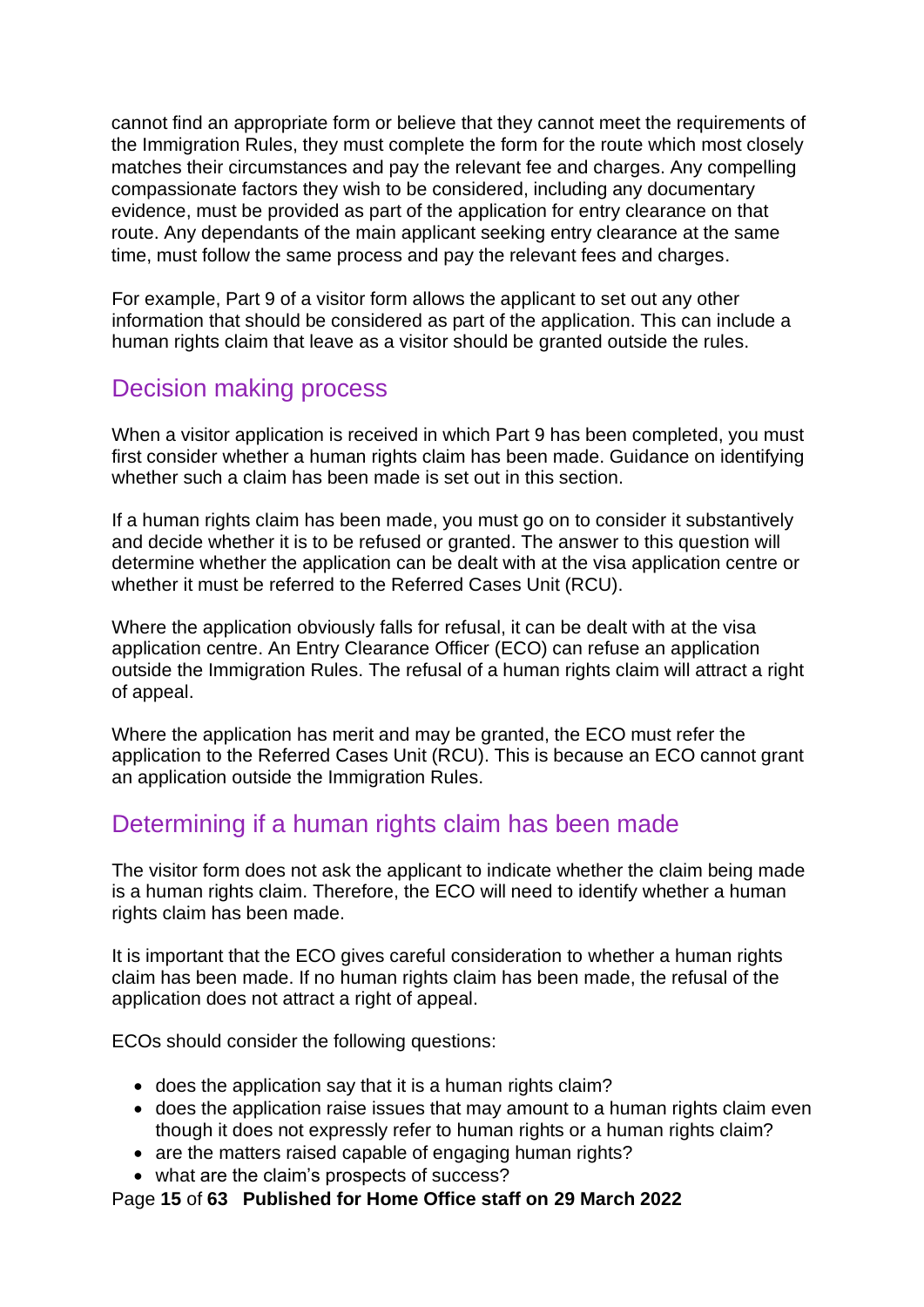Guidance on each stage is set out in the Considering human rights claims in visit applications guidance.

### <span id="page-15-0"></span>What to do once the claim's prospects of success have been established

If the human rights claim is to be refused, the ECO should issue a refusal by serving notice GV51 (refusal with right of appeal).

If the ECO considers that the claim should be granted, or believes that it may result in a grant, the application should be referred to RCU who will consider the claim. The application will be returned to the ECO for refusal and service of GV51(ROA).

**Related content**

**[Contents](#page-1-0)**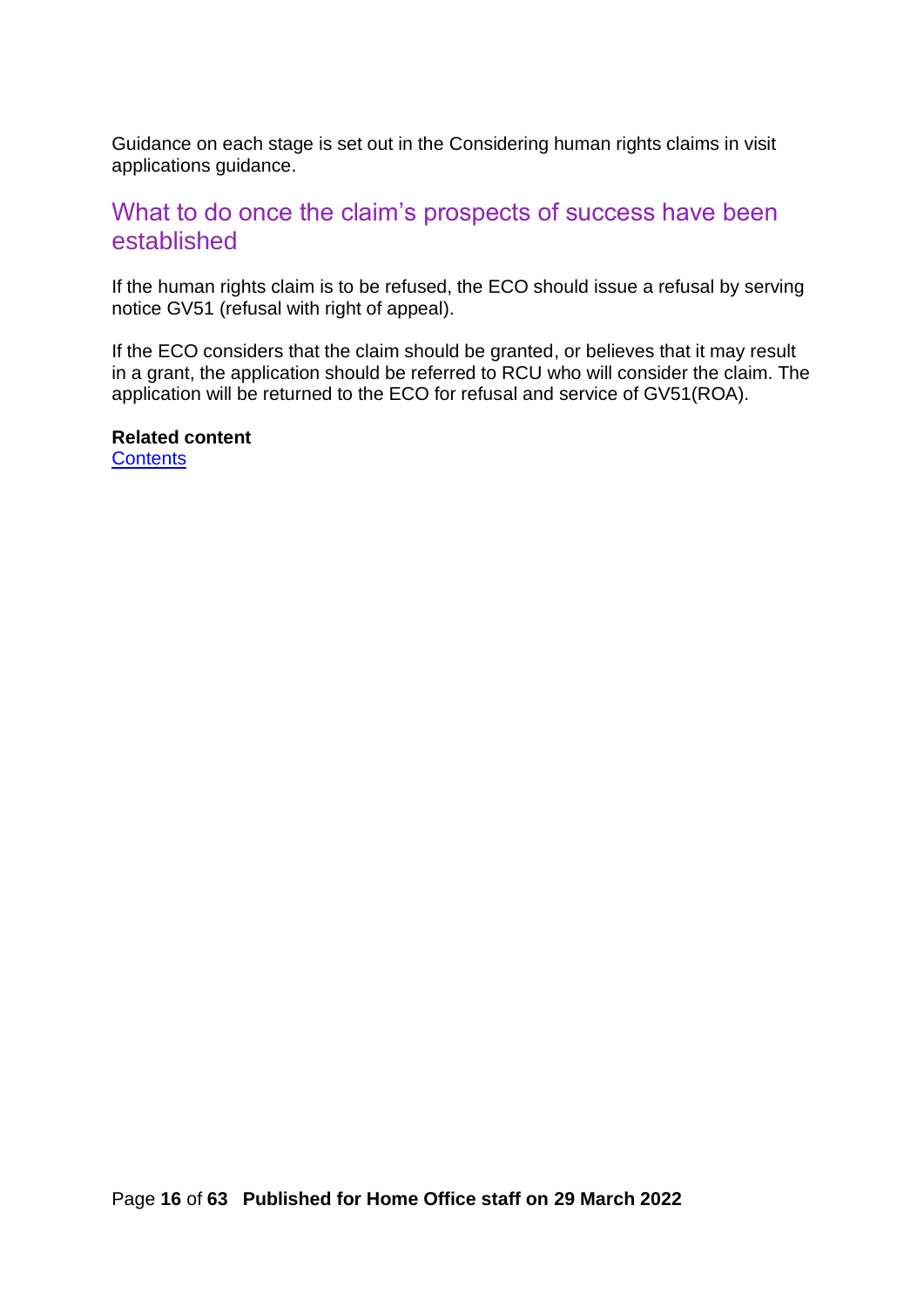# <span id="page-16-0"></span>Removal destination

This section sets out the approach Presenting Officers must take if the appellant or Tribunal raises any questions about the removal destination of the appellant should their appeal be unsuccessful.

Where there has been a refusal of a protection or human rights claim, or a decision is taken to revoke protection status such that the person becomes liable to removal, the decision letter should specify the proposed country or countries of removal.

If the proposed removal destination has not been clearly specified and there is any uncertainty about the removal destination, the Presenting Officer must notify the appellant and the Tribunal of the proposed removal destination.

The removal destination should be one of the following:

- the appellant's country of nationality
- if the appellant is a national of more than one country, any of the appellant's countries of nationality
- if the appellant is stateless, the appellant's country of habitual residence country or territory to which there is reason to believe the appellant will be admitted (which must be supported by evidence from the SSHD)

Where there is more than one possible removal destination for the appellant, the Presenting Officer should notify the appellant and the Tribunal of all possible removal destinations.

#### **Related content**

**[Contents](#page-1-0)**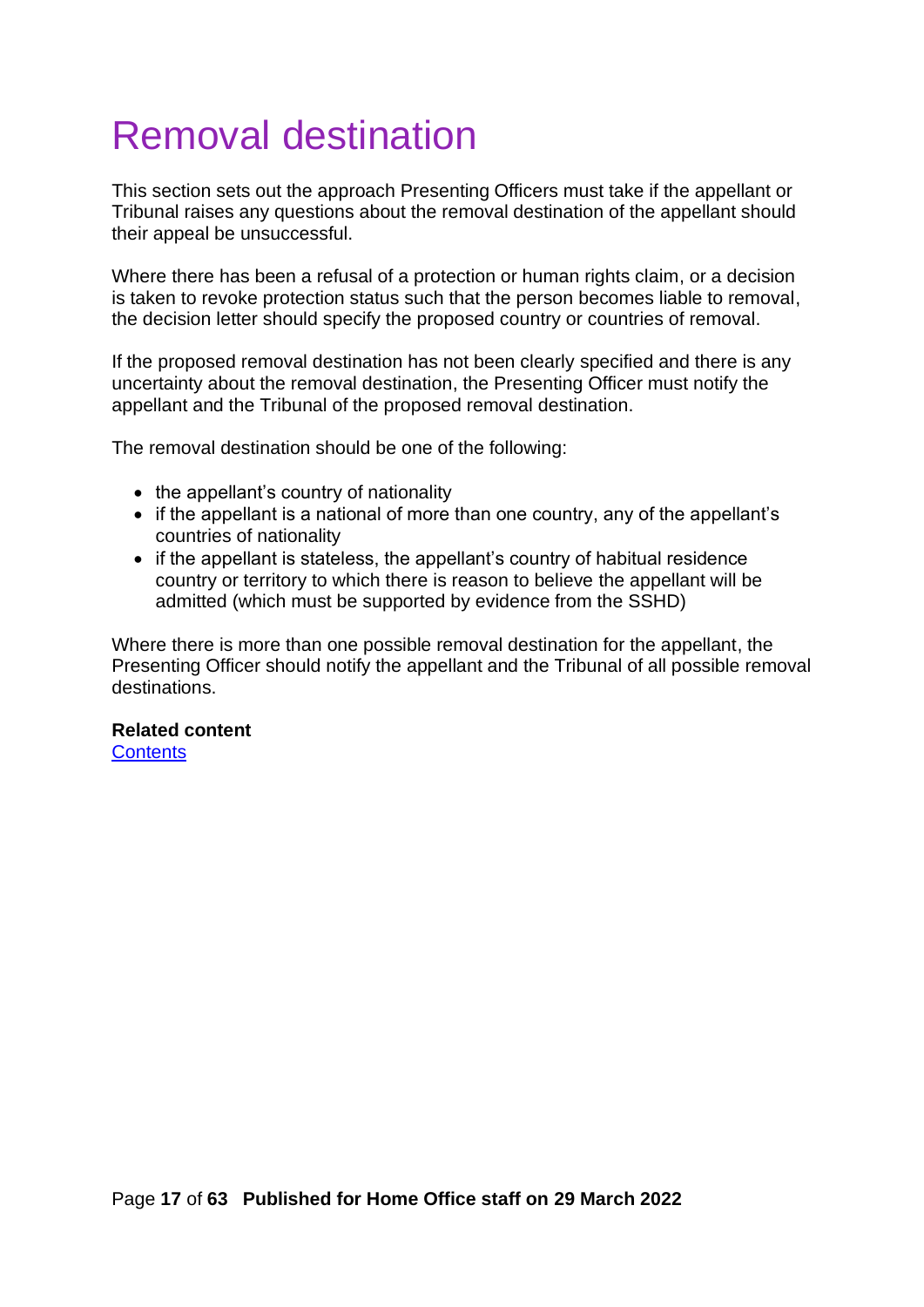# <span id="page-17-0"></span>Human rights application where the person has immigration leave

This section provides guidance on human rights claims where the person has immigration leave and is seeking leave of a different duration (an upgrade application).

It tells you about whether a human rights claim has been made where the applicant has extant immigration leave and is seeking leave of a different duration (an upgrade application).

When considering an application for leave to remain you must first identify whether or not a human rights claim has been made. The section, [What is a human rights](#page-9-0)  [claim](#page-9-0) sets out which applications made under the Immigration Rules are human rights claims. It gives guidance on how to identify human rights claims that have been made outside the Immigration Rules. Where an applicant has made a human rights claim which is refused, they have a right of appeal (subject to certification).

However, where an applicant has extant immigration leave then whether they have made a human rights claim will depend on:

- the basis of the grant of their extant immigration leave
- the basis on which they are seeking leave of a different duration

# <span id="page-17-1"></span>**Immigration leave: human rights or non human rights**

It is important that you establish whether leave has been granted on a human rights or a non human rights basis as this may affect whether the current application is a human rights claim.

Where a person has extant leave on a human rights basis and is seeking leave to remain of a different duration on the basis that the grant of limited leave is itself a breach of their human rights, that application is not a human rights claim. The rationale for this is that the second application (for example, for indefinite leave to remain) is in reality, an upgrade application rather than a human rights claim. The applicant is merely seeking a more generous form of leave than that which they have already been granted.

The refusal of an application seeking a more generous form of immigration leave does not constitute the refusal of a human rights claim. That claim has been recognised and leave granted. The avenue for challenging a refusal of an upgrade application is judicial review.

For example, where an applicant has leave to remain as a partner and makes an application for indefinite leave to remain which is refused there is no right of appeal against that refusal.

#### Page **18** of **63 Published for Home Office staff on 29 March 2022**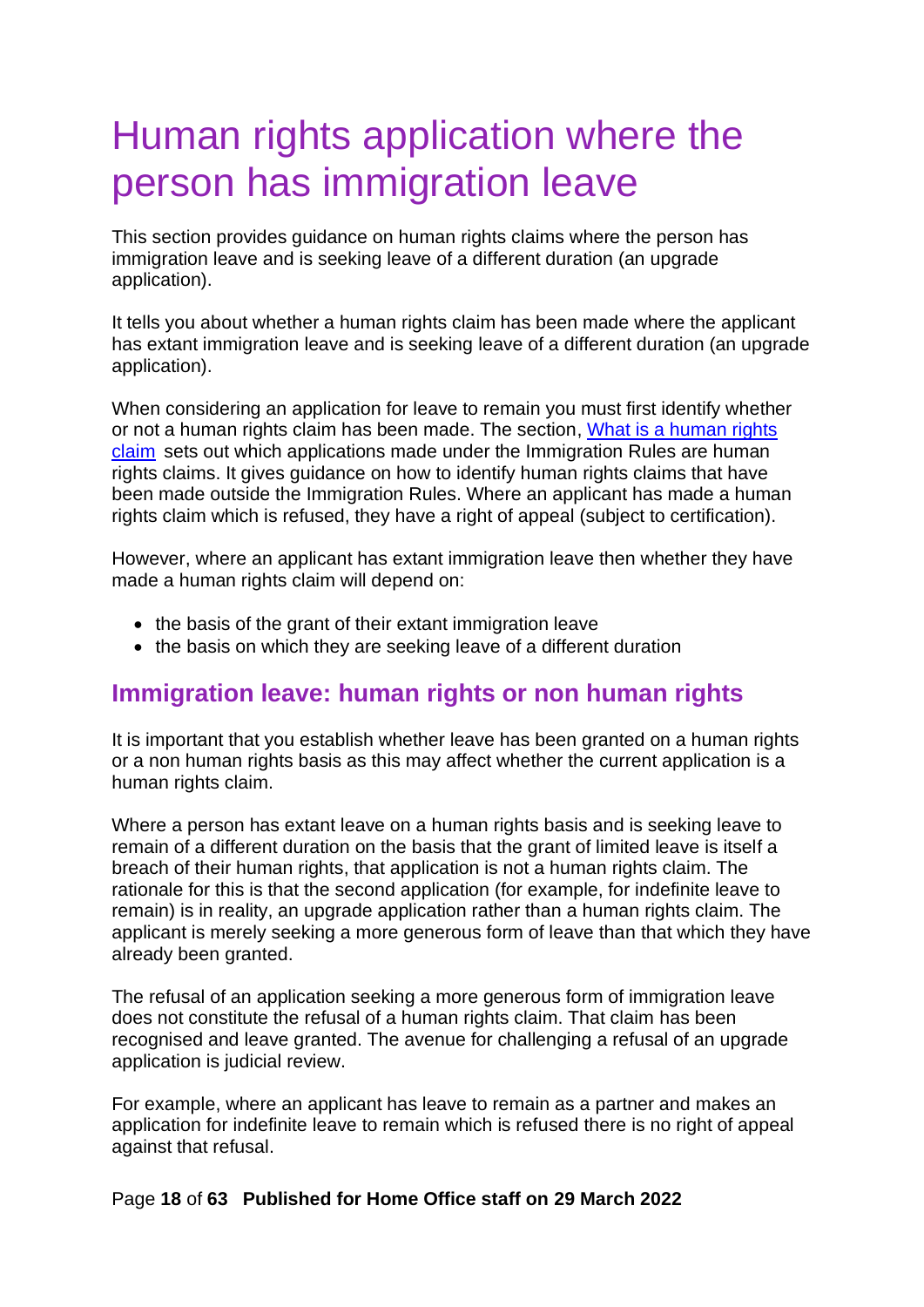On the same basis, where an applicant had been granted leave as a partner under the 10 year route and made an application stating that they should have been granted leave under the 5 year route, a refusal to upgrade would not carry a right of appeal.

In both these examples, provided the applicant has extant leave and is challenging the refusal to upgrade rather than seeking an extension of their current leave, the refusal of the application will not be a human rights claim and will not carry a right of appeal.

Where an applicant is seeking an extension of their current human rights based leave because it is due to expire, that is a human rights claim and there would be a right of appeal against the refusal of that application.

# <span id="page-18-0"></span>**New human rights claims**

There will be applicants who have immigration leave on human rights grounds, who make a new and different human rights claim which if refused will have a right of appeal. For example, an applicant who has extant leave as a partner, which they no longer qualify for, seeks a variation of that leave on the basis that they are the parent of a child. That constitutes a new human rights claim. The refusal of such a claim will give rise to a right of appeal.

Where the applicant has extant immigration leave on a non human rights basis and is seeking to vary that leave on a human rights basis that will normally be a human rights claim and they will have a right of appeal from any refusal of that claim.

The section [What is a human rights claim?](#page-9-0) gives guidance on this. An example of this would be where an applicant has extant immigration leave as a student and makes an application for leave to remain as a partner which is refused. The applicant would have a right of appeal against that refusal as it has not been accepted that they have a right to remain on human rights grounds. At the end of their student leave they will be required to leave the UK and be removable and their argument is that that removal will be unlawful under the [Human Rights Act 1998.](http://www.legislation.gov.uk/ukpga/1998/42/contents)

# **Related content**

**[Contents](#page-1-0)**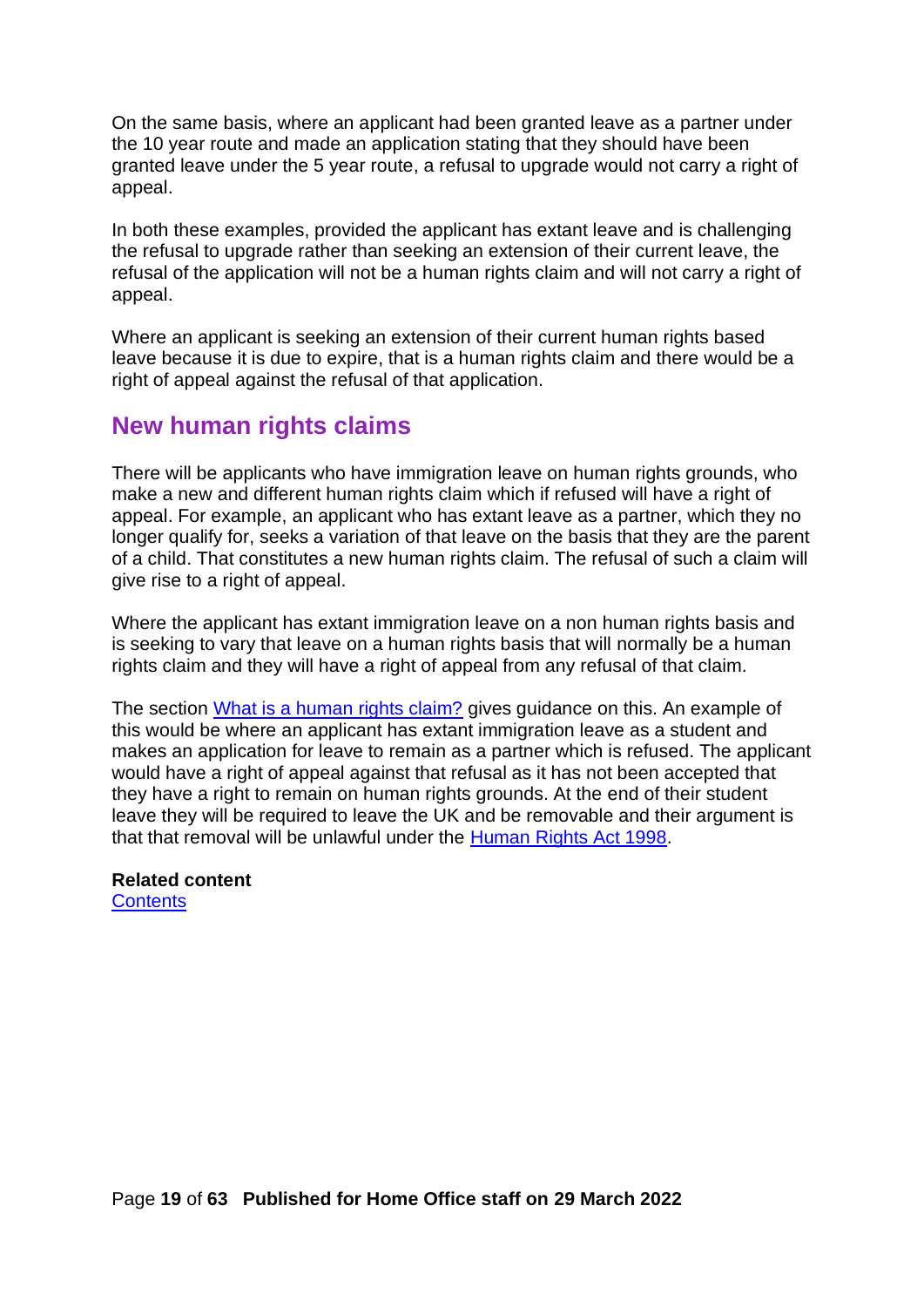# <span id="page-19-0"></span>Further submissions

This section provides guidance on how to prevent further submissions leading to repeat rights of appeal.

Some people may repeat human rights and protection submissions with the aim of trying to secure a second right of appeal. To prevent repeat rights of appeal you need to consider whether further human rights or protection submissions amount to a fresh claim.

Paragraph 353 of the Immigration Rules describes the process of deciding whether further submissions are a fresh claim and, whether a further right of appeal exists if those further submissions are refused. Guidance on the operation of paragraph 353 can be found in the Further submissions guidance.

If a further submission does not amount to a fresh claim under paragraph 353, there is no right of appeal against the rejection of the further submissions.

**Related content [Contents](#page-1-0)**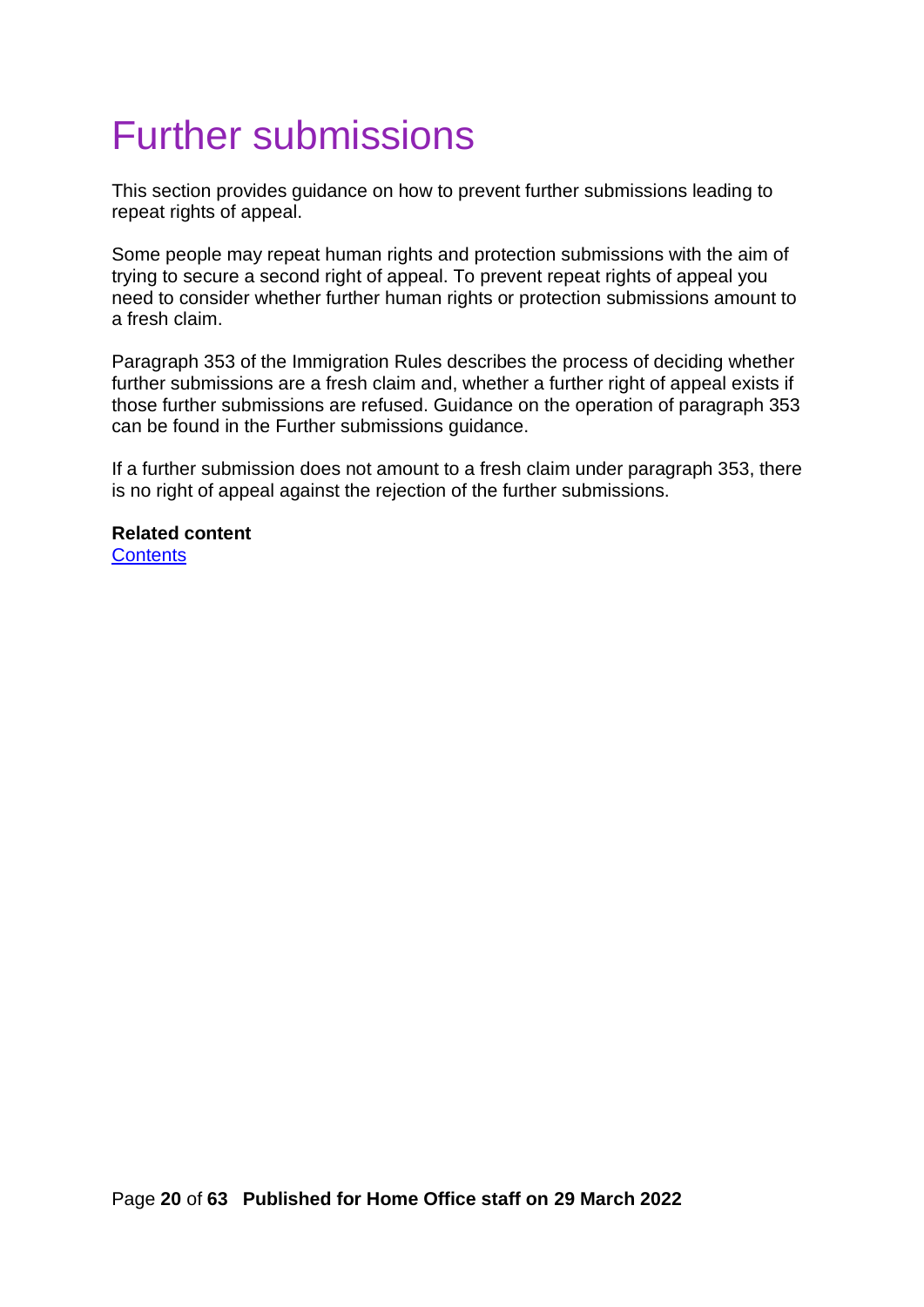# <span id="page-20-0"></span>Late claims

This section provides guidance on the power to certify late claims to remove the right of appeal.

Some people may make late human rights or protection claims that could have been made earlier. A person resisting removal may try and make a late claim because if they exercise their right of appeal it could delay removal.

To make this behaviour ineffective in preventing or delaying removal, the new process under the Immigration Act 2014 requires that a section 120 notice is served in every case. This notice requires the person to make any further claim now or as soon as reasonably practicable after it arises.

The consequence of not complying with the notice and making a late claim could be that the claim is certified under [section 96](http://www.legislation.gov.uk/ukpga/2002/41/section/96) of the Nationality, Immigration and Asylum Act 2002. This removes any subsequent right of appeal where the claim is refused. Separate guidance is provided on certification under Late Claims: certification under section 96 of the Nationality Immigration and Asylum Act 2002

[Section 120](http://www.legislation.gov.uk/ukpga/2002/41/section/120) of the Nationality, Immigration and Asylum Act 2002 states that the Secretary of State (SSHD) or an immigration officer may serve a notice on a person who has:

- made a protection claim or a human rights claim
- made an application to enter or remain in the UK
- a decision to deport or remove has been made or may be taken

The [EEA regulations](http://www.legislation.gov.uk/uksi/2015/694/made) provide that a [section 120](http://www.legislation.gov.uk/ukpga/2002/41/section/120) notice can be served in EEA claims.

Once a person has been served with a section 120 notice, if that person requires leave to be in the UK (or only has leave by virtue of section 3C or 3D of the Immigration Act 1971), the person must provide a statement setting out any additional reasons or grounds they have for remaining in the UK, or any grounds on which they should not be removed from the UK.

This is an ongoing duty which continues until the individual has either left the UK or has been granted leave.

A further statement must be made if a new reason or ground for remaining in the UK arises. Any reasons or grounds must be raised as soon as reasonably practicable. There is no requirement to reiterate grounds or reasons that the SSHD is already aware of, or that have previously been considered.

Where a person makes a statement in response to a section 120 notice they may be told that in order to have the matter considered they must make an application on a specified form or follow a specified process, for example, by attending an asylum screening unit to make an asylum claim.

### Page **21** of **63 Published for Home Office staff on 29 March 2022**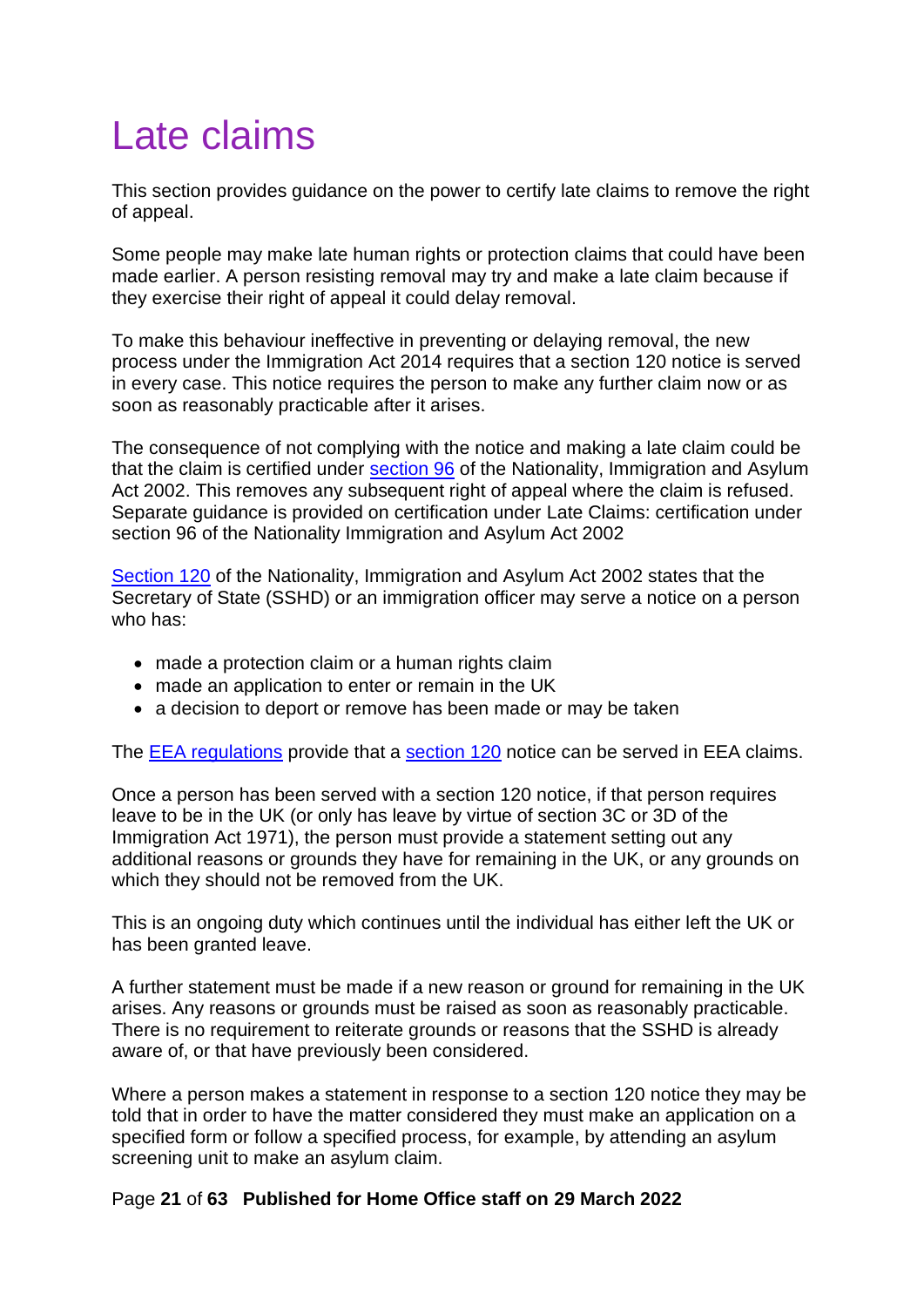However, if a person wishes to raise again a ground that has previously been refused, supported by further evidence because their circumstances relating to that ground have changed, that information should be included in a section 120 response.

For example, if a person has previously made an application on the basis of family life which was refused because they were single, now claims to have established family life (such as marriage, children from the relationship), that information should be provided to the SSHD together with details of the claim for family life. In this type of case, you will want to consider any application under paragraph 353 (fresh claims) in the first instance.

A time limit may be specified on the section 120 notice. This time limit indicates the period after which a decision may be made. However, once this limit has expired, a person is still under an ongoing duty to provide the SSHD with any new or additional reason or ground. If the time limit has expired, the SSHD must still consider the matter or grounds raised but if appropriate may be able to certify any claim under [section 96.](http://www.legislation.gov.uk/ukpga/2002/41/section/96)

**Related content [Contents](#page-1-0)**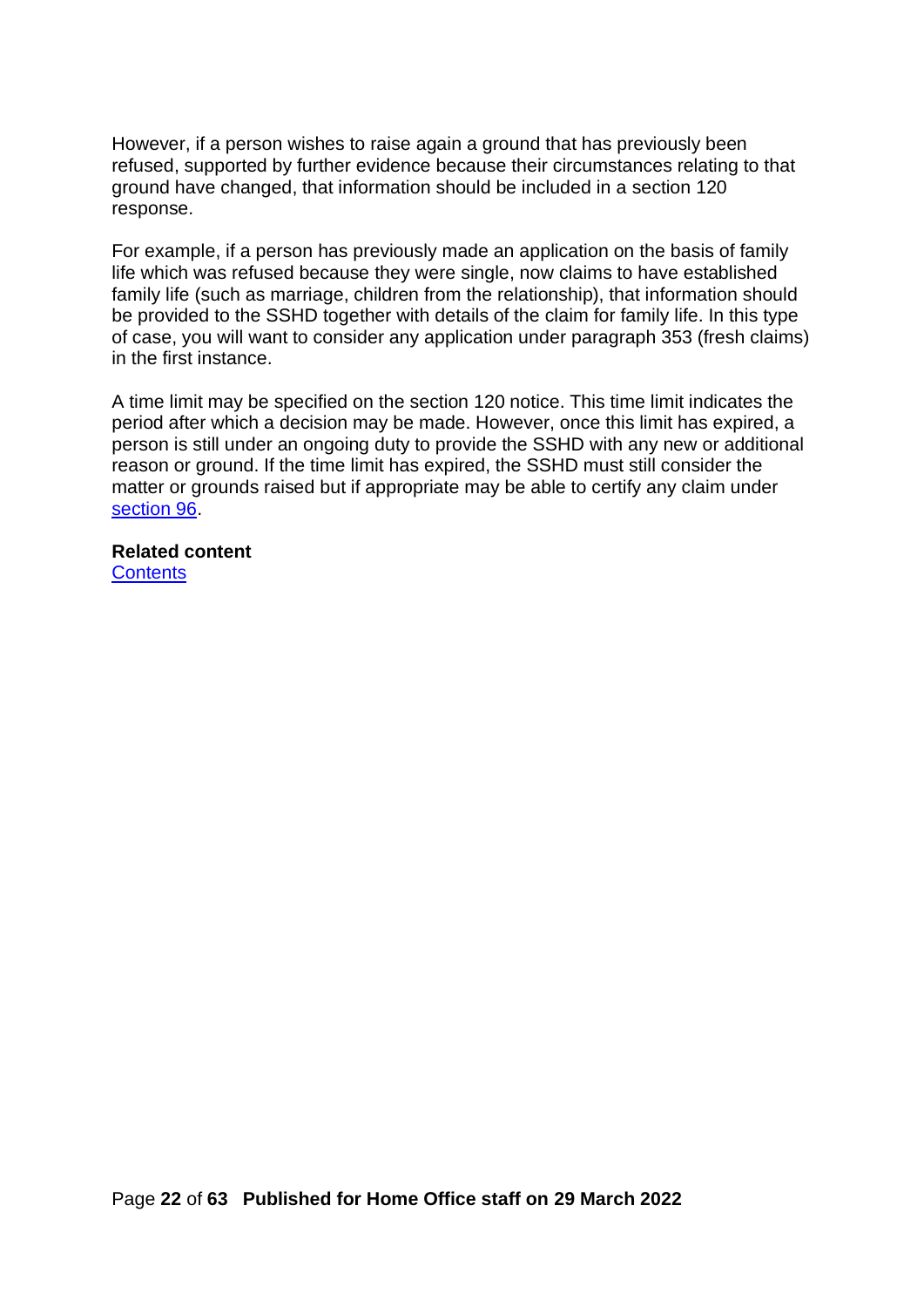# <span id="page-22-0"></span>Grounds of appeal

The section provides guidance on grounds of appeal.

An appeal against a refusal of a protection claim must be brought on one or more of the following grounds:

- removal of the appellant from the UK would breach the UK's obligations under the Refugee Convention
- removal of the appellant from the UK would breach the UK's obligations in relation to persons eligible for a grant of humanitarian protection
- removal of the appellant from the UK would be unlawful under section 6 of the Human Rights Act 1998 (public authority not to act contrary to Human Rights Convention)

An appeal against the refusal of a human rights claim may only be brought on the ground that the decision is unlawful under section 6 of the Human Rights Act 1998.

An appeal against the revocation of refugee status or humanitarian protection may only be brought on the grounds that removal would breach the UK's obligations under the Refugee Convention, or that removal would breach the UK's obligations in relation to persons eligible for a grant of humanitarian protection.

In accordance with [section 85 of the Nationality, Immigration and Asylum Act 2002,](http://www.legislation.gov.uk/ukpga/2002/41/section/85) the Tribunal must not consider a new matter, (which amounts to a ground of appeal listed in section 84). This is unless the Secretary of State has given the Tribunal consent to do so.

#### **Related content**

**[Contents](#page-1-0)**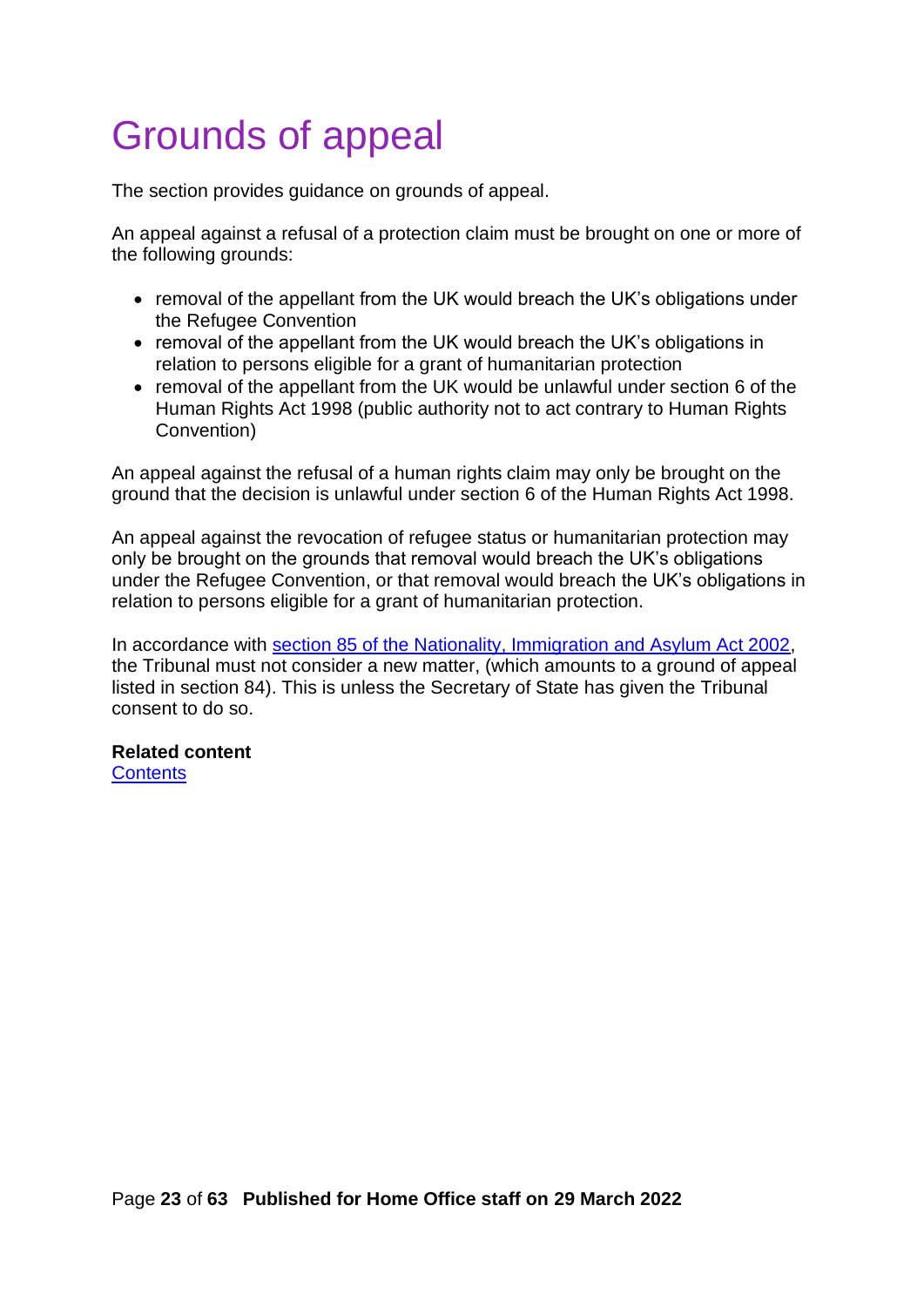# <span id="page-23-0"></span>Relevance of an unlawful decision: the determination in Charles

Section 86 of the Nationality, Immigration and Asylum Act 2002 was amended by the Immigration Act 2014. In [Charles \(human rights appeal: scope\)](http://www.bailii.org/uk/cases/UKUT/IAC/2018/89.html) [2018] UKUT 89 [\(IAC\),](http://www.bailii.org/uk/cases/UKUT/IAC/2018/89.html) the Upper Tribunal considered the effect of the amendments to section 86 on the Tribunal's power to determine an appeal. In a determination written by the President, the Upper Tribunal found that, following the amendments, it was no longer possible for an immigration judge to allow an appeal on the ground that the decision was not in accordance with the law:

The former ability of the Tribunal to conclude that a decision of the Secretary of State was unlawful, with the result that a lawful decision remained to be made by her, depended upon the fact that under the version of section 86 of the 2002 Act as it was, prior to its amendment by the 2014 Act, the Tribunal was required to allow an appeal insofar as it thought that a decision against which the appeal was brought or was treated as being brought was not in accordance with the law (including immigration rules). That requirement has been removed from the legislation.

In this respect, the decision in Charles explicitly supersedes the decision in [Greenwood \(No.2\) \[2015\] UKUT 629 \(IAC\).](http://www.bailii.org/uk/cases/UKUT/IAC/2015/629.html)

The question of whether a decision was in accordance with the law will nevertheless be highly relevant in many human rights appeals. Under section 84(2) of the current statutory framework, an appeal against the refusal of a human rights claim must be brought on the ground that the decision is unlawful under section 6 of the Human Rights Act 1998. Where it is found that the claimant's rights under Article 8(1) of the European Convention on Human Rights are engaged, the Tribunal will go on to consider whether any interference occasioned by the decision under challenge would be "in accordance with the law" for the purposes of Article 8(2). That is the point at which the lawfulness of the decision in a wider sense may now be relevant.

For the avoidance of doubt, on this point the decision in *Charles* also supersedes the decision of the Upper Tribunal in Katsonga [\("Slip Rule"; FtT's general powers\) \[2016\]](http://www.bailii.org/uk/cases/UKUT/IAC/2016/228.html)  [UKUT 228 \(IAC](http://www.bailii.org/uk/cases/UKUT/IAC/2016/228.html)). Guidance on the issue identified in that case has now been provided by the President in Charles.

#### **Related content [Contents](#page-1-0)**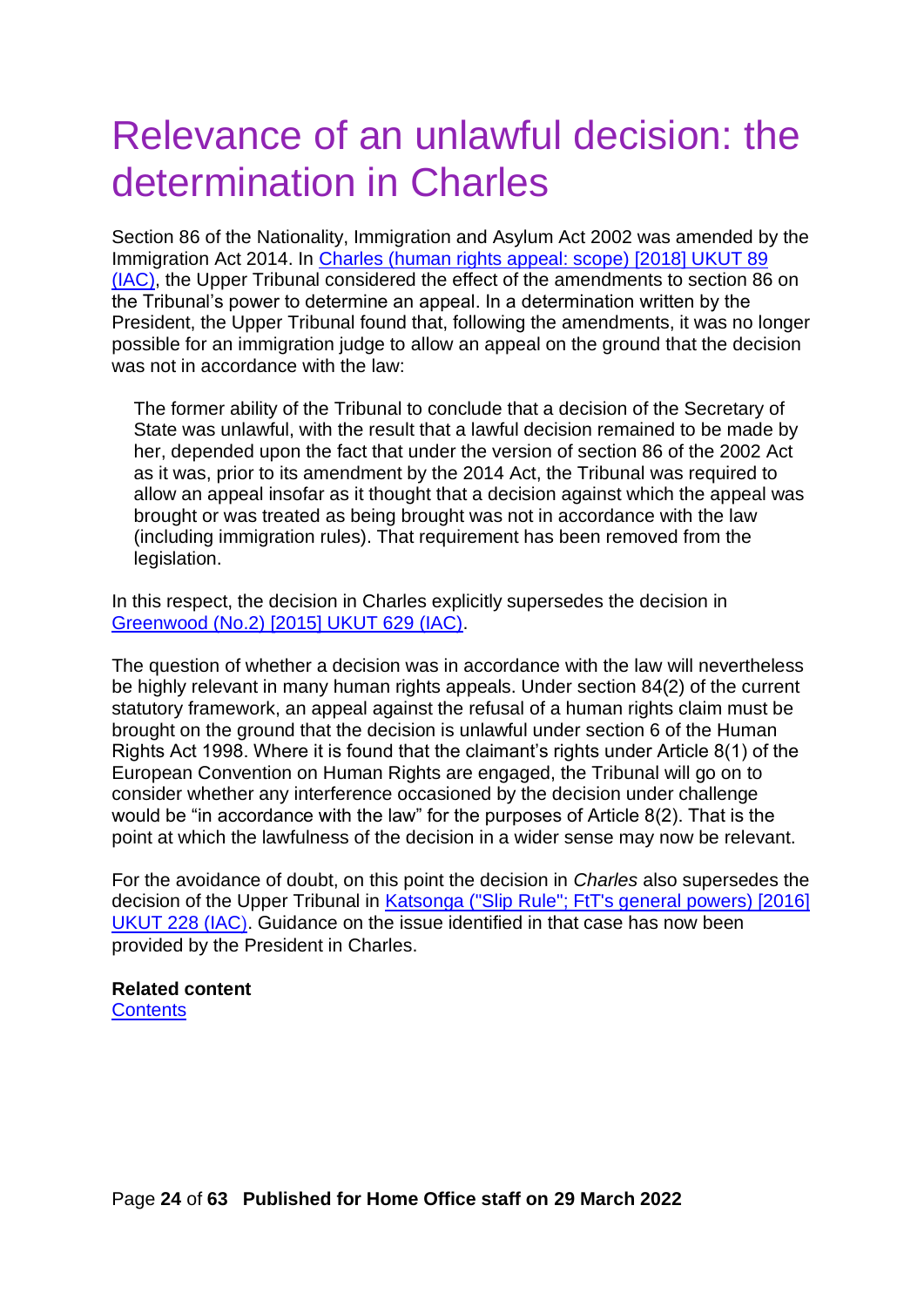# <span id="page-24-0"></span>Place from which an appeal may be brought or continued

This section provides guidance on whether an appeal may be brought from within the UK or from overseas, including a summary of certification powers.

Section 92 of the Nationality, Immigration and Asylum Act 2002 sets out if a person can bring an appeal from within or outside of the UK. Where the person was outside the UK when they made the claim, they must appeal from outside the UK. When the person was inside the UK when they made a claim they may appeal from within the UK unless the claim has been certified under section 94 or 94B.

This table summarises the effect of section 92.

| <b>Type of claim refused</b>                                                                      | Place from which appeal may be<br>brought |
|---------------------------------------------------------------------------------------------------|-------------------------------------------|
| <b>Protection claim</b>                                                                           | <b>Within UK</b>                          |
| Protection claim (and certified under<br>section 94 or 94B)                                       | <b>Outside UK</b>                         |
| Human rights claim made while the<br>claimant is in UK                                            | <b>Within UK</b>                          |
| Human rights claim made while the<br>claimant is in UK (and certified under<br>section 94 or 94B) | Outside UK                                |
| Human rights claim made while the<br>claimant is outside UK                                       | <b>Outside UK</b>                         |
| Revocation of protection while the<br>claimant is in UK                                           | <b>Within UK</b>                          |
| Revocation of protection while the<br>claimant is outside UK                                      | <b>Outside UK</b>                         |

The Secretary of State (SSHD) has certification powers which have the effect of requiring a person to appeal from outside the UK. The powers can be exercised If the applicant makes a:

- protection or human rights claim under section 94(1) of the 2002 Act and the claim is clearly unfounded
- protection or human rights claim under section 94(7) and they are to be removed to a third country where there is no reason to believe that their human rights will be breached
- protection or human rights claim under Schedule 3 to the **Asylum and** [Immigration \(Treatment of Claimants, etc.\)](https://www.legislation.gov.uk/ukpga/2004/19/contents) Act 2004 and it is proposed to remove them to a safe country for that claim to be considered, see: [Safe third](https://www.gov.uk/government/publications/inadmissibility-third-country-cases)  [country cases](https://www.gov.uk/government/publications/inadmissibility-third-country-cases)
- human rights claim certified under section 94B of the 2002 Act where:
	- $\circ$  if they are removed there is no real risk of serious irreversible harm before any appeal is concluded

### Page **25** of **63 Published for Home Office staff on 29 March 2022**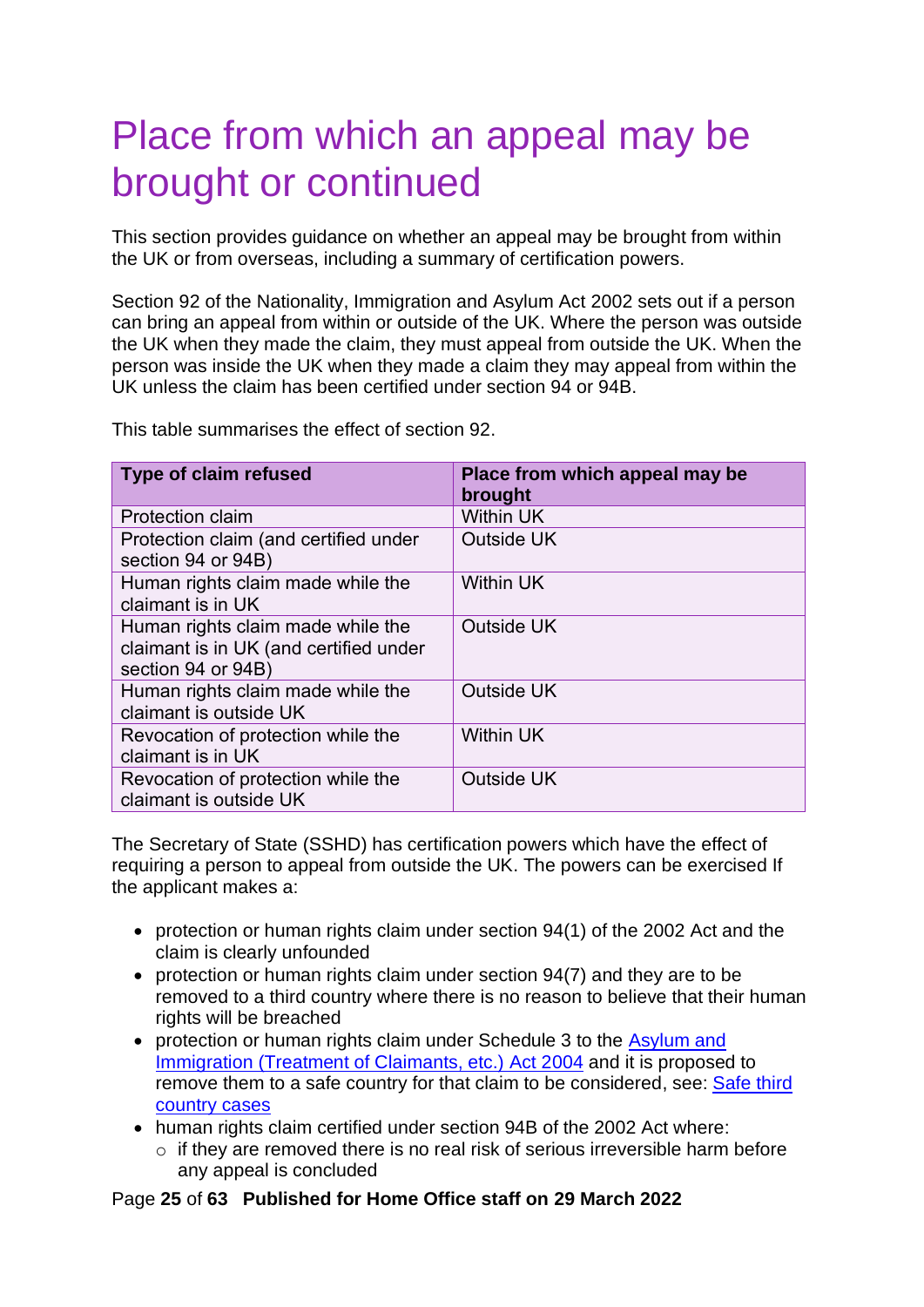When an appeal is against the revocation of protection status, the appeal must be lodged while the person is within the UK if the decision to which the appeal relates was made while the person was in the UK. If the decision to which the appeal relates was made while the person was outside the UK, the appeal must be lodged once the person has left the UK.

When a person brings or continues an appeal relating to a protection claim from outside the UK following certification under section 94 or section 94B, the appeal is to be treated as if the person were not outside the UK. This provision is necessary to safeguard the grounds of appeal. This includes where the person's removal would breach the Refugee Convention or the UK's obligations in relation to persons eligible for a grant of humanitarian protection.

Where a person brings an appeal within the UK but leaves the UK before the final determination of the appeal, the appeal is to be treated as abandoned unless the claim to which the appeal relates has been certified.

#### **Related content**

**[Contents](#page-1-0)**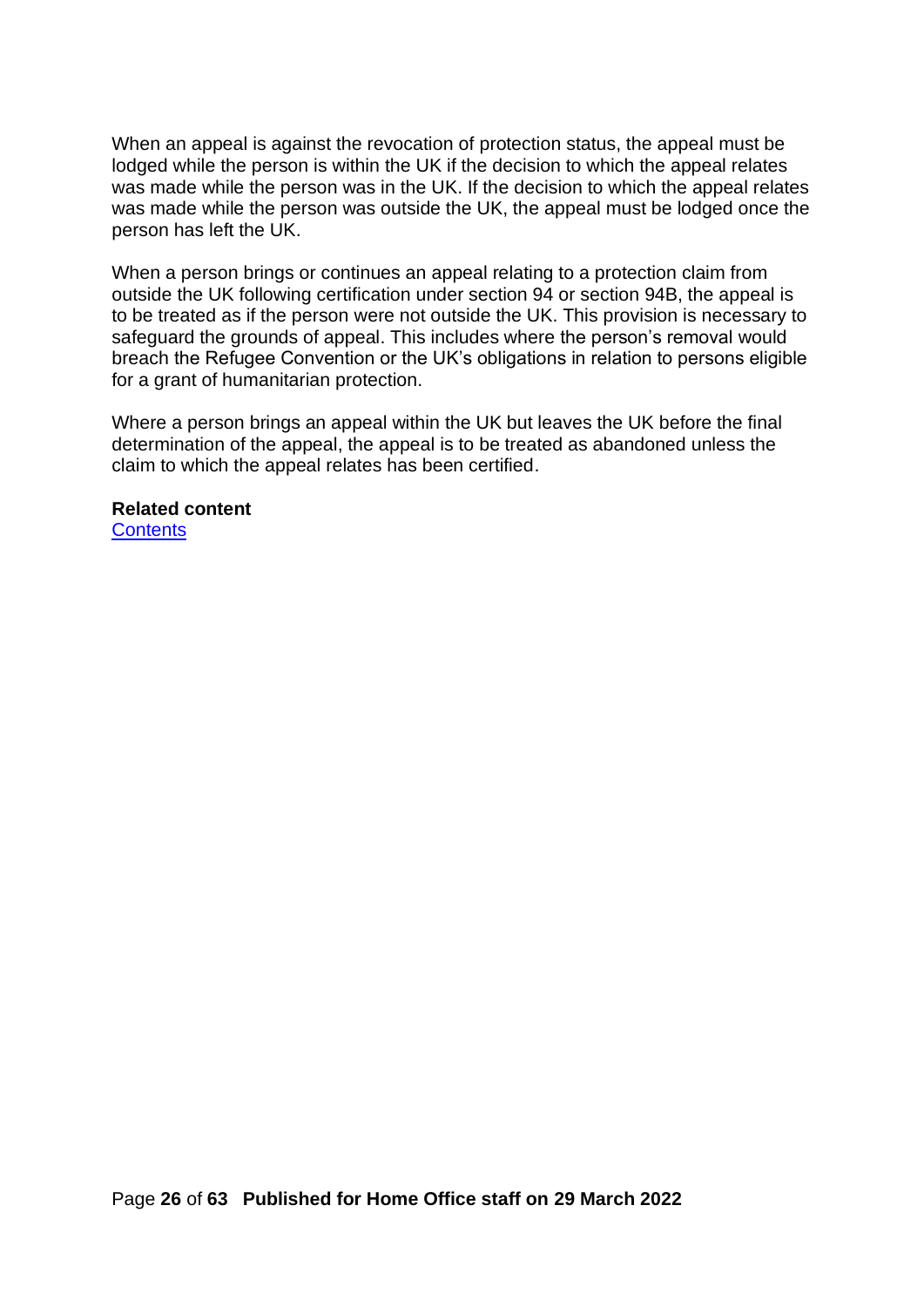# <span id="page-26-0"></span>Matters before the Tribunal

This section explains what the Tribunal can consider at an appeal.

Section 85 states that the Tribunal may consider evidence about any matter which it thinks relevant to the substance of the decision, including a matter arising after the date of the decision.

There are restrictions on the consideration of new matters. A new matter is a ground of appeal not previously considered by the Secretary of State (SSHD). A person may wish to raise a new matter as part of an appeal under section 82(1). The Tribunal however, must not consider a new matter unless the SSHD has given consent for the Tribunal to do so.

## <span id="page-26-1"></span>**The difference between a new matter and new evidence**

A new matter is a human rights or protection claim that the SSHD has not previously considered in the decision under appeal or a response to a section 120 notice.

This does not mean that there cannot be a new matter when there has been a previous protection or human rights claim. There will be a new matter when the factual matrix has not previously been considered by the SSHD. A new matter is something factually distinct from the claim previously made by the appellant, as opposed to further or better evidence of an existing matter. The question of whether something is a new matter is therefore always a fact sensitive one.

Examples likely to constitute a new matter are where:

- there is a human rights claim based on a relationship and the couple have now had a child and this has not previously been considered by the SSHD, because the existence of the child adds an additional distinct new family relationship (with a requirement to consider the best interests of the child) which could separately raise or establish a ground of appeal under Article 8 ECHR
- the appellant made a human rights claim based on a relationship and at the appeal the appellant says that their human rights claim is based on a new relationship, as although the SSHD will previously have considered Article 8 ECHR the factual basis for that claim will have changed and therefore it will be a new matter
- a protection claim has been made, and the appellant is now claiming removal would be (or would also be) a breach of Article 8 ECHR based on their family life in the UK
- a human rights claim based on family life has been made, and the appellant is now claiming (or also claiming) that they are a refugee
- a human rights claim has been made based on private life under Article 8, and the appellant is now claiming (or also claiming) that removal would be a breach of Article 8 ECHR on the basis of family life because the appellant has now married a British citizen

### Page **27** of **63 Published for Home Office staff on 29 March 2022**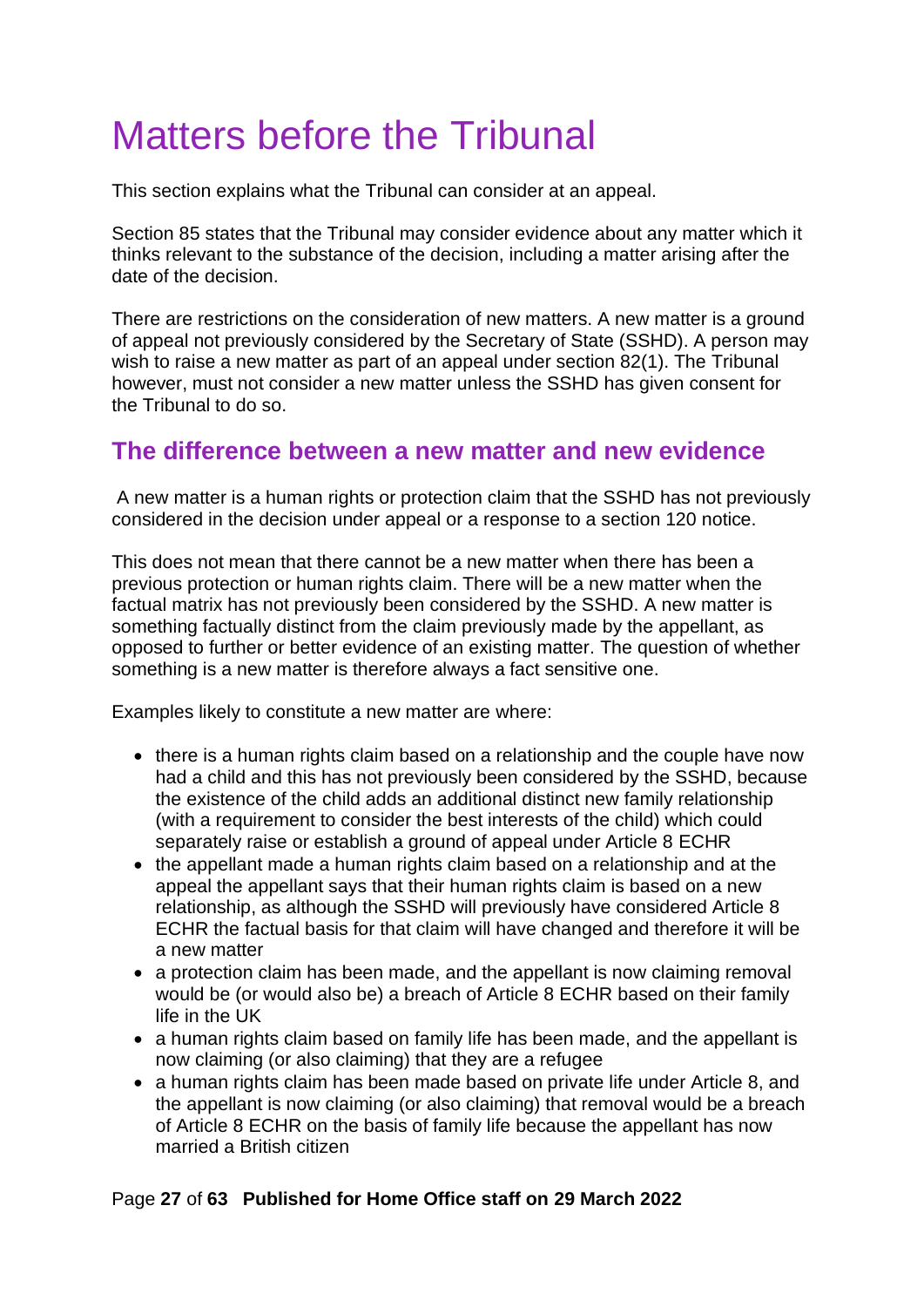Examples that are unlikely to be a new matter are where:

- a human rights claim is based on a relationship which the SSHD has considered and the couple have now married, which is additional evidence relating to the original claim are not a new matter
- a protection claim is based on risk from the authorities and at the appeal hearing the appellant produces arrest warrants, which amount to new evidence about the protection claim, not a new matter

## <span id="page-27-0"></span>**Handling new matters before the appeal hearing**

If a new matter is raised before an appeal hearing, for example in the grounds of appeal, the SSHD should try to consider the matter before the appeal hearing so that consent can be given and the Tribunal can consider all matters relating to that appellant in a single appeal.

Even if the new matter is not identified until shortly before or at the hearing, if it can be considered and a decision reached quickly, that should be done. If the new matter cannot be considered before the appeal hearing, for example because the PO needs to check whether a document is genuine and there is insufficient time to do so, the PO should inform the Tribunal that a new matter has been raised and that the SSHD does not consent to it being considered by the Tribunal.

In order to make best use of Tribunal resources, an adjournment should be sought for the SSHD to consider the new matter. Where possible, a single appeal should consider all matters that have been raised by the appellant.

If the Tribunal does not agree to an adjournment, the PO must consider whether to:

- refuse consent because the SSHD is unable to consider the new matter in the time available
- record the reasons for seeking an adjournment and the reasons why it was refused in their hearing minute

The Home Office will then consider the minute in deciding whether to challenge any allowed appeal on procedural grounds.

POs should not withdraw the decision under challenge where an adjournment is refused. Decisions can only be withdrawn in line with Withdrawing decisions and conceding appeals.

The PO must consult a senior PO or senior caseworker (SCW) if consent is to be refused. A summary of the process is set out in the consent flowchart.

# <span id="page-27-1"></span>**At the case management review (CMR) or appeal hearing**

At any CMR or appeal, the PO must start the hearing by listing the matters which are to be considered by the Tribunal in that appeal. This will ensure that the parties agree what is to be considered.

Page **28** of **63 Published for Home Office staff on 29 March 2022**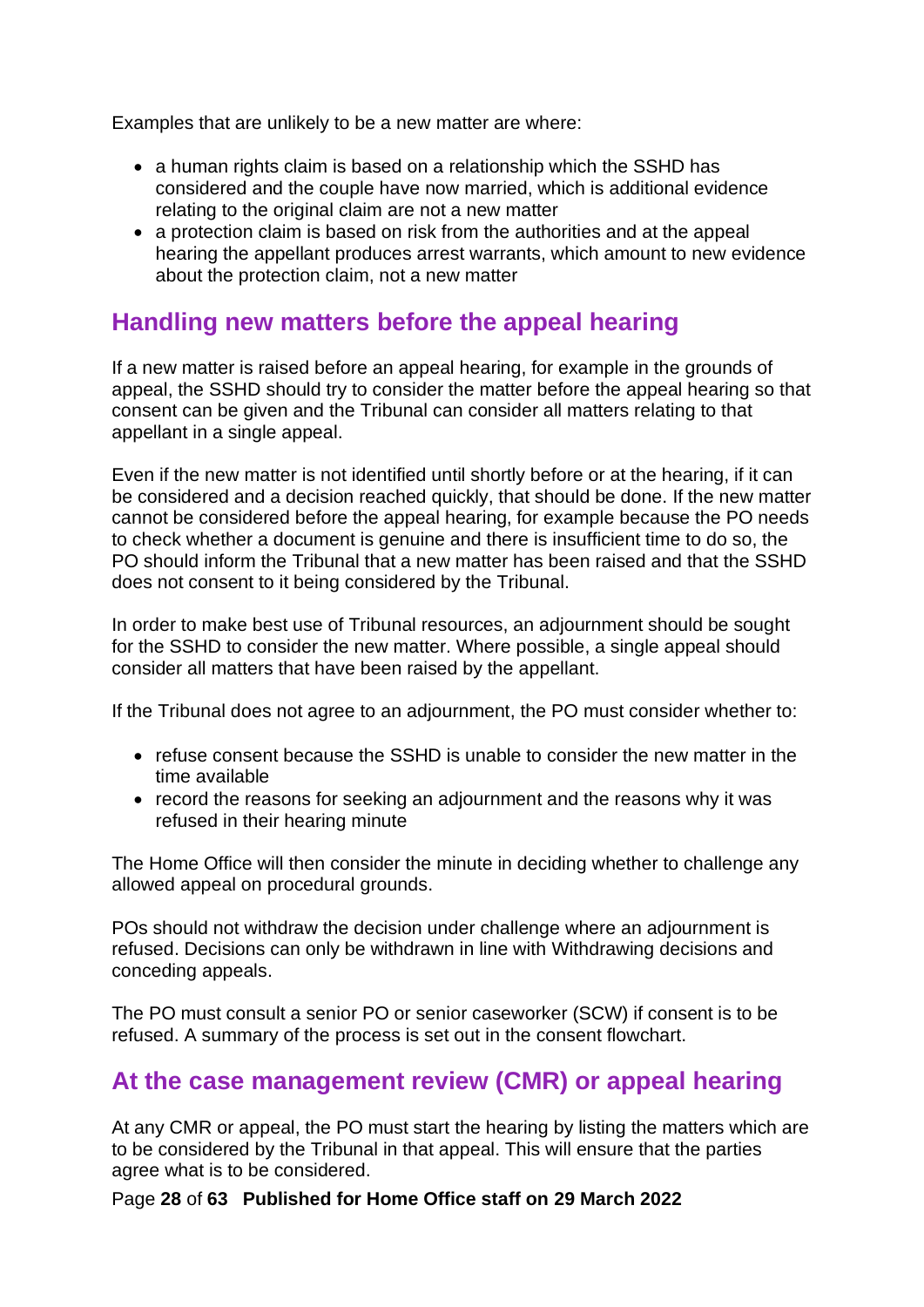The PO must also state whether any new matters have been raised and whether consent is given for them to be considered.

If a new matter has been raised just before the appeal hearing, this is also an opportunity for the PO to inform the appellant and the Tribunal of the SSHD's decision on consent.

## <span id="page-28-0"></span>Consent to hear new matters

Withholding consent can delay the conclusion of the person's claim and consequently delay the grant of leave or efforts to remove the person from the UK. Consent should be given unless it would prejudice the SSHD not to be able to consider the new matter.

All the facts and circumstances of the case and the appellant should be considered when reaching a decision on consent.

Unless there are exceptional circumstances, consent should be refused if:

- it is necessary to verify facts or documents that are submitted in support of the new matter and these checks are material to the new matter
- the new matter is a protection claim and it has not already been confirmed that the UK is the responsible state for determining the claim
- it is necessary to conduct additional checks such as a person's criminal conviction history or the status of a criminal prosecution

Where consent would normally be refused, exceptional factors may mean that consent should be granted. Exceptional circumstances may include where the:

- appellant or a dependent has a serious illness and the appeal needs to be determined on an urgent basis
- matter had been raised with the SSHD and, through no fault of the appellant, there has been more than six months' delay in the SSHD considering the matter

### <span id="page-28-1"></span>Process for refusing consent

Where consent is refused, the SSHD will provide written reasons for refusing consent. The PO will require a SCW's approval of the letter before it is sent.

If the new matter was raised and considered by the SSHD before the Tribunal hearing, the revised decision must be sent to the appellant and the Tribunal within 2 working days of the decision being made.

If the new matter is considered within 2 working days of the hearing, the revised decision will be sent to the appellant and the Tribunal no later than 4pm on the day before the hearing.

#### Page **29** of **63 Published for Home Office staff on 29 March 2022**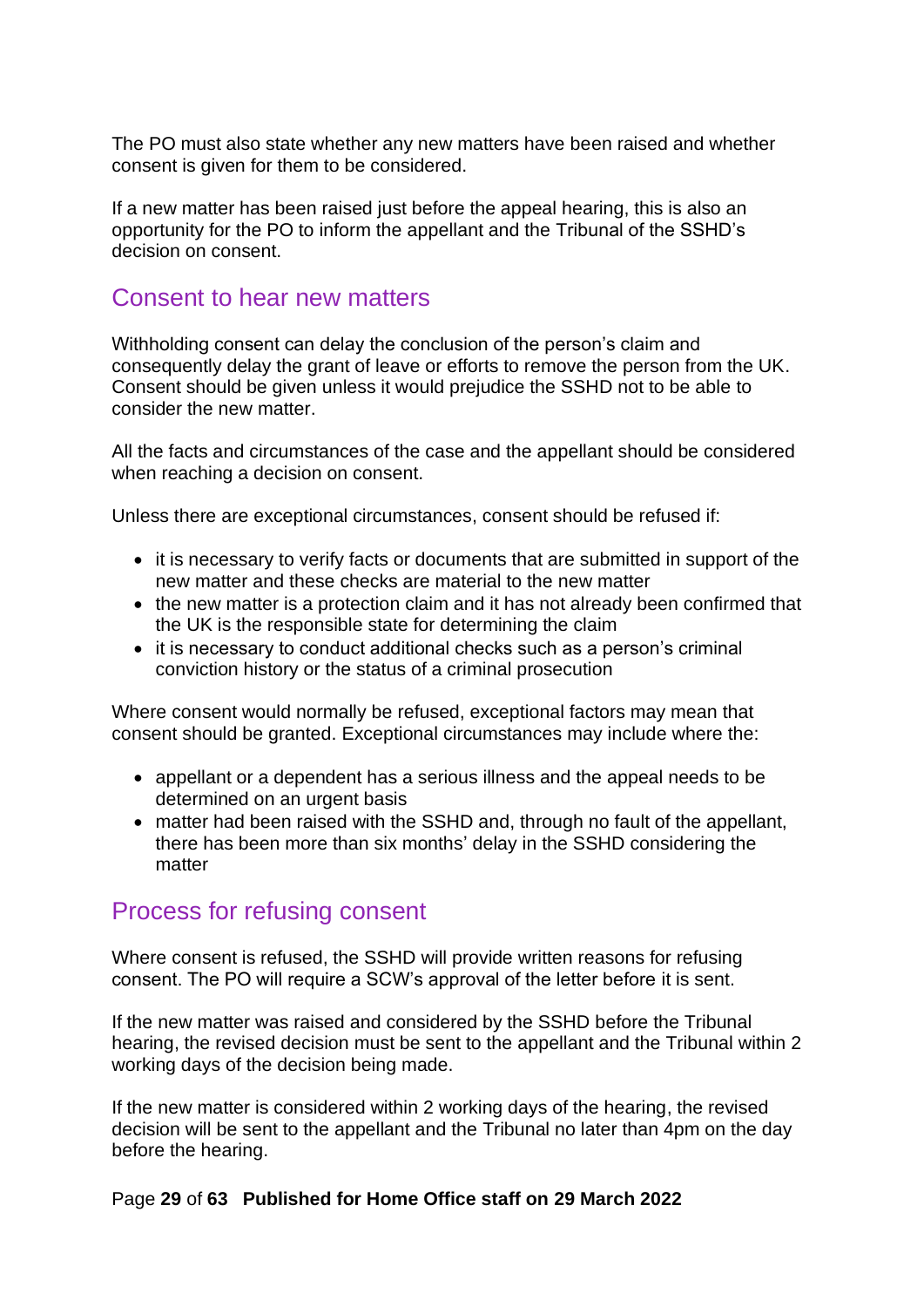If the new matter is raised at the Tribunal hearing, written reasons will be provided for refusing consent within 2 working days of the hearing.

Decisions relating to consent will be served by Royal Mail recorded delivery unless considered the day before the hearing when the decision will be faxed to the person (person's representative) where possible, and to the Tribunal.

POs must update the new field on CID providing reasons for giving or withholding consent.

### <span id="page-29-0"></span>Action if the Tribunal considers a new matter without the SSHD's consent

If the Tribunal considers a new matter without the SSHD giving consent for it to do so, it is acting outside its jurisdiction.

If the SSHD withholds consent on the new matter and the Tribunal proceeds to consider the new matter, the PO should not make any representations or submissions relating to the new matter during the hearing.

The PO should inform the Tribunal that in the view of the SSHD it has acted outside its jurisdiction and seek permission to appeal against the judgment if the appeal is allowed.

### <span id="page-29-1"></span>Handling the new matter if consent is refused

If the SSHD withholds consent the appeal should proceed on the basis of the original matter(s) only. No action should be taken on the new matter where consent has been refused until the appeal is determined.

If the appeal is allowed and leave is to be granted, the applicant should be notified that no action will be taken on the new matter, on which consent was withheld, unless a new application or claim is made raising the new matter.

If the appeal is dismissed, then the SSHD will consider whether the new matter constitutes a claim which would give rise to a right of appeal. The SSHD will need to consider if it is possible to consider the new matter on the information provided. The SSHD will direct a person to make a charged application if appropriate and if any claim is refused may certify the claim if it is late or clearly unfounded.

#### **Related content [Contents](#page-1-0)**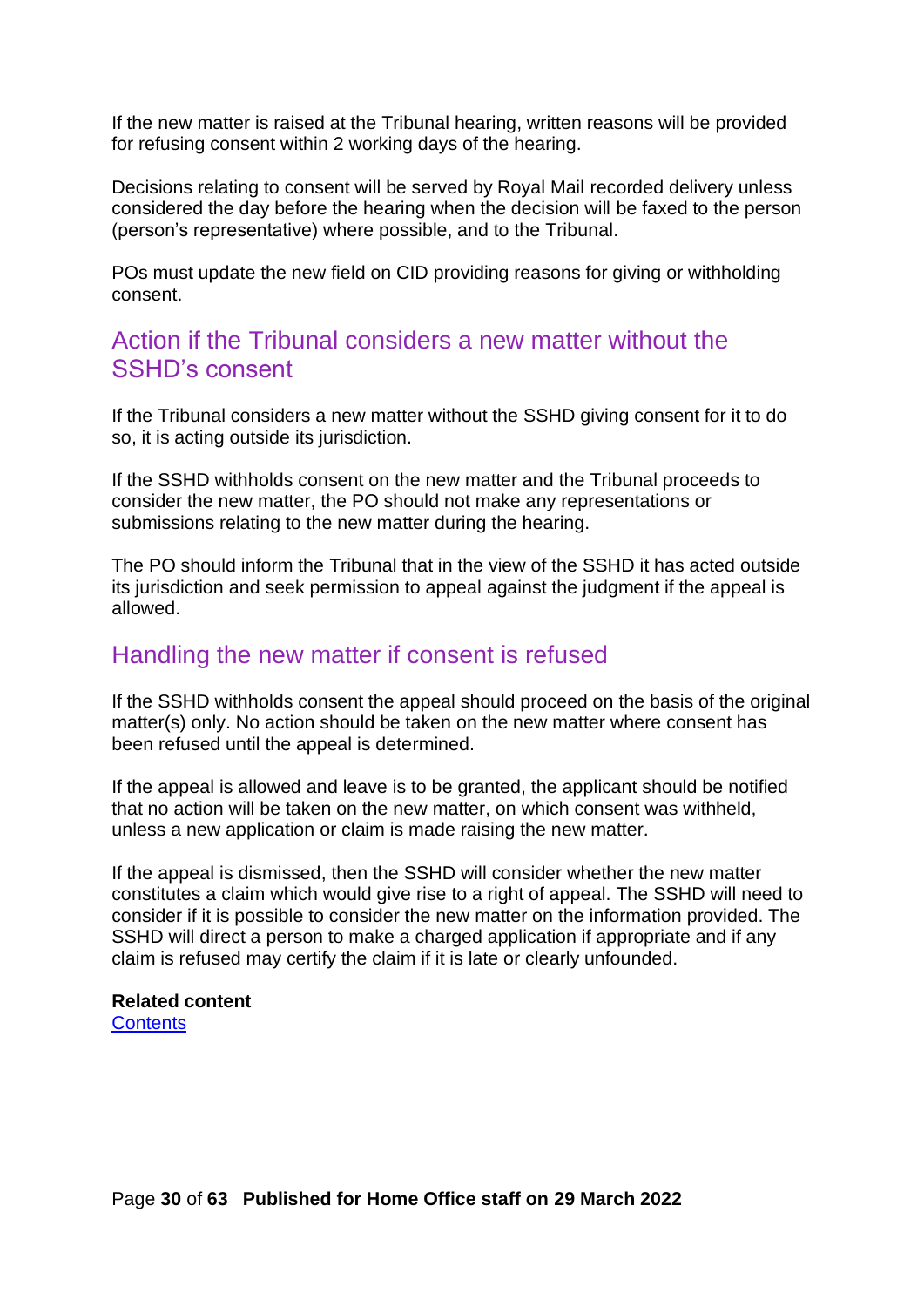# When an appeal prevents removal

This section explains when an appeal under section 82 of the Nationality, Immigration and Asylum Act 2002 prevents removal.

Where a person has an in-country right of appeal, they will have 14 days from when they are sent the notice of decision to appeal. A person cannot be removed before the time limit for appealing has expired. They may have an extension of leave under section 3C of the Immigration Act 1971, and in any event an appeal made within the time limit will create a barrier to removal.

Where a person has made an in-country appeal, they cannot be removed while the appeal is pending. An in-time appeal is no longer pending when it is finally determined, which means where there has been a determination and no further appeal is possible. It is possible to apply for judicial review of a decision by the Tribunal to refuse to grant permission to appeal, or to refuse to hear a late appeal. In these circumstances, while there is no appeal to suspend removal, there will be a judicial review and the guidance on judicial reviews and injunctions must be applied. You can check whether an applicant has exhausted their appeal rights by consulting the Case Information Database (CID) or Atlas.

An appeal will also no longer be pending when it is withdrawn or abandoned. You can check whether an appeal has been withdrawn on CID or Atlas, or by contacting the Tribunal. The relevant hearing centre and its contact details can be found in correspondence on the appeal.

# **Out of time appeals**

An appeal can only be made out of time where the Tribunal agrees to extend the time limit for appealing. Unless and until it does so, there is no pending appeal (Erdogan [2004] EWCA Civ 1087, no link available but discussed in [Kagabo \[2009\]](https://www.bailii.org/ew/cases/EWHC/Admin/2009/153.html)  [EWHC 153 \(admin\)\)](https://www.bailii.org/ew/cases/EWHC/Admin/2009/153.html). This means that an application to appeal out of time is not, in itself, a barrier to removal.

However, where an out of time appeal is lodged it will normally be appropriate to delay removal until the Tribunal reaches a final decision. Exercising discretion in this way avoids the possibility that a person may be removed only for the Tribunal to find that their appeal should be heard.

If removal is due within five days of the late notice of appeal being received, the Operational Support and Certification Unit (OSCU) will usually ask the Tribunal to expedite its decision on extending the time limit. This is done by invoking rule 21 of [the First-tier Tribunal Procedure Rules,](https://www.gov.uk/government/publications/immigration-and-asylum-chamber-tribunal-procedure-rules) which requires the Tribunal to make a decision before the scheduled removal if in practice it can reasonably do so. If the Tribunal is unable to make a decision in time, the removal must be deferred. There is no equivalent of rule 21 in [the Upper Tribunal Procedure Rules.](https://www.gov.uk/government/publications/upper-tribunal-procedure-rules)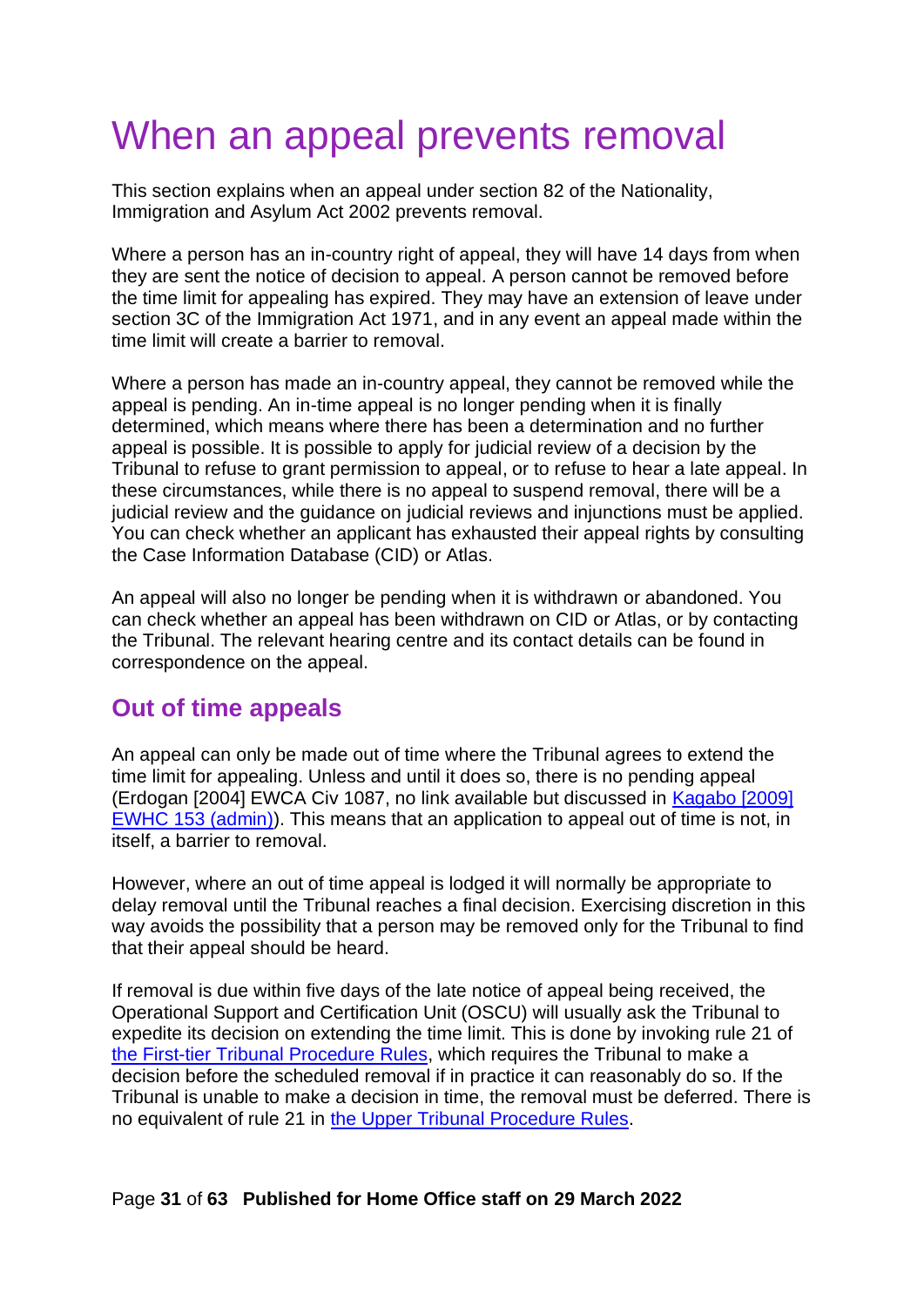Where a judge of the Upper Tribunal refuses to extend time for appealing, the decision is final (subject to judicial review) and removal should proceed.

Under rule 3 of the First-tier Tribunal Procedure Rules, the Tribunal may delegate the decision on whether to extend time for appealing to a tribunal caseworker even if there is a request for an expedited decision under rule 21. If it does so, the parties may make a written request for a review by a judge. They will have 14 days from the date on which the Tribunal sends the caseworker's decision. Removal should usually be deferred during that time, to avoid the possibility of a late appeal being admitted after removal. Reviews are not recorded on CID or Atlas and may not be immediately apparent. Where a tribunal caseworker has refused to extend time for appealing, and removal is to take place within 14 days of that decision, casework teams **must** confirm with the Tribunal whether the applicant has requested a review before arranging removal. The notice of decision will state whether the decision maker is a judge or a tribunal caseworker.

The process works in the same way in the Upper Tribunal, except that there is no equivalent of rule 21 and therefore no formal procedure for seeking an expedited decision. Decisions can be delegated to tribunal caseworkers and the parties have 14 days in which to apply in writing for a review by a judge of a tribunal caseworker's decision (rule 4 of the Upper Tribunal Procedure Rules). When an application to appeal out of time is lodged, it will normally be appropriate to defer removal until the Tribunal has made a final decision, to avoid the possibility of a late appeal being admitted after removal. Again, where a tribunal caseworker refuses to extend time for appealing, Home Office casework teams **must** confirm with the Tribunal whether the appellant has requested a review before proceeding with a removal.

Where the Tribunal decides to extend time for appealing it will not be lawful to remove the appellant while the appeal is pending.

For advice on appeals under the EEA Regulations see [Where an appeal under the](#page-39-1)  [EEA Regulations does not prevent removal.](#page-39-1)

For advice on appeals under the EU Settlement Scheme and other citizens rights appeals, see [Where a Citizens Rights Appeal does not prevent removal.](#page-56-1)

**Related content [Contents](#page-1-0)**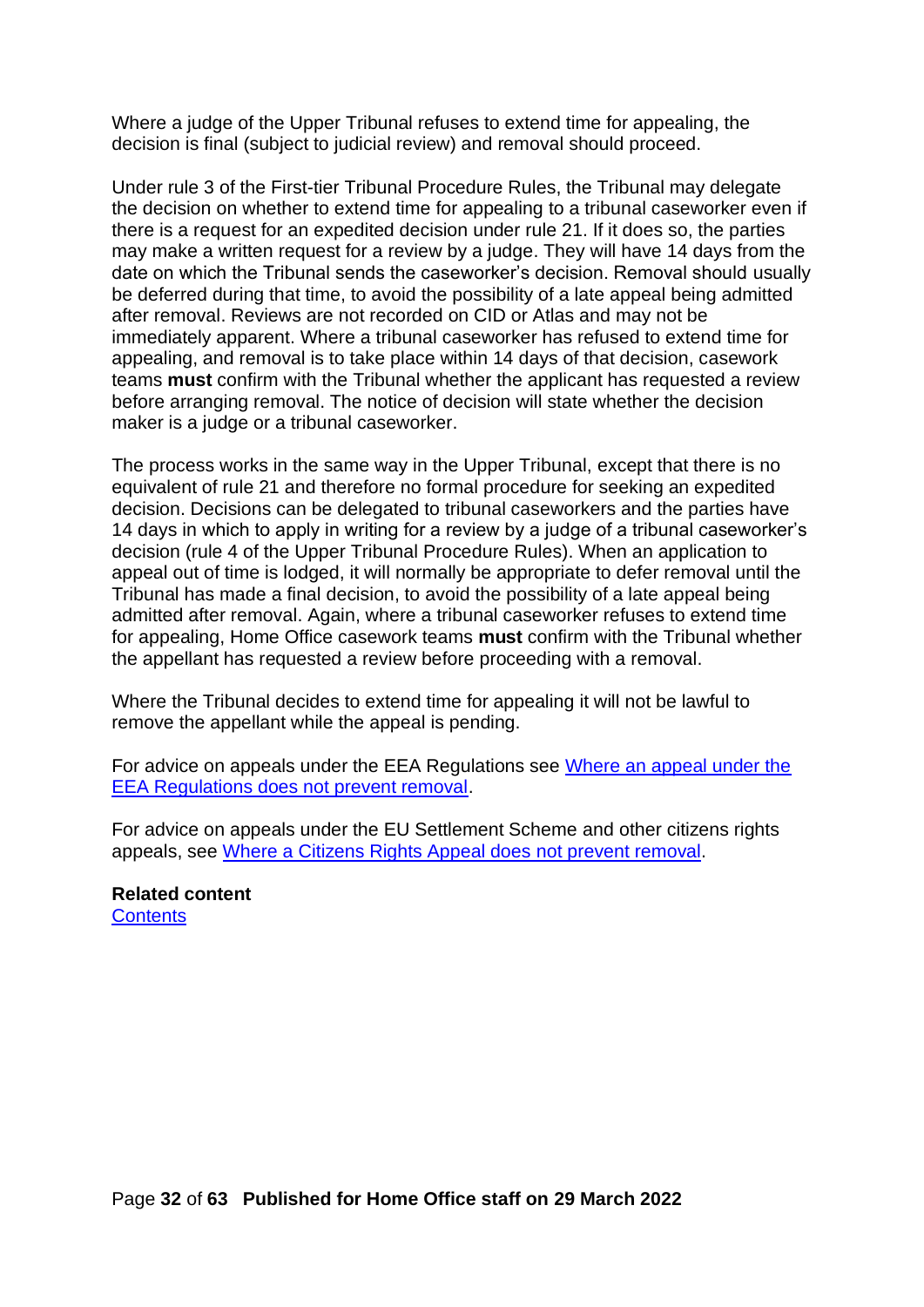# <span id="page-32-0"></span>Transitional appeals

This section explains when the amendments made by the Immigration Act 2014 to Part 5 of the Nationality, Immigration and Asylum Act 2002 do not apply on or after 6 April 2015.

The new framework for appeals established by the Immigration Act 2014 against refusal of protection and human rights claims above came fully into force on 6 April 2015. There were saving provisions made to protect certain persons who had rights of appeal at the time they applied for leave to enter or remain. See: [Immigration Act](http://www.legislation.gov.uk/uksi/2015/371/contents/made)  [2014 \(Commencement No. 4, Transitional and Saving Provisions and Amendment\)](http://www.legislation.gov.uk/uksi/2015/371/contents/made)  [Order 2015.](http://www.legislation.gov.uk/uksi/2015/371/contents/made)

Under the pre-Immigration Act 2014 appeals regime, rights of appeal existed against the refusal of an application:

- where entry clearance was refused, although the available grounds of appeal are limited for some cases by section 88A
- where a certificate of entitlement to a right of abode was refused
- where a decision was taken to refuse to vary a person's leave to enter or remain in the UK if the result of the refusal is that the person has no leave

Regarding the last bullet point, in order to qualify the application had to be made while the applicant had leave to enter or remain. The applicant's leave then had to have expired by the time they were notified of the decision to refuse further leave.

These appeal rights continue to exist for decisions made on or after 6 April 2015 where:

- an application was made before 20 October 2014 for leave to remain as a Tier 4 migrant or their family member
- an application was made before 2 March 2015 for leave to remain as a Tier 1 migrant, Tier 2 migrant or Tier 5 migrant or their family member
- any other application was made before 6 April 2015 the outcome of which was an appealable decision under the pre-Immigration Act 2014 regime, unless: o the decision was a refusal of an asylum or human rights claim
- a person with continuing leave is examined on arrival in the UK before 6 April 2015 and that leave is cancelled on or after 6 April 2015 under [paragraph 2A\(8\)](http://www.legislation.gov.uk/ukpga/1971/77/schedule/2)  [of Schedule 2 to the Immigration Act 1971,](http://www.legislation.gov.uk/ukpga/1971/77/schedule/2) to the extent that:
	- $\circ$  the person would have been entitled to a right of appeal against the cancellation decision if it had been taken before 6 April 2015

The appeals regime changed for some deportation cases prior to 6 April 2015.

In accordance with the [Immigration Act 2014 \(Commencement No. 3, Transitional](http://www.legislation.gov.uk/cy/uksi/2014/2771/made) [and Saving Provisions\) Order 2014,](http://www.legislation.gov.uk/cy/uksi/2014/2771/made) from 20 October 2014, the post-Immigration Act 2014 appeals regime applies to a person who: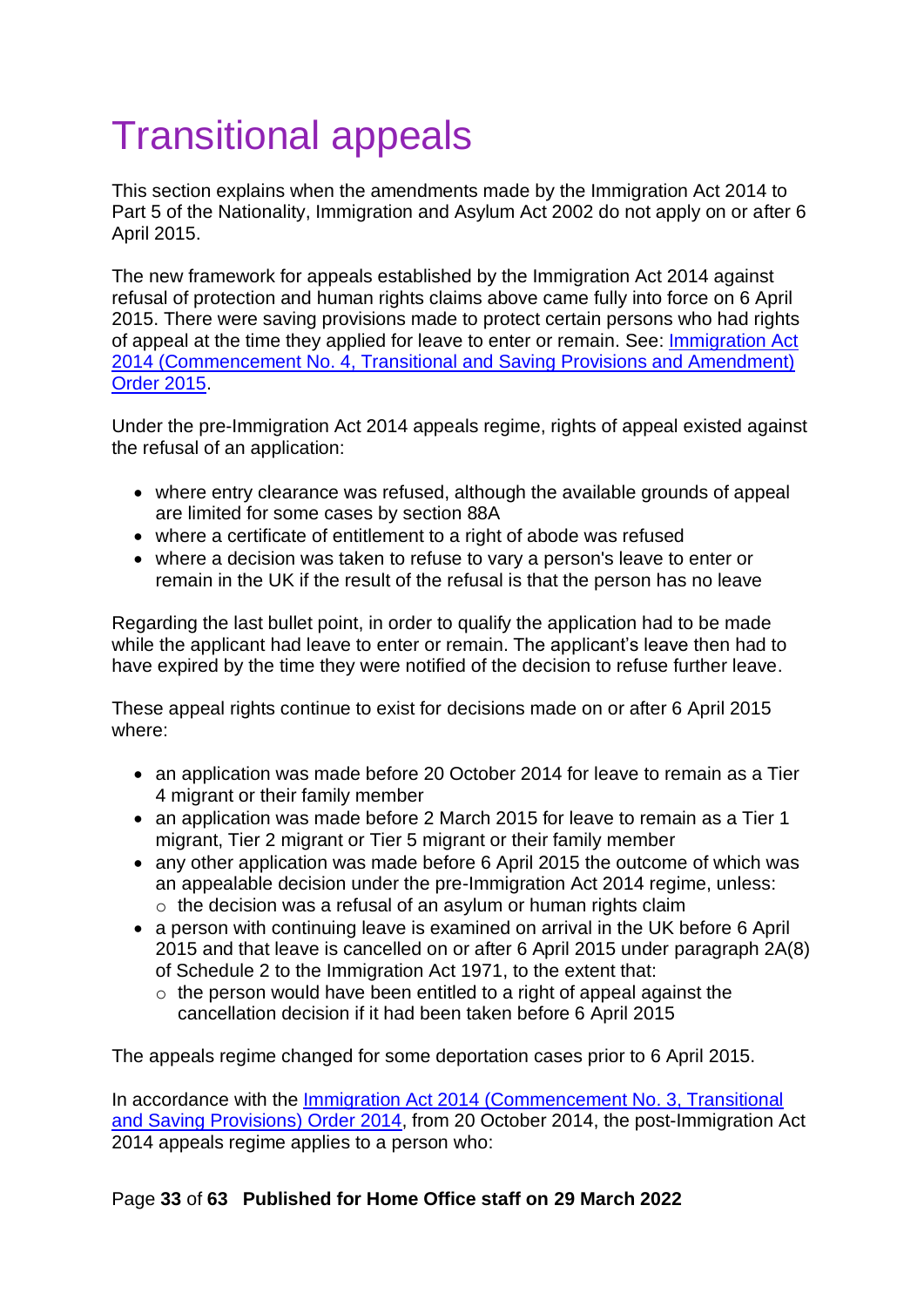- becomes a foreign criminal within the definition in section 117D(2) of the 2002 act on or after 20 October 2014
- is liable to deportation from the UK under section 3(5)(b) of the 1971 Act because they belong to the family of the person

By virtue of the [Immigration Act 2014 \(Transitional and Saving Provisions\)](https://www.legislation.gov.uk/uksi/2014/2928/contents/made) [Order 2014,](https://www.legislation.gov.uk/uksi/2014/2928/contents/made) the post-Immigration Act 2014 appeals regime applied to any decision to make a deportation order, or to refuse to revoke a deportation order. It also applied to decisions made under [section 32\(5\) of the UK Borders Act 2007](http://www.legislation.gov.uk/ukpga/2007/30/section/32) made on or after 10 November 2014 in respect of a person who is:

- a foreign criminal within the definition in section 117D(2) of the 2002 Act
- liable to deportation from the UK under section 3(5)(b) of the 1971 Act because they belong to the family of the person

#### **Related content**

**[Contents](#page-1-0)**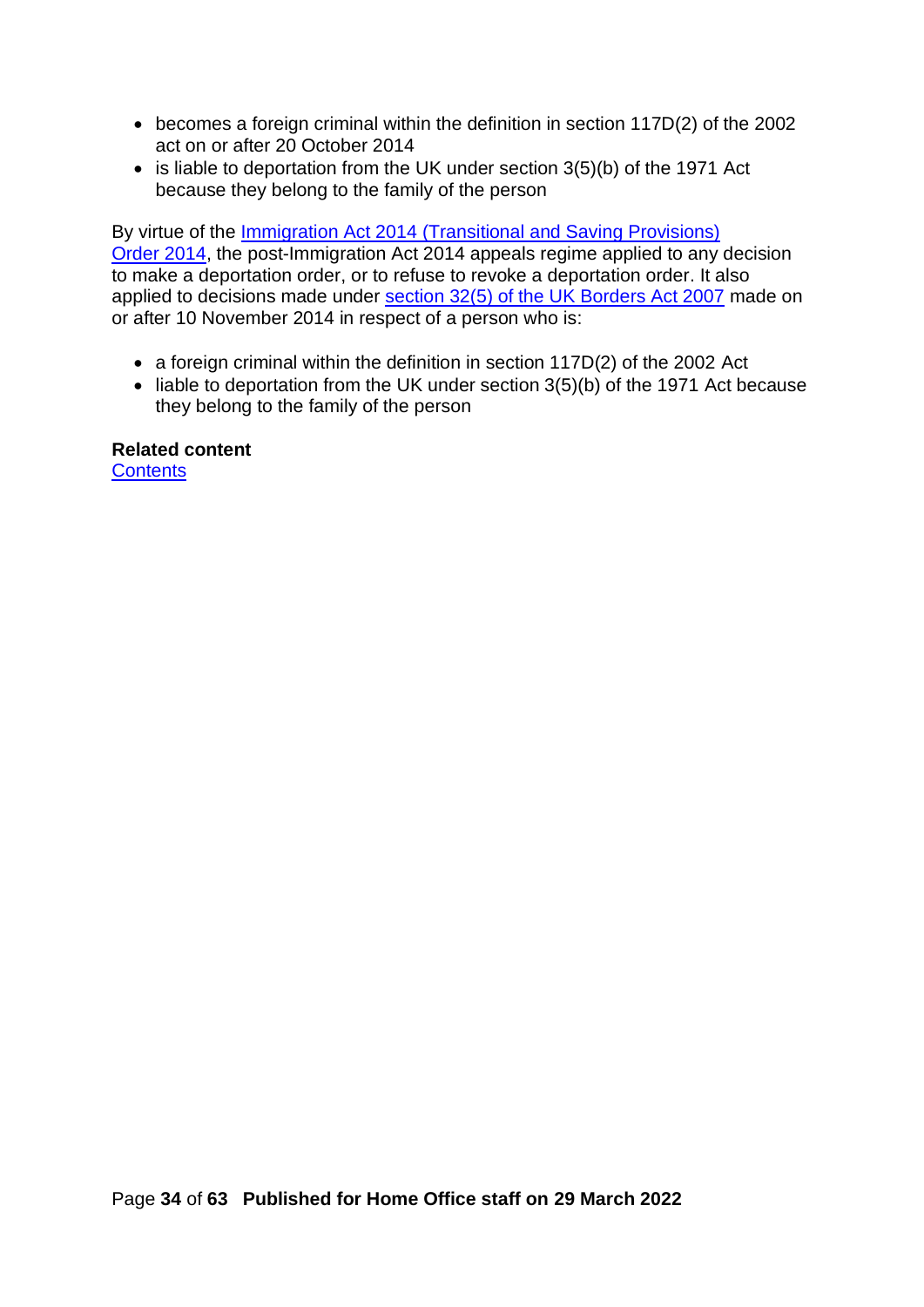# <span id="page-34-0"></span>European decisions

This section tells you about rights of appeal under the [Immigration \(European](http://www.legislation.gov.uk/uksi/2016/1052/contents/made)  Economic Area [\(EEA\)\) Regulations 2016](http://www.legislation.gov.uk/uksi/2016/1052/contents/made) against an EEA decision. EEA decisions made on or after 1 February 2017 are governed by the [EEA](http://www.legislation.gov.uk/uksi/2016/1052/contents/made)  [Regulations 2016.](http://www.legislation.gov.uk/uksi/2016/1052/contents/made) Appeals in relation to an earlier EEA decision are governed by the EEA Regulations that were in force at the date of that decision.

An appeal against an EEA decision can be made in relation to an EEA national, an EEA family member or a person who claims to have a derivative right to reside. An EEA family member is:

- the spouse or civil partner of an EEA national
- the direct descendants of the EEA national, their spouse or civil partner who are either:
	- o under 21
	- o dependants of the EEA national or their spouse or civil partner
- dependent direct relatives in the ascending line of the EEA national or their spouse or civil partner

However, where the EEA national is in the UK exercising their EEA rights as a student, the person will not be a family member of the student unless they are a dependent child of the student or of their spouse or civil partner, or where the EEA national as well as being a student is also exercising treaty rights as a:

- jobseeker
- worker
- self-employed person or self-sufficient person

An EEA family member, for appeals purposes, also includes the extended family member of an EEA national if they have been issued with any of the following:

- an EEA family permit
- a registration certificate
- a residence card

This is only the case so long as they continue to satisfy the conditions for being an extended family member and the document has not ceased to be valid or been revoked. If they do not meet these criteria, an extended family member has no right of appeal if their application is refused - confirmed in the case [Sala \(2016\) UKUT 411](http://www.bailii.org/uk/cases/UKUT/IAC/2016/411.html)  [\(IAC\)](http://www.bailii.org/uk/cases/UKUT/IAC/2016/411.html)

Where an extended family member has previously been issued with a residence card, EEA family permit or registration certificate and that documentation has been revoked, the person will have a right of appeal against that decision provided they satisfy the conditions in regulations 36(2) to (5). This provides that where a person is not an EEA national and claims to be an extended family member by virtue of being in a durable relationship with an EEA national, that person will only have a right of

#### Page **35** of **63 Published for Home Office staff on 29 March 2022**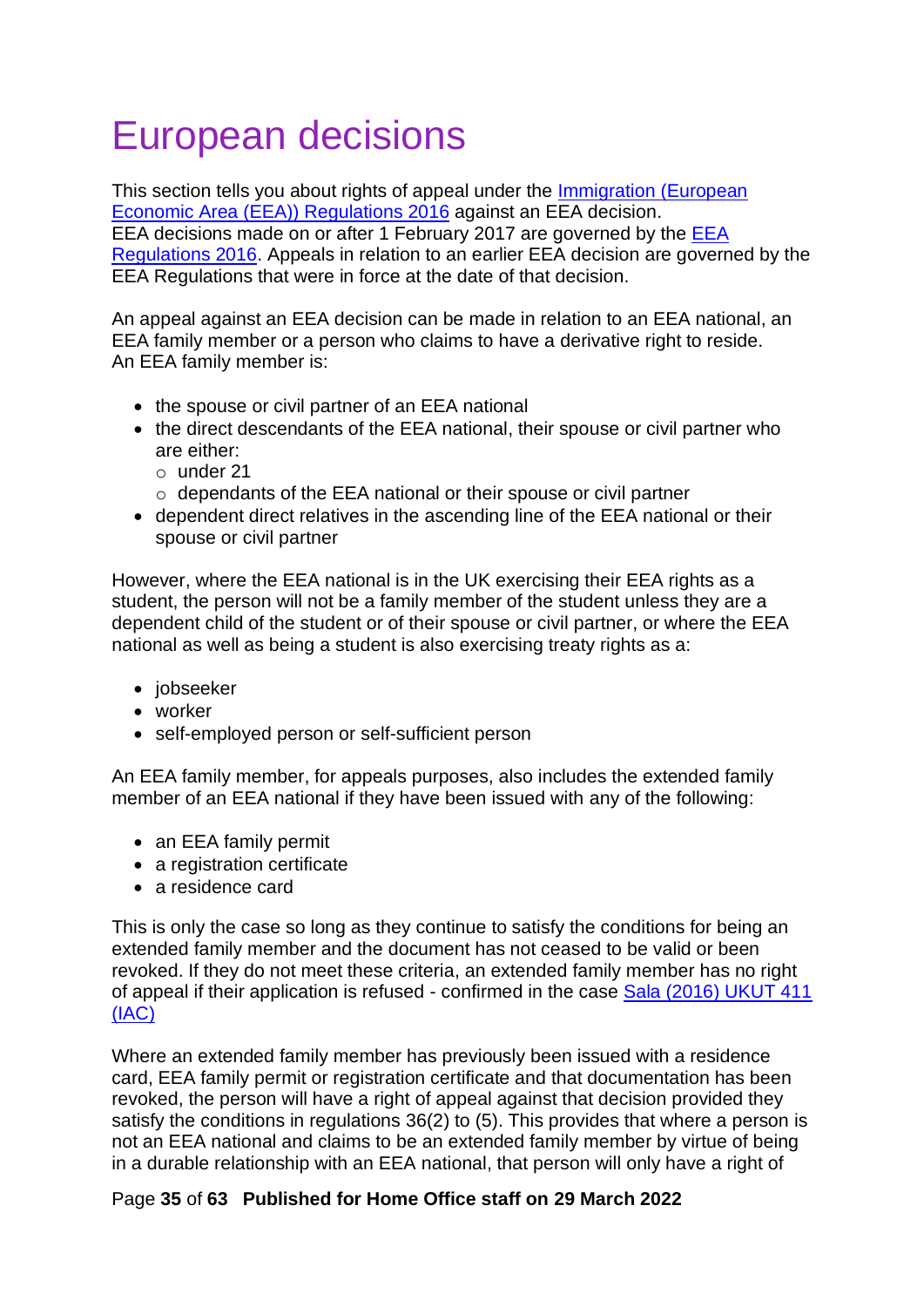appeal where they satisfy the Secretary of State (SSHD) that they are in a relationship. For further information see the guidance on extended family members.

# <span id="page-35-0"></span>**Scope of an EEA appeal**

This section looks at the scope of EEA appeals and what documents are required to bring an appeal under the EEA Regulations against a decision that was made on or after 6 April 2015 (either under the 2006 or the 2016 Regulations).

A person served with an EEA decision, who has a right of appeal, may appeal against that decision to the First-tier Tribunal [\(Regulation](http://www.legislation.gov.uk/uksi/2016/1052/contents/made) 36(1)). In the appeal, the appellant will have to demonstrate why the EEA decision was wrong. An EEA decision means a decision under the EEA Regulations that concerns:

- a person's entitlement to be admitted to the UK
- a person's entitlement to be issued with or have renewed, or not have revoked, a registration certificate, residence card, derivative residence card, document certifying permanent residence or permanent residence card (but does not include a decision that an application for the above documentation is invalid)
- a person's removal from the UK
- the cancellation pursuant to regulation 25, on grounds of public policy, public security or public health, or on grounds of misuse of rights, of a person's right to reside in the UK

An EEA decision does not include decisions under regulation:

- 12(4) (decision to refuse to issue an EEA family permit to an extended family member)
- 17(5) (decision to refuse to issue a registration certificate to an extended family member)
- 18(4) (decision to refuse to issue a residence card to an extended family member)
- 33 (human rights considerations and interim orders to suspend removal)
- 41 (temporary admission in order submit case in person)

For rights of appeal in relation to extended family members see Extended family members.

# <span id="page-35-1"></span>Invalid applications: no right of appeal

Where an application is rejected as invalid under regulation 21(4), this is not an EEA decision and there is no right of appeal.

An application is invalid if any of the following apply:

• it has not been submitted online using the relevant pages of [www.gov.uk,](http://www.gov.uk/) by post or in person using the relevant application form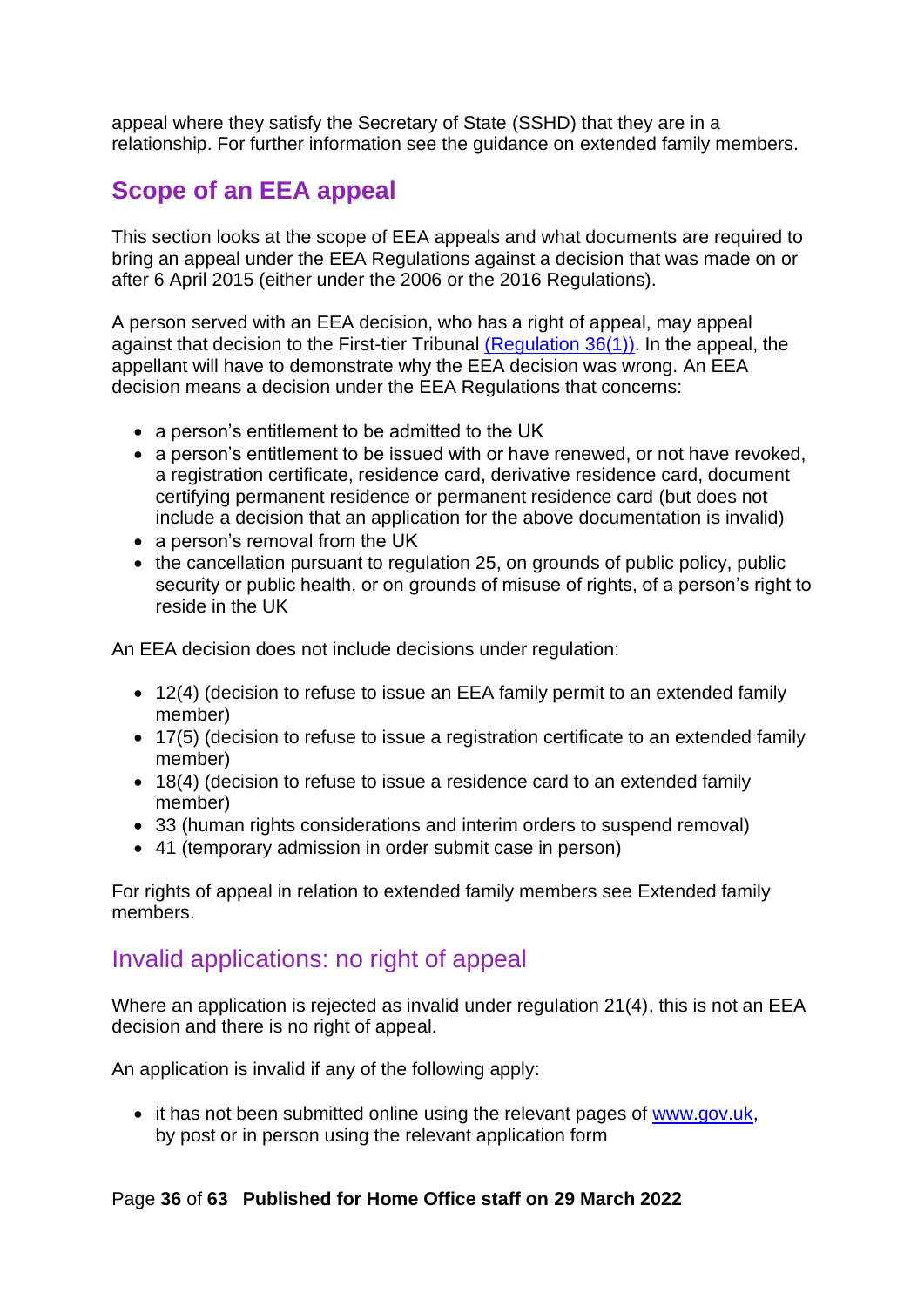- it is not accompanied or joined by the relevant evidence or proof required by the Regulations, including original identity documents where required
- it is incomplete

## <span id="page-36-0"></span>Specified evidence not provided: no right of appeal

There is no right of appeal if the applicant has not provided the specified evidence relevant to the particular type of application - see [regulation 36](http://www.legislation.gov.uk/uksi/2016/1052/regulation/36/made) of the EEA Regulations.

Where there is no right of appeal at the point of decision because specified evidence has not been provided, the person will be notified that there is no right of appeal against the decision. However, the applicant can lodge an appeal with the specified evidence and, if they do so, the appeal will be valid.

The evidence required depends upon the type of EEA claim being asserted under the EEA Regulations. The table below sets out the evidence that needs to be provided under regulation 36 where an EEA decision has been made:

| <b>Category</b> | <b>Nationality claim or</b><br>relationship claim                                                                                                                                                   | <b>Documentation and Evidence</b>                                                                                                                                                                                                                                                                                                                                                                                                                                                                   |
|-----------------|-----------------------------------------------------------------------------------------------------------------------------------------------------------------------------------------------------|-----------------------------------------------------------------------------------------------------------------------------------------------------------------------------------------------------------------------------------------------------------------------------------------------------------------------------------------------------------------------------------------------------------------------------------------------------------------------------------------------------|
| $\mathbf 1$     | <b>EEA</b> national                                                                                                                                                                                 | Valid national identity card or passport<br>issued by an EEA State.                                                                                                                                                                                                                                                                                                                                                                                                                                 |
| $\overline{2}$  | Durable relationship with<br>an EEA national                                                                                                                                                        | Passport and either an EEA family permit<br>or sufficient evidence to satisfy the<br>Secretary of State that they are in a<br>relationship with that EEA national<br>The evidence required for a right of appeal<br>is not the higher test of whether the<br>applicant is in a durable partnership with<br>the EEA national, but rather that there is<br>evidence of a relationship at all.<br>For further information, see page 14 of the<br>extended family members of EEA nationals<br>guidance. |
| 3               | Family member of an<br>EEA national, the<br>relative of an EEA<br>national who is an<br>extended family<br>member, or a family<br>member who has<br>retained the right of<br>residence (unless they | Passport and either:<br>• an EEA family permit<br>a qualifying EEA state residence card<br>proof that the person is a family<br>$\bullet$<br>member or relative of an EEA<br>national<br>in the case of a person claiming to be<br>a family member who has retained                                                                                                                                                                                                                                 |

Page **37** of **63 Published for Home Office staff on 29 March 2022**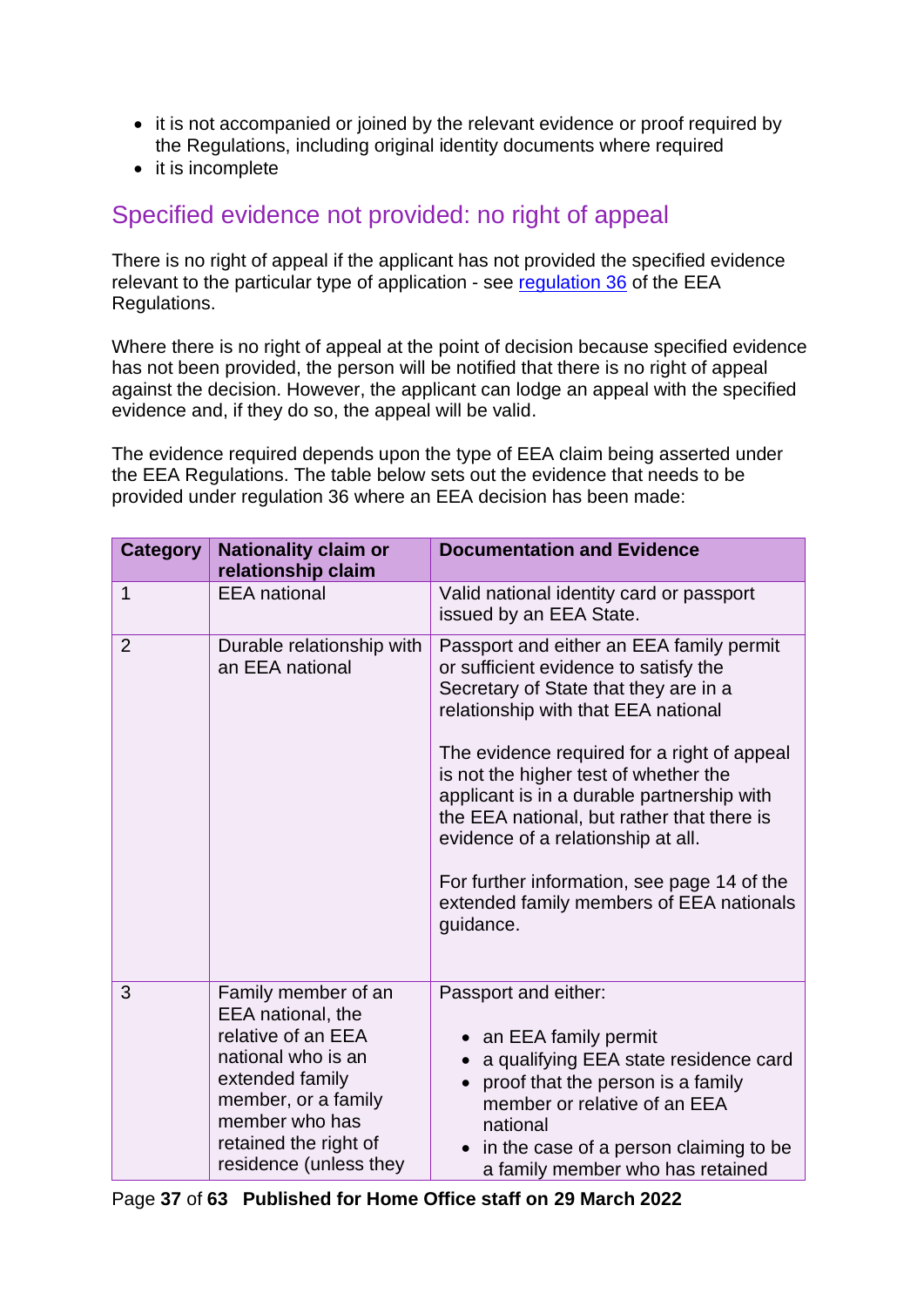| <b>Category</b> | <b>Nationality claim or</b><br>relationship claim | <b>Documentation and Evidence</b>                                                                                                                                                                                                                                                                                                                                                                                                                                                                                                                                                                                                                                                |
|-----------------|---------------------------------------------------|----------------------------------------------------------------------------------------------------------------------------------------------------------------------------------------------------------------------------------------------------------------------------------------------------------------------------------------------------------------------------------------------------------------------------------------------------------------------------------------------------------------------------------------------------------------------------------------------------------------------------------------------------------------------------------|
|                 | fall under category 1 in<br>this table)           | the right of residence, proof that he<br>was a family member of the relevant<br>person                                                                                                                                                                                                                                                                                                                                                                                                                                                                                                                                                                                           |
|                 |                                                   | A person claiming to be an extended family<br>member on the basis that they are the<br>relative of an EEA national will need to<br>have submitted proof of that relationship.                                                                                                                                                                                                                                                                                                                                                                                                                                                                                                    |
| $\overline{4}$  | Derivative right of entry<br>or residence         | Valid national identity card or passport<br>issued by an EEA State, and either an EEA<br>family permit or proof that where the<br>person claims to have a derivative right of<br>entry or residence as a result of regulation:<br>$\bullet$ 16 (2), he is a direct relative or<br>guardian of an EEA national who is<br>under the age of 18<br>16(3), he is the child of an EEA<br>national<br>16(4), he is a direct relative or<br>guardian of the child of an EEA<br>national<br>16(5), he is a direct relative or<br>guardian of a British citizen<br>16(6), he is under the age of 18 and<br>is a dependent of a person satisfying<br>the criteria in 16(2), 16(4), or 16(5) |

# <span id="page-37-0"></span>**Validity of an appeal**

Where the Tribunal lists an appeal and the decision later states that there is no right of appeal, the Presenting Officer should check whether new evidence has been submitted. If it has, there will be a right of appeal unless the [SSHD is not satisfied](#page-37-1) [there is a relationship.](#page-37-1)

# <span id="page-37-1"></span>SSHD not satisfied there is a relationship: no right of appeal

Where the evidence concerns whether or not the person is in a relationship, it is for the SSHD to be satisfied that the person is in a relationship. It is not open to the Tribunal to find that the person is in a relationship. Presenting Officers should not decide whether or not a person is in a relationship, the decision should be taken by the EEA caseworker.

In these circumstances, Presenting Officers should argue that there is no right of appeal and it is open to the applicant to resubmit their application under the EEA Regulations.

Page **38** of **63 Published for Home Office staff on 29 March 2022**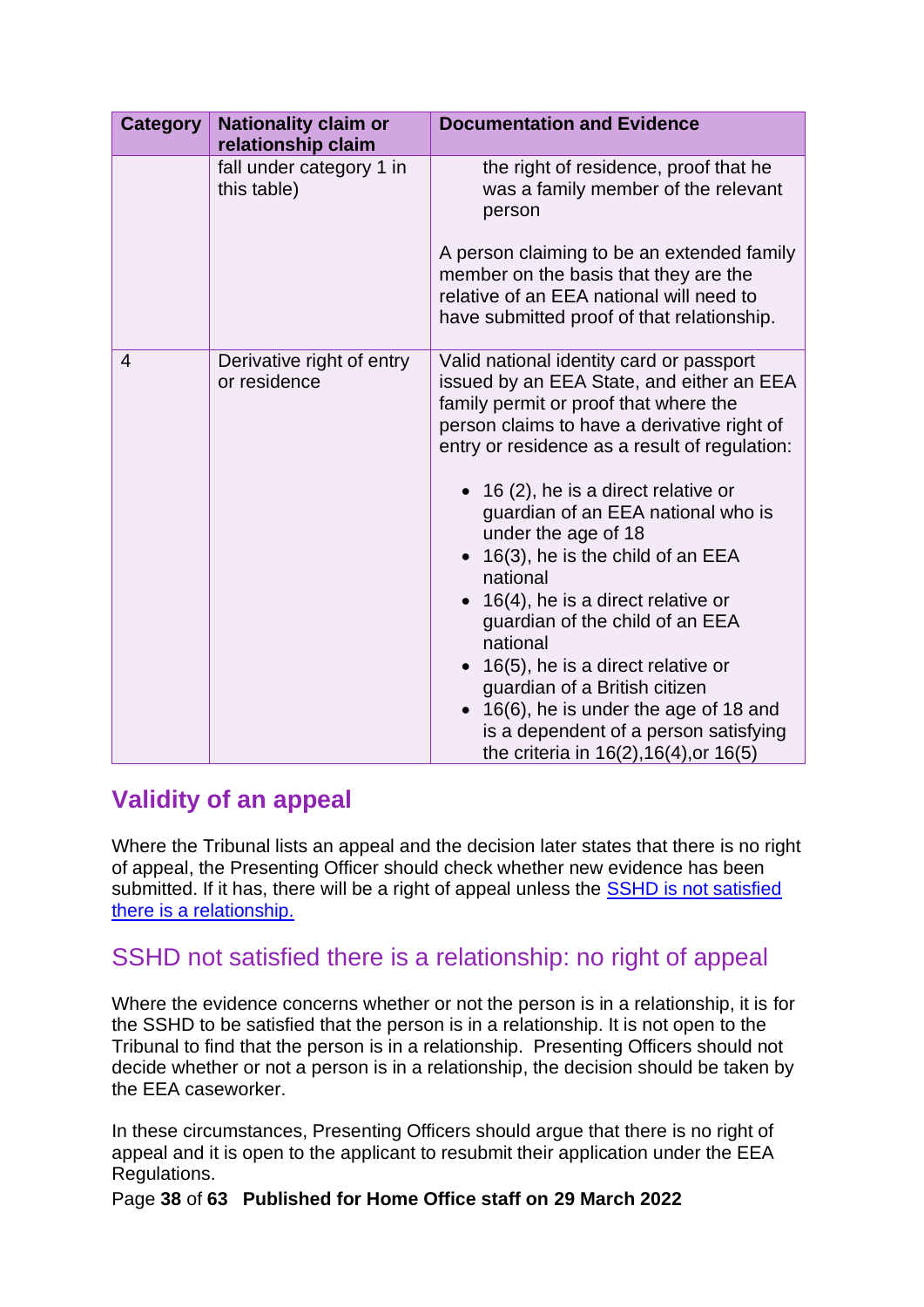# <span id="page-38-0"></span>Certification of grounds of appeal

The Secretary of State or an immigration officer may certify a ground that could be brought in an appeal under the [EEA Regulations](http://www.legislation.gov.uk/uksi/2016/1052/contents/made) where that ground has previously been considered in an appeal brought under the EEA Regulations or under [section](http://www.legislation.gov.uk/ukpga/2002/41/section/82)  [82\(1\) of the 2002 Act](http://www.legislation.gov.uk/ukpga/2002/41/section/82) (as amended) [\(regulation 36\(7\)\)](http://www.legislation.gov.uk/uksi/2016/1052/regulation/36/made). Where a ground is certified, a person may not bring an appeal or rely on the ground certified in an appeal under the [EEA Regulations.](http://www.legislation.gov.uk/uksi/2016/1052/contents/made)

When you consider whether to certify a ground for claiming a right of residence, you must consider if:

- the applicant provided any new or different information not provided at the time of the original decision or to the court
- such information made a material difference to the claim

When you consider if the information makes a material difference to the claim, you must consider whether, had the applicant presented this information earlier, a different decision would have been made.

The following are examples of claims that are not suitable for certification. Where the applicant:

- has since remarried and is claiming a right of residence because of another relationship
- has since gone on to have children with their EEA national sponsor
- is claiming a right of residence on another basis which has not previously been considered

If you consider the claim is certifiable under regulation 36(7), you must refer this to an SEO senior caseworker to authorise. You should use the following paragraph:

You raised [state the ground] in a previous appeal [determined on date]. The SSHD has considered the previous appeal and has decided it is appropriate to certify the repeated ground under regulation 36(7) of the Immigration (EEA) Regulations 2016. The effect of the certification is that you may not rely on this ground in any appeal under the 2016 regulations.

If an applicant had a right of appeal but this was not exercised, then you cannot certify a later appeal.

### <span id="page-38-1"></span>EEA rights of appeal that can only be exercised from outside the UK

Some appeals can only be brought while the person is outside the UK by virtue of [regulation 37](http://www.legislation.gov.uk/uksi/2016/1052/regulation/37/made) of the EEA Regulations 2016. These are decisions to: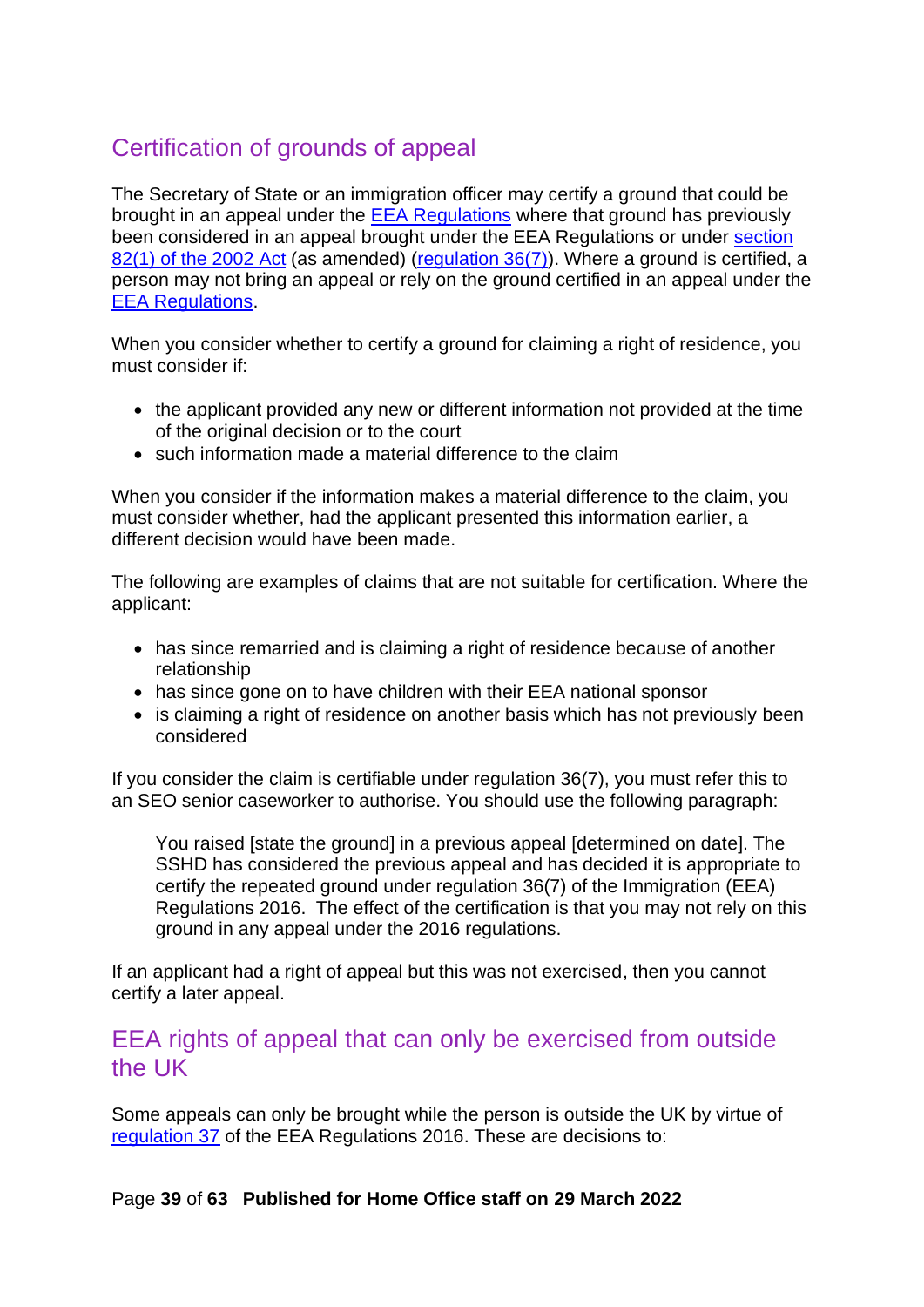- refuse to admit a person to the UK
- revoke admission to the UK
- make an exclusion order against a person
- refuse to revoke a deportation or exclusion order made against a person
- refuse to issue a person with an EEA family permit.
- revoke, or to refuse to issue or renew any document under the EEA Regulations where that decision is taken at a time when the relevant person is outside the UK
- remove a person from the United Kingdom after they have entered the UK in breach of a deportation or exclusion order, or in circumstances where that person was not entitled to be admitted pursuant to [regulation 23\(1\), \(2\), \(3\) or](http://www.legislation.gov.uk/uksi/2016/1052/contents/made)  [\(4\)](http://www.legislation.gov.uk/uksi/2016/1052/contents/made) (exclusion justified on grounds of public policy, public security, public health or reasonable grounds to suspect that admission would lead to a misuse of a right to reside)

# <span id="page-39-0"></span>Exceptions to the requirement to appeal from outside of the UK

Paragraphs (1) to (3) above do not apply where the person is in the United Kingdom and the person:

- held a valid EEA family permit, registration certificate, derivative residence card, document certifying permanent residence, permanent residence card or qualifying EEA state residence card or can otherwise prove that they are resident in the UK
- is deemed not to have been admitted to the UK under [regulation 29\(3\)](http://www.legislation.gov.uk/uksi/2016/1052/contents/made) but at the date on which notice of the decision to refuse to admit them is given they have been in the UK for at least 3 months

All other EEA decisions not listed in [regulation 37](http://www.legislation.gov.uk/uksi/2016/1052/contents/made) can be appealed in country (that is: while the individual is in the UK) or from outside the UK. For example, an appeal against a decision to refuse to issue a residence card taken at the time the applicant was in the UK can be appealed in-country or from outside the UK.

Where an appeal is brought under the EEA Regulations in-country, the appeal does not lapse when the applicant leaves the UK

### <span id="page-39-1"></span>Where an appeal under the EEA Regulations does not prevent removal

An appeal will not prevent removal in either of the following situations:

- a person has an EEA appeal pending against an EEA decision but they are being removed under section 10 of the Immigration Act 1999 (as amended)
- the EEA appeal is not against a removal decision, for example an appeal against a refusal to issue a residence card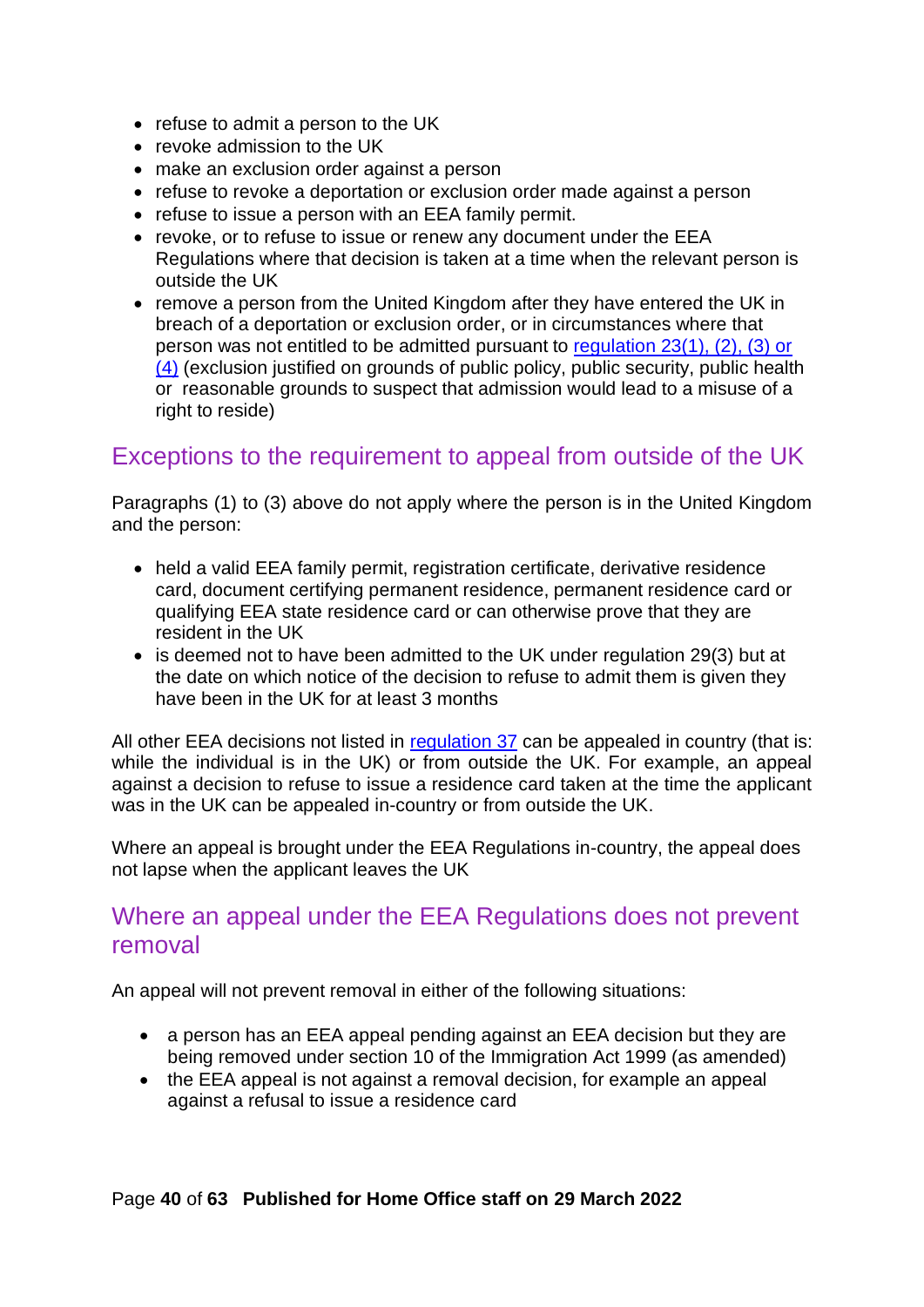Where a person is being removed under the EEA Regulations and can bring an appeal or has an appeal pending against the removal decision, they cannot be removed until the appeal has been finally determined. There are 3 exceptions to this:

1) Where the removal follows a decision to refuse to admit or exclude the person on grounds of public policy, public security or public health under [regulation](http://www.legislation.gov.uk/uksi/2016/1052/regulation/23/made)  [23\(1\) or 23\(5\)](http://www.legislation.gov.uk/uksi/2016/1052/regulation/23/made) or a decision to refuse to admit because they are subject to a deportation or exclusion order (in accordance with [regulation 23\(2\)\)](http://www.legislation.gov.uk/uksi/2016/1052/regulation/23/made).

Where the decision that is taken is a refusal to admit the person or to exclude them on the grounds listed above, the person can be removed without the removal having to be certified. As an appeal against such a refusal or exclusion can only be brought out of country by virtue of [regulation 37\(1\)](http://www.legislation.gov.uk/uksi/2016/1052/regulation/37/made) (unless the exception set out above applies), removal will not be suspended by an appeal.

- 2) Where a person has been admitted to the UK and a decision to remove has been made on grounds of public policy, public security or public health as set out in [regulation 23\(6\)\(b\)](http://www.legislation.gov.uk/uksi/2016/1052/regulation/23/made) but only where the removal has been certified under [regulation 33](http://www.legislation.gov.uk/uksi/2016/1052/regulation/33/made) and either an appeal has been lodged, or the time limit for lodging an appeal in-country has passed. For guidance on certifying removal see [Regulations 33 and 41 of the EEA Regulations 2016.](https://www.gov.uk/government/publications/certification-guidance-for-non-suspensive-appeals-eea-deportation)
- 3) Where the person is a third country national and that person has never been recognised as being a family member of an EEA national or as having a derivative right of residence, for example where no EEA family permit card has previously been issued and the Secretary of State is not satisfied that there is a relationship with an EEA national, removal can take place under [section 10 of](http://www.legislation.gov.uk/ukpga/1999/33/section/10)  [the Immigration and Asylum Act 1999](http://www.legislation.gov.uk/ukpga/1999/33/section/10) (as amended).

Any appeal made under the [EEA Regulations](http://www.legislation.gov.uk/uksi/2016/1052/contents/made) will be non-suspensive of removal under [section 10 of the 1999 Act.](http://www.legislation.gov.uk/ukpga/1999/33/section/10) The [section on sham marriages](#page-40-0) provides a further example of such a situation.

The Home Office can seek to remove a person who has been refused admission under [regulations 23\(1\), 23\(2\) and 23\(5\)](http://www.legislation.gov.uk/uksi/2016/1052/regulation/23/made) straight away. However, where the person is being removed under regulation  $23(6)(b)$  and their removal has been certified, they cannot necessarily be removed straight away. Such a person has one month to leave the UK voluntarily, beginning on the date on which they are notified of the decision to remove them, unless one of the following circumstances set out in [regulation 32\(6\)](http://www.legislation.gov.uk/uksi/2016/1052/regulation/32/made) applies:

- it is a duly substantiated case of urgency
- the person is detained pursuant to the sentence or order of any court,
- <span id="page-40-0"></span>• the decision has been taken under [regulation 23\(6\)](http://www.legislation.gov.uk/uksi/2016/1052/regulation/23/made) on the basis that the relevant person and either of the following apply:
	- o has ceased to have a derivative right of residence would have had a derivative right of residence but for the effect of a decision to remove under [regulation 23\(6\)\(b\)](http://www.legislation.gov.uk/uksi/2016/1052/regulation/23/made)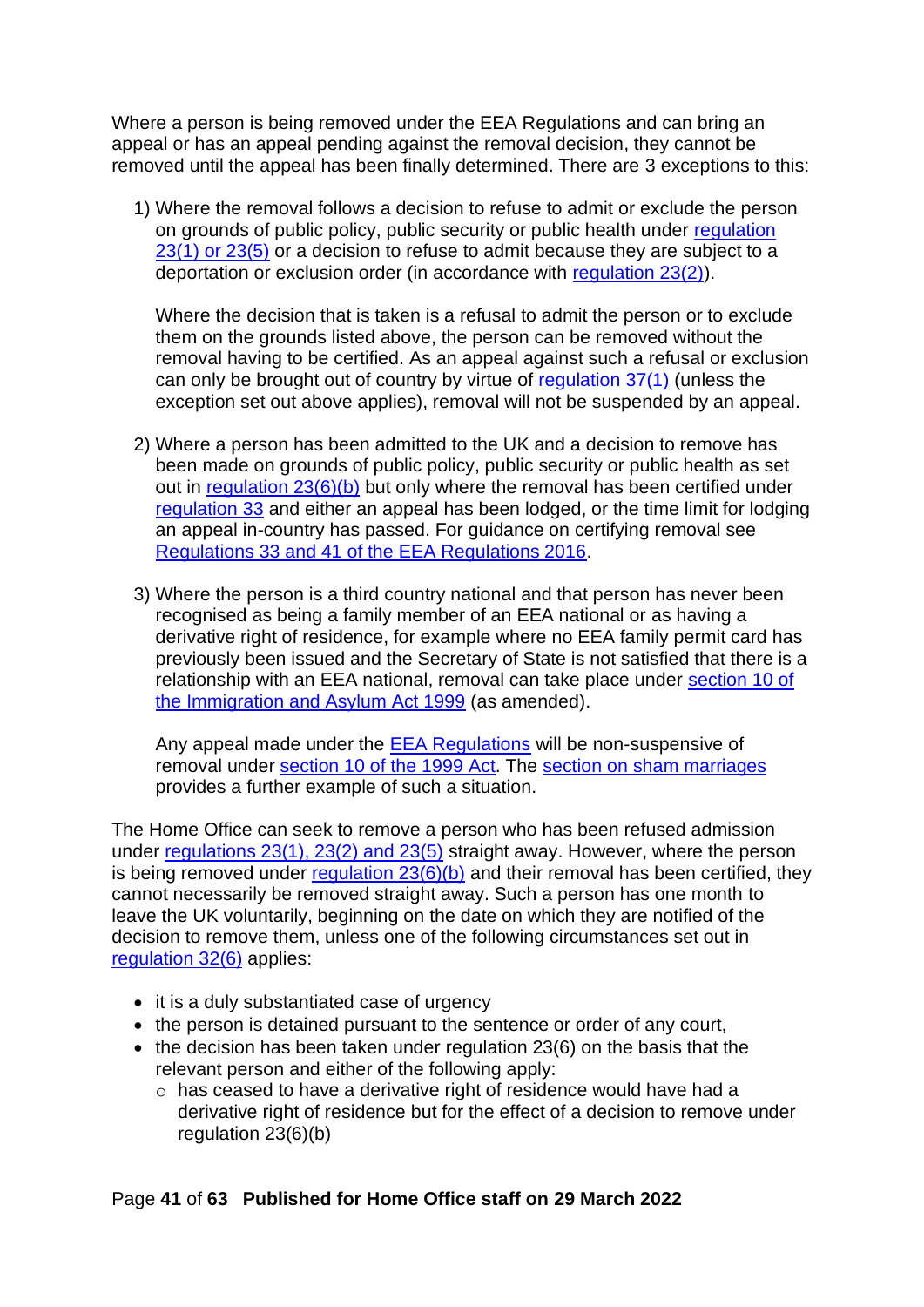# <span id="page-41-0"></span>**Sham marriages**

Where you suspect that a non-EEA national spouse or civil partner is party to a marriage of convenience, and we have not previously issued them a document under the [EEA Regulations,](http://www.legislation.gov.uk/uksi/2016/1052/contents/made) we would not consider them to be a family member of an EEA national for the purposes of the [EEA Regulations.](http://www.legislation.gov.uk/uksi/2016/1052/contents/made) Although the refusal of a document will take place under the EEA Regulations, they will be removed under [section 10 of the Immigration and Asylum Act 1999](http://www.legislation.gov.uk/ukpga/1999/33/section/10) (as amended). This means that although they can bring their appeal in the UK against the refusal to issue them with a document under the **[EEA Regulations](http://www.legislation.gov.uk/uksi/2016/1052/contents/made)**, this is non-suspensive of removal under the [1999 Act.](http://www.legislation.gov.uk/ukpga/1999/33/contents) As there is no right of appeal against removal under the [Nationality,](http://www.legislation.gov.uk/ukpga/2002/41/section/82)  [Immigration and Asylum Act 2002](http://www.legislation.gov.uk/ukpga/2002/41/section/82) (as amended by the [Immigration Act 2014\)](http://www.legislation.gov.uk/ukpga/2014/22/contents/enacted/data.htm) they **may be removed** before their appeal under the **EEA** Regulations is determined.

In contrast, EEA nationals who have been admitted to the UK and are considered to have been a party to a marriage of convenience may be both refused documentation (if they have applied for it) or have it revoked. They may also be removed under the [EEA Regulations.](http://www.legislation.gov.uk/uksi/2016/1052/contents/made) In such cases, they cannot be removed until either they can no longer bring an appeal or their appeal is determined, unless their removal is on grounds of public policy, public security or public health and is certified.

## <span id="page-41-1"></span>**Rights of appeal under the EEA Regulations in relation to EEA decisions made before 6 April 2015**

There are differences in appeals under the European Economic Area (EEA) Regulations in relation to EEA decisions made before 6 April 2015. They relate to the ability to raise human rights or protection claims in the context of an appeal against an EEA decision. These differences are set out more in this section.

## <span id="page-41-2"></span>Human rights in EEA appeal cases: decisions made on or after 6 April 2015

The [EEA Regulations](http://www.legislation.gov.uk/uksi/2016/1052/contents/made) do not prevent a person with an EEA right of appeal from also bringing a separate appeal under [section](http://www.legislation.gov.uk/ukpga/2002/41/section/82) 82(1) of the 2002 Act (as amended). For example against the refusal of an asylum or human rights claim, provided they meet the relevant criteria, which now requires them to have made a human rights claim which has been refused.

In some cases, it will not be necessary for an appellant to pursue parallel appeals under the 2002 Act and the [EEA Regulations.](http://www.legislation.gov.uk/uksi/2016/1052/contents/made) It is possible for an EEA appellant to raise [2002 Act](http://www.legislation.gov.uk/ukpga/2002/41/contents) grounds of appeal in an EEA appeal through one of two gateways.

Firstly, where the appellant has made a statement in response to a notice under section [120 of the 2002 Act,](http://www.legislation.gov.uk/ukpga/2002/41/section/120) and it constitutes a ground of appeal under [section 84 of](http://www.legislation.gov.uk/ukpga/2002/41/section/84)  [the 2002 Act.](http://www.legislation.gov.uk/ukpga/2002/41/section/84)

Secondly, the appellant may raise human rights or protection grounds in their grounds of appeal as a new matter.

Page **42** of **63 Published for Home Office staff on 29 March 2022**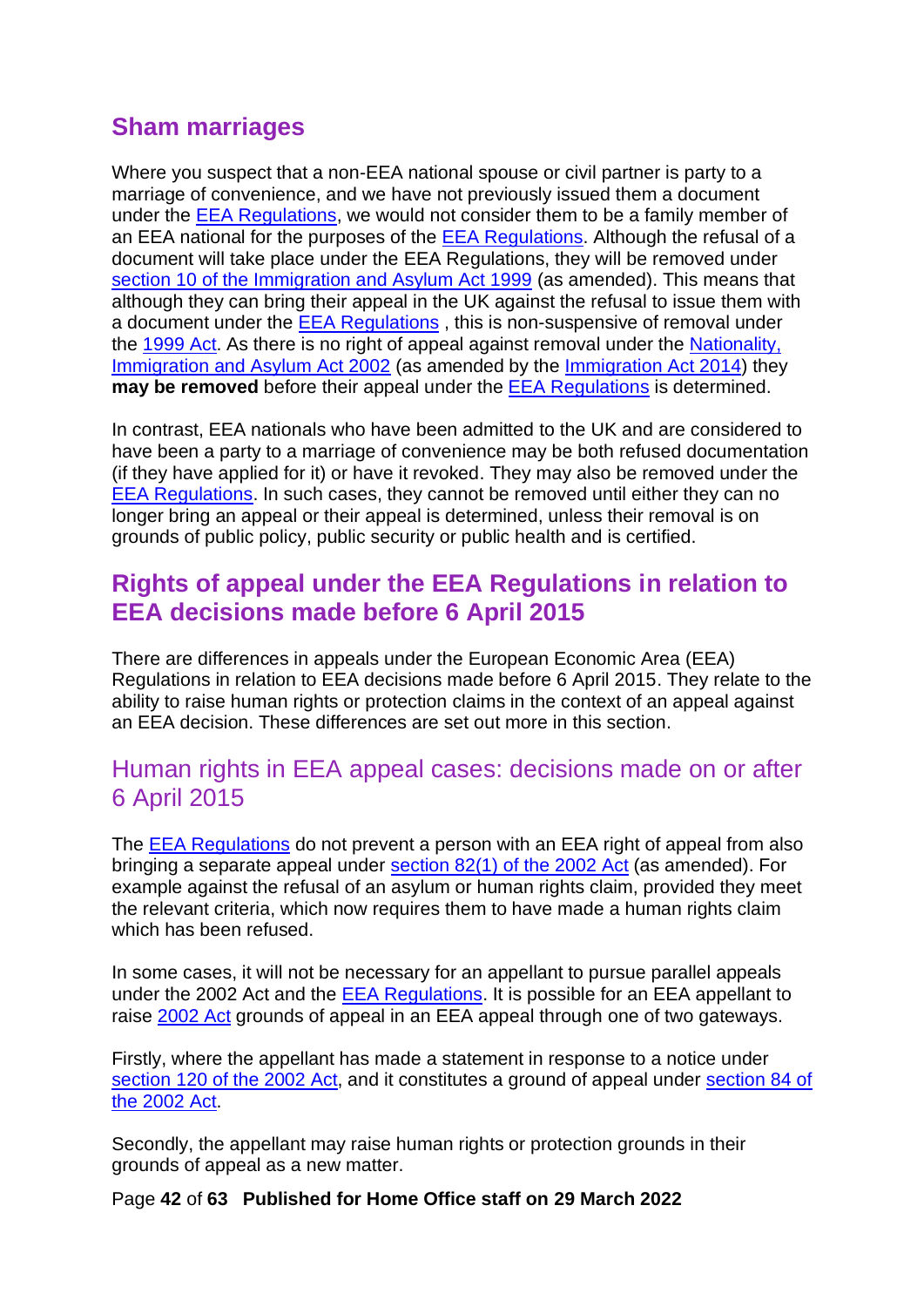Where the SSHD has not considered the human rights or protection claim, raised either in response to the section 120 notice, or as a new ground of appeal, the Tribunal may consider them as a new matter. This is provided the SSHD consents. When deciding whether or not to give consent, the matters before the Tribunal section of this guidance should be followed.

## <span id="page-42-0"></span>Human rights in 2006 Regulations: decisions made before 6 April 2015

Appeals against EEA decisions made before 6 April 2015 can raise the grounds set out in section 84(1) of the 2002 Act (as then in force), except paragraphs (a) and (f). (see [Schedule 1 to the EEA Regulations](http://www.legislation.gov.uk/uksi/2006/1003/schedule/1/made) as then in force. If no EEA decision to remove has been made and no section 120 notice has been served, a human rights or protection claim cannot be made in the context of an EEA appeal. The Court of Appeal has confirmed this position in the case of [TY \(2015\) EWCA Civ 1233.](http://www.bailii.org/ew/cases/EWCA/Civ/2015/1233.html)

### **Related content**

**[Contents](#page-1-0)**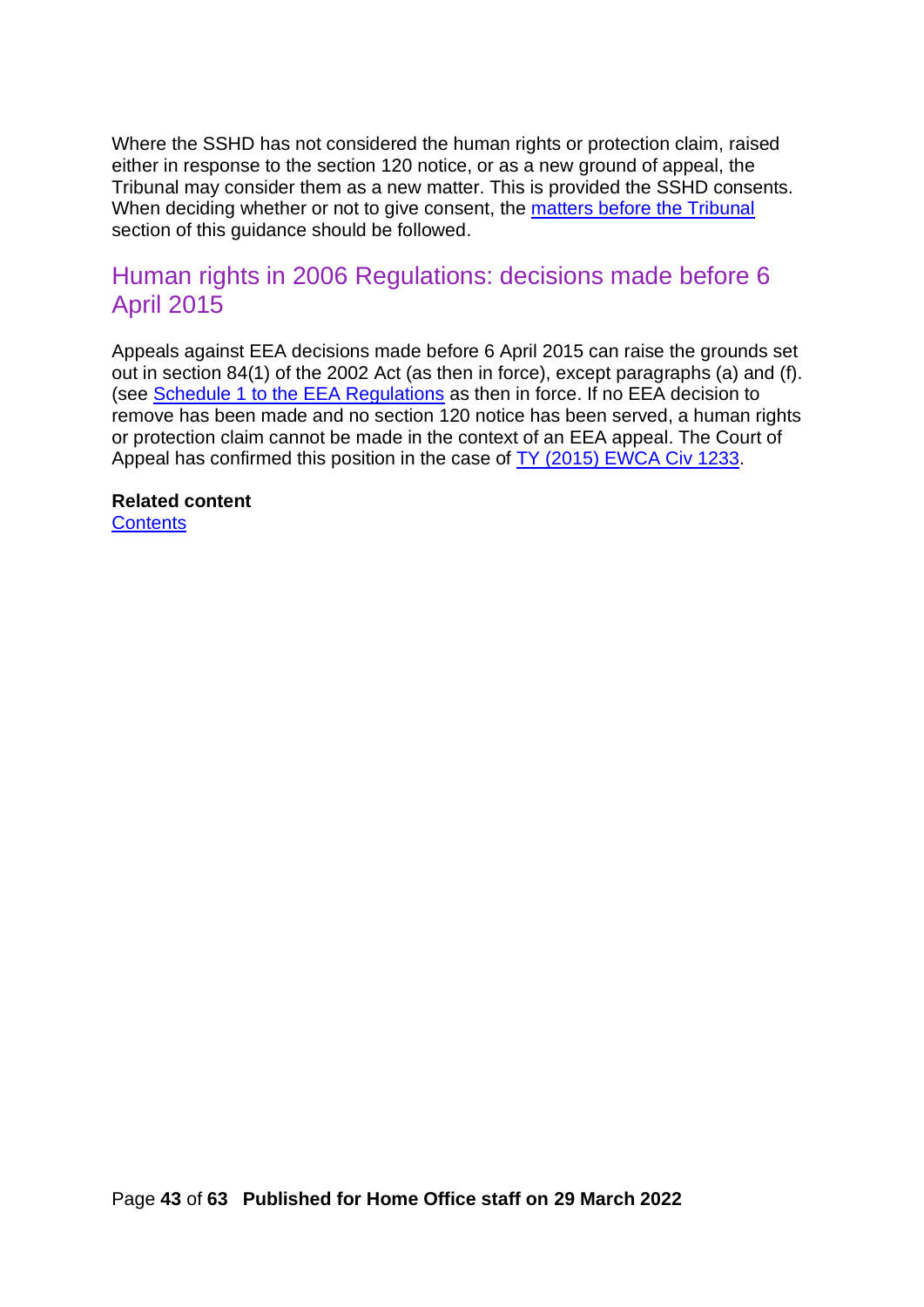# <span id="page-43-0"></span>Citizens' Rights appeals

This section tells you about rights of appeal against decisions under the Immigration [\(Citizens' Rights Appeals\) \(EU Exit\) Regulations 2020](https://www.legislation.gov.uk/uksi/2020/61/contents/made) (Citizens' Rights Appeals Regulations) ) including:

- decisions on applications made under the EUSS
- decision on applications for an EUSS Family Permit or Travel Permit
- decisions on applications for a frontier worker permit
- decisions on applications as an S2 Healthcare Visitor
- decisions which restrict leave to enter or remain, including curtailment, or cancellation of leave or entry clearance which a person has under the EUSS or by virtue of an EUSS Family, Travel Permit, Frontier Worker Permit, or under Appendix S2 Healthcare Visitor or deemed leave as an S2 Healthcare Visitor

# <span id="page-43-1"></span>**EU Settlement Scheme appeals**

# <span id="page-43-2"></span>Rights of appeal where the person has applied for leave under the EUSS or for an EUSS Family or Travel Permit

Anyone who makes a valid application to the EUSS on or after 11pm on the 31 January 2020 will have a right of appeal where they are refused or where they are granted pre-settled status and believe they qualify for settled status.

Anyone who makes a valid application for an EUSS Family Permit or Travel Permit on or after 11pm on the 31 January 2020 will have a right of appeal where their application is refused.

the grounds of appeal are either:

- that the decision breaches any right which the person has under "the agreements", which means either:
	- o the EU withdrawal agreement (Chapter 1, or Article 24 (2) or 25 (2) of Chapter 2 of Title II of Part 2 of the EU withdrawal agreement)
	- o the EEA EFTA separation agreement (Chapter 1, or Article 23 (2) or 24 (2) of Chapter 2, of Title II of Part 2 of the EEA EFTA separation agreement)
	- o the Swiss citizens' right agreement (Part 2 of the Swiss citizens' rights agreement)

In the rest of the guidance the above provisions are referred to as the agreements.

or:

• that the decision is not in accordance with the "residence scheme Immigration Rules" for an application under the EU Settlement Scheme which means: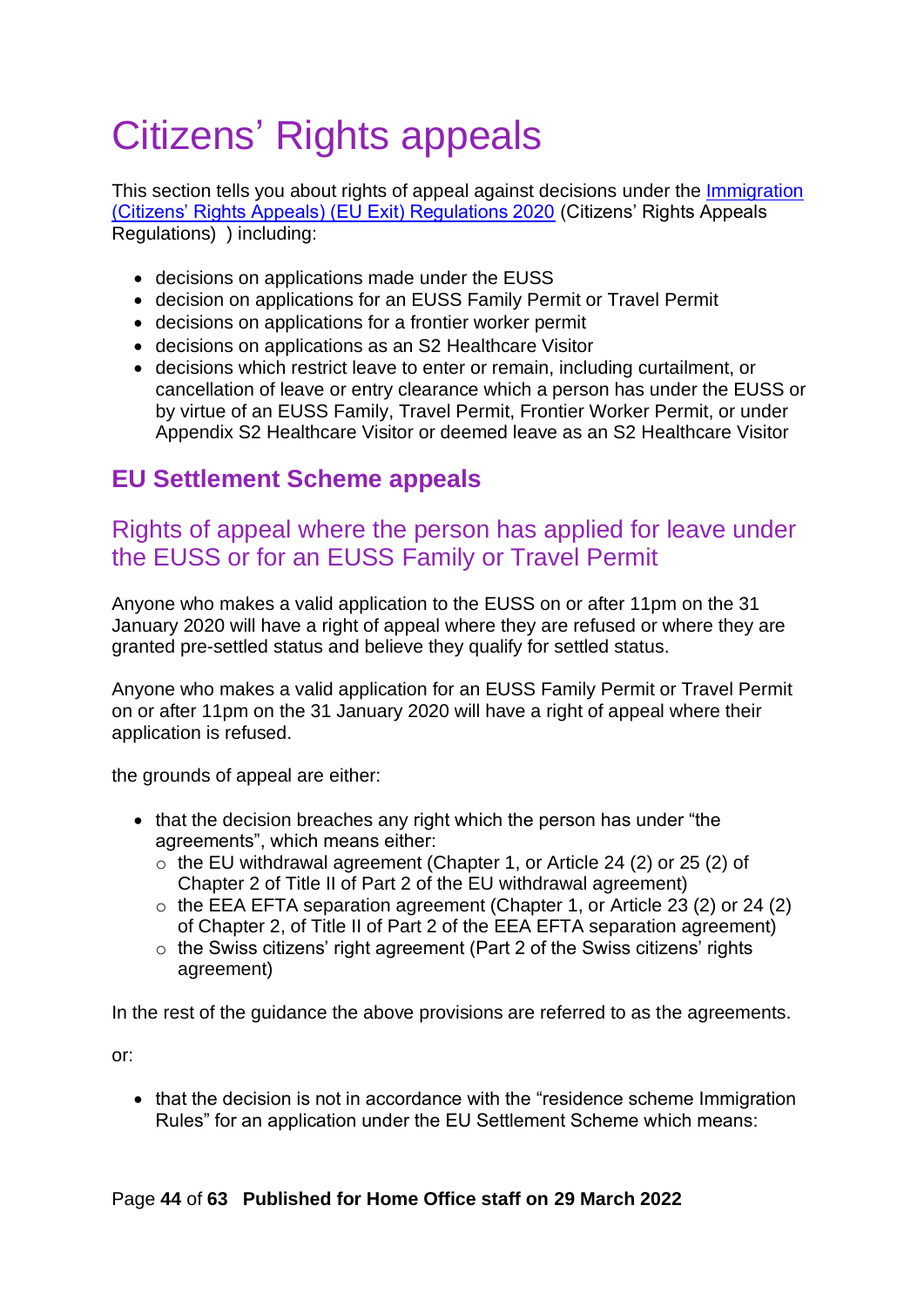o [Appendix EU](https://www.gov.uk/guidance/immigration-rules/immigration-rules-appendix-eu) , see in particular EU 11 to 13 (eligibility for settled status), EU 14 (eligibility for pre settled status) and EU 15 to 17 (requirements regarding suitability)

Or for applications for a Family Permit or Travel Permit that the decision is not in accordance with the relevant immigration rules which means:

- o Family Permit [Immigration Rules Appendix EU \(Family Permit\),](https://www.gov.uk/guidance/immigration-rules/appendix-eu-family-permit) see in particular the Rules for consideration of applications being FP6-FP13
- o EU Settlement Scheme Travel Permit under [Immigration Rules Appendix EU](https://www.gov.uk/guidance/immigration-rules/appendix-eu-family-permit)  [\(Family Permit\),](https://www.gov.uk/guidance/immigration-rules/appendix-eu-family-permit) see in particular the rules for consideration of applications being FP6-FP13

# <span id="page-44-0"></span>Rights of appeal where a decision is made to vary, cancel or revoke leave granted under the EUSS

### <span id="page-44-1"></span>**Curtailment and cancellation of pre-settled status**

Where a person has been granted pre-settled status under the EUSS and a decision is taken on or after 11pm on the 31 January 2020 to curtail that leave (i.e. to vary that leave so that the person does not have leave to enter or remain in the United Kingdom) or to cancel that leave, there is a right of appeal against that decision.

The grounds of appeal relation to the curtailment or cancellation of pre- settled status are:

• that the decision breaches any right which the person has under the [agreements](#page-43-1)

or:

• the decision was not in accordance with the Immigration Rules by virtue of which it was made

The relevant Immigration Rules are in Annex 3 to Appendix EU and Appendix EU(FP)

### <span id="page-44-2"></span>**Cancellation or revocation of settled status**

Where a person is granted settled status under the EUSS and a decision is taken to cancel or revoke that indefinite leave to remain on or after 11pm on the 31 January 2020, so that the person does not have settled status, there is a right of appeal against the decision.

The grounds of appeal in relation to the cancellation of indefinite leave to remain are:

• that the decision breaches any right which the person has under the [agreements](#page-43-1)

or:

• the decision was not in accordance with the Immigration Rules by virtue of which it was made

Page **45** of **63 Published for Home Office staff on 29 March 2022**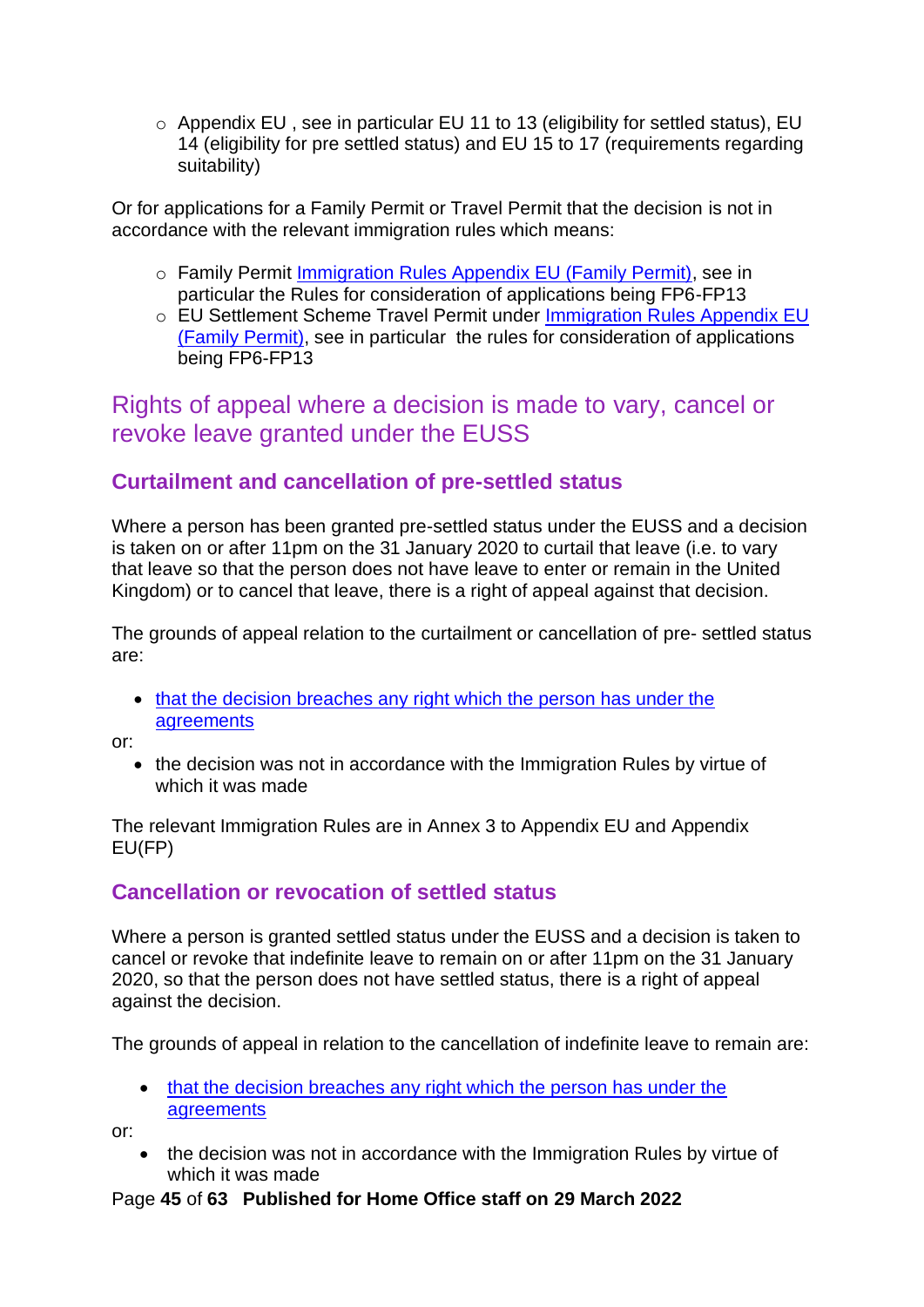The grounds of appeal in relation to revocation of settled status are:

• that the decision breaches any right which the person has under the [agreements](#page-43-1)

or:

• that the revocation of indefinite leave to remain it is not in accordance with section 76 (1) or (2) of the 2002 Act (as the case may be)

# <span id="page-45-0"></span>Rights of appeal where a decision is made in connection with an EUSS Family Permit or Travel Permit

Where a person has been granted an EUSS family permit or travel permit and a decision is taken to cancel or revoke that permit on or after 11pm on the 31 January 2020, there is a right of appeal against the decision.

Where a person has arrived in the United Kingdom with a valid EUSS Family Permit, which converted to leave to enter on their arrival in the UK, and a decision is taken on or after 11pm on the 31 January 2020 to cancel that leave to enter or to curtail that leave to enter (i.e. vary their leave to enter so that they no longer have leave to enter) there is a right of appeal against the decision.

Where a person has been granted an EUSS family permit and a decision is taken on or after 11pm on the 31 January 2020 to refuse them leave to enter the United Kingdom under article 7(1) of the Immigration (Leave to Enter or Remain) Order 2000, there is a right of appeal.

The grounds of appeal are:

• that the decision breaches any right which the person has under the [agreements](#page-43-1)

or:

• it is not in accordance with the provisions of the immigration rules by virtue of which it was made

# <span id="page-45-1"></span>Appeal against a deportation order

Where a person is granted pre-settled status or settled status under the EUSS or has leave to enter having arrived in the United Kingdom with a valid EUSS Family Permit and a decision is taken to make a deportation order under section 5(1) of the Immigration Act 1971 on or after 11pm on the 31 January 2020 (), there is a right of appeal against the decision.

The grounds of appeal are:

• that the decision breaches any right which the person has under the [agreements](#page-43-1)

or:

### Page **46** of **63 Published for Home Office staff on 29 March 2022**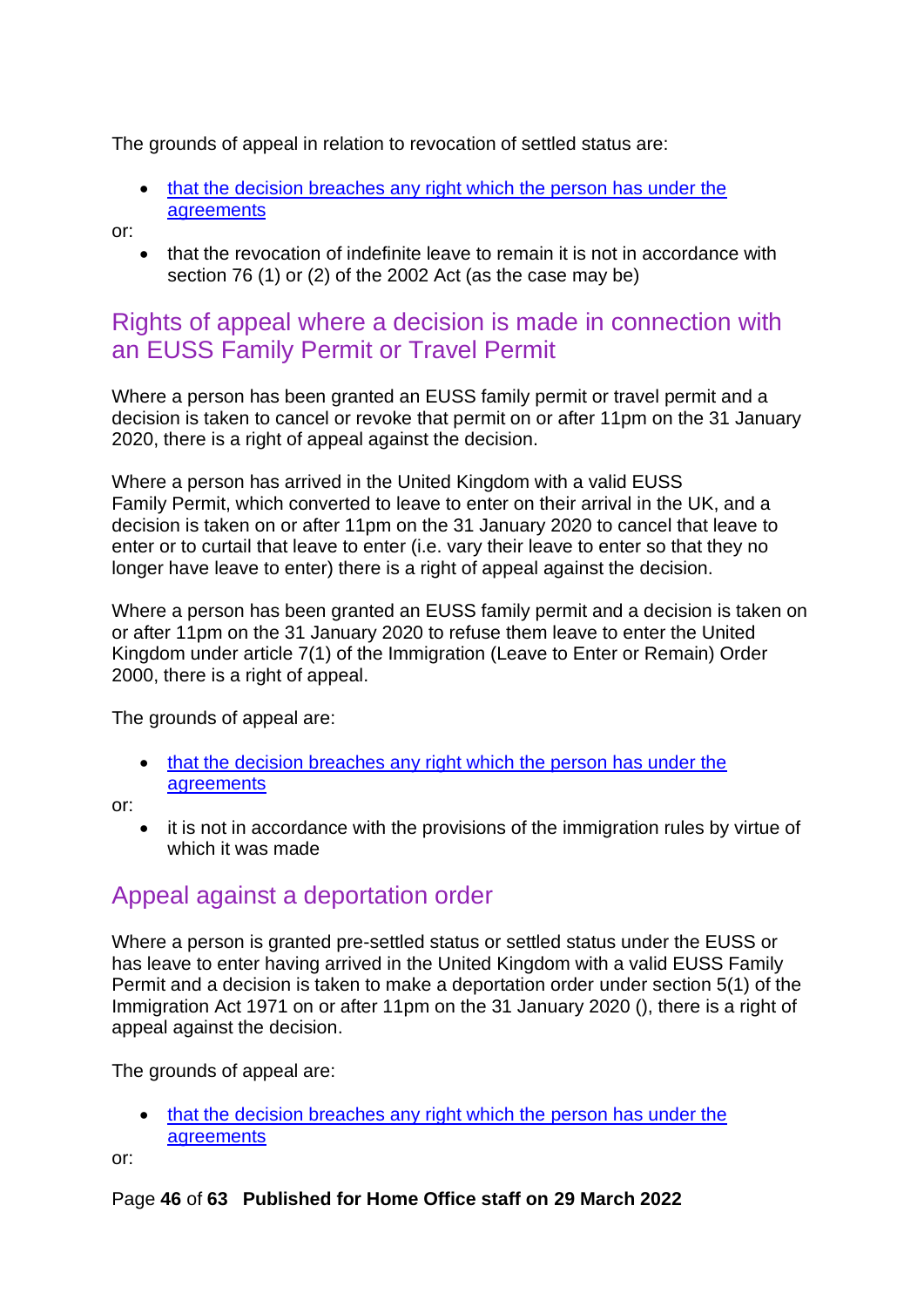• that the decision is not in accordance with section 3 (5) or (6) of the Immigration Act 1971

This appeal right does not apply to a person being deported by virtue of a decision to remove them under regulation 23(6)(b) of the Immigration (European Economic Area) Regulations 2016, before those regulations are revoked in which case the deportation decision is appealable under those regulations.

The appeal right also does not apply where a decision is taken to remove a person under 23 (6) (b) of the Immigration (European Economic Area) Regulations 2016 as it continues to have effect by virtue of the Citizens Rights (Restrictions of Rights of Entry and Residence Regulations 2020 or the Citizen's Rights (Application Deadline and Temporary Protection) (EU Exit) Regulations 2020 the decision will be appealable under the saving provisions in those regulations.

# <span id="page-46-0"></span>**Frontier Worker appeals**

The [Citizens' Rights Appeals Regulations](https://www.legislation.gov.uk/uksi/2020/61/contents/made) have been amended by the Citizens' [Rights \(Frontier Workers\) \(EU Exit\) Regulations 2020](https://www.legislation.gov.uk/ukdsi/2020/9780348212228) (the Frontier Workers Regulations) so that there is a right of appeal for frontier workers.

The following decisions will have a right of appeal which will apply as soon as the frontier worker permit scheme opens:

- to refuse to issue a frontier worker permit
- to refuse to renew a frontier worker permit
- to revoke a frontier worker permit

From the end of the transition period, 11pm on 31 December 2020 all other appeal rights for frontier workers will commence. This means there will be a right of appeal for the following decisions for frontier workers:

- to refuse them admission to the United Kingdom
- to revoke their admission as a frontier worker
- to remove them under 15 (1)(a) or (c) of the Frontier Worker Regulations
- to make a deportation order against them under 5(1) of the Immigration Act 1971

# <span id="page-46-1"></span>Grounds of appeal

The grounds of appeal for frontier workers are:

- that the decision breaches any right which the person has under "the agreements" which means either:
	- o the EU withdrawal agreement (Chapter 1, or Article 24 (3), 25 (3) of Chapter 2 of Title II of Part 2 of the EU withdrawal agreement)
	- o the EEA EFTA separation agreement (Chapter 1, or Article 23, or 24 (3) of Chapter 2, of Title II of Part 2 of the EEA EFTA separation agreement)

Page **47** of **63 Published for Home Office staff on 29 March 2022**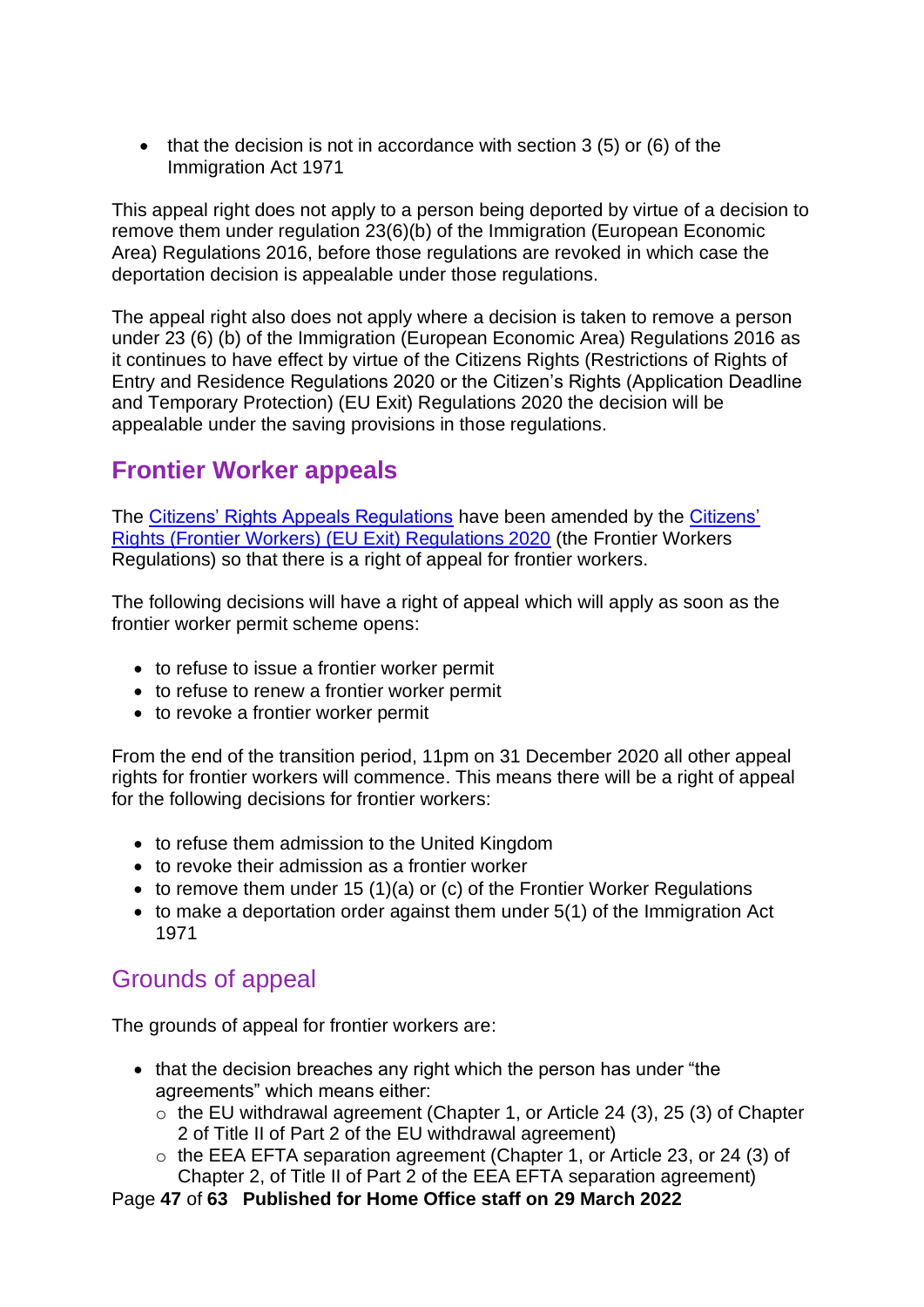o the Swiss citizens' right agreement (Part 2 of the Swiss citizen' rights agreement)

In this guidance these provisions of the agreements are referred to as "the frontier worker agreements".

or:

• that the decision is not in accordance with the provision of the 2020 Frontier Workers Regulations by virtue of which it is made

In this guidance the regulation in the Frontier Workers Regulation under which the decision was taken is set out against the category of decision being appealed against. For example, a decision to refuse a frontier worker permit is appealable as not being in accordance with regulation 9, which is the regulation under which a frontier worker permit may be refused.

# <span id="page-47-0"></span>Evidential requirements to appeal

For some decisions taken under the Frontier Worker Regulations there will only be an appeal right where the individual produces a national identity document which means:

• a valid national identity card issued by an EEA state

or:

• a valid passport issued by an EEA state

For some decisions under the Frontier Worker Regulations there will not be a right of appeal unless the individual provides satisfactory evidence that they are a frontier worker. That means the individual must produce evidence that they:

- are an EEA national
- reside outside of the UK
- worked in the UK as an employed or self-employed person during 2020, or had retained worker or self-employed status during 2020
- are currently employed or self-employed in the UK, or have retained worker or self-employed person status

Sufficient evidence of residing outside of the UK may include documents showing proof of address outside of the UK.

Sufficient evidence of working in the UK could include:

- a signed and dated contract specifying that the employee must work in the UK
- letters from employers confirming the need for the employee to travel to the UK for the purpose of work and outlining the frequency of this travel
- tax returns from HMRC showing that the person is a self- employed in the UK.
- bank statements or invoices which show payments for work carried out in the UK

### Page **48** of **63 Published for Home Office staff on 29 March 2022**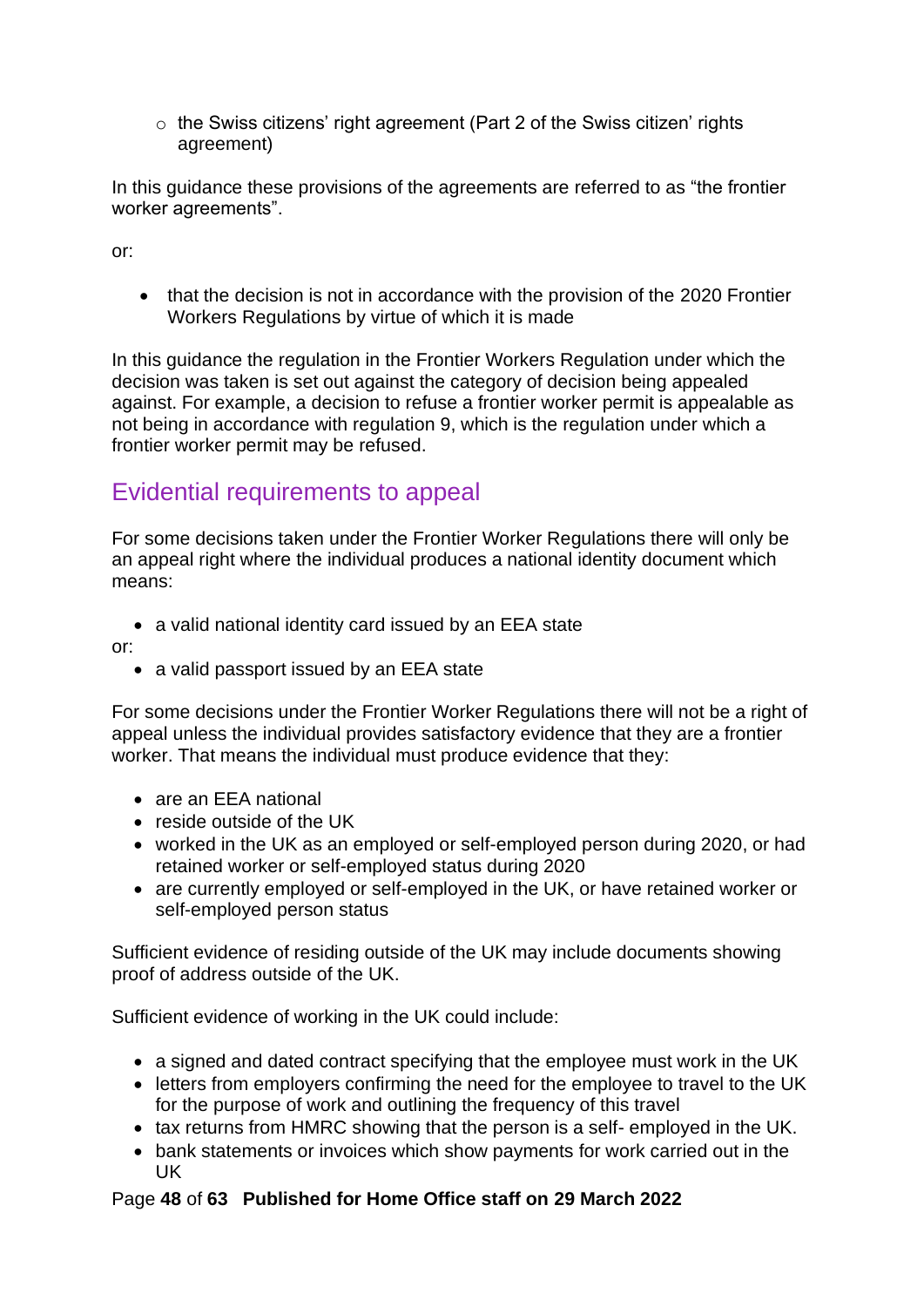The list above is not exhaustive. More information on what constitutes sufficient evidence of frontier working in the UK can be found in the frontier worker permit case working guidance.

Someone who has temporarily stopped working can still be considered a worker under regulation 4 of the Frontier Worker Regulations if they can provide proof that they:

- are (or were) temporarily unable to work because of illness or an accident
- are (or were) in duly recorded involuntary unemployment
- are (or were) involuntarily unemployed and have embarked on vocational training
- voluntarily stopped working to start vocational training related to their previous work
- are (or were) temporarily unable to work following pregnancy or childbirth

Guidance on what can be considered as sufficient evidence for retaining frontier worker status can be found in the frontier worker permit case working guidance.

# <span id="page-48-0"></span>Decisions to refuse a frontier worker permit

Anyone who makes a valid application for a frontier worker permit or applies for a renewal of a frontier worker permit will have a right of appeal if the application is refused. The grounds of appeal are that the decision:

• breaches any [right which the person has under "the frontier worker](#page-46-1)  [agreements"](#page-46-1)

or:

• is not in accordance with regulation 9 of the Frontier Workers Regulations

There is no requirement to produce a national identity card or any additional evidence that they are a frontier worker where a decision has been taken to refuse a frontier worker permit or a decision is taken not to renew it. Any decision taken under regulation 9 to refuse a frontier worker permit will have a right of appeal.

# <span id="page-48-1"></span>Revocation of frontier worker permits

Regulation 11 of the Frontier Workers Regulations allows for the revocation of a frontier worker permit to take place at any time. There is a right of appeal against the decision to revoke a frontier worker permit under the Citizens' Rights Appeals Regulations.

The grounds of appeal against a decision to revoke a frontier worker's admission are that the decision:

• breaches any right which the person has under "the frontier worker" [agreements"](#page-46-1)

or

Page **49** of **63 Published for Home Office staff on 29 March 2022**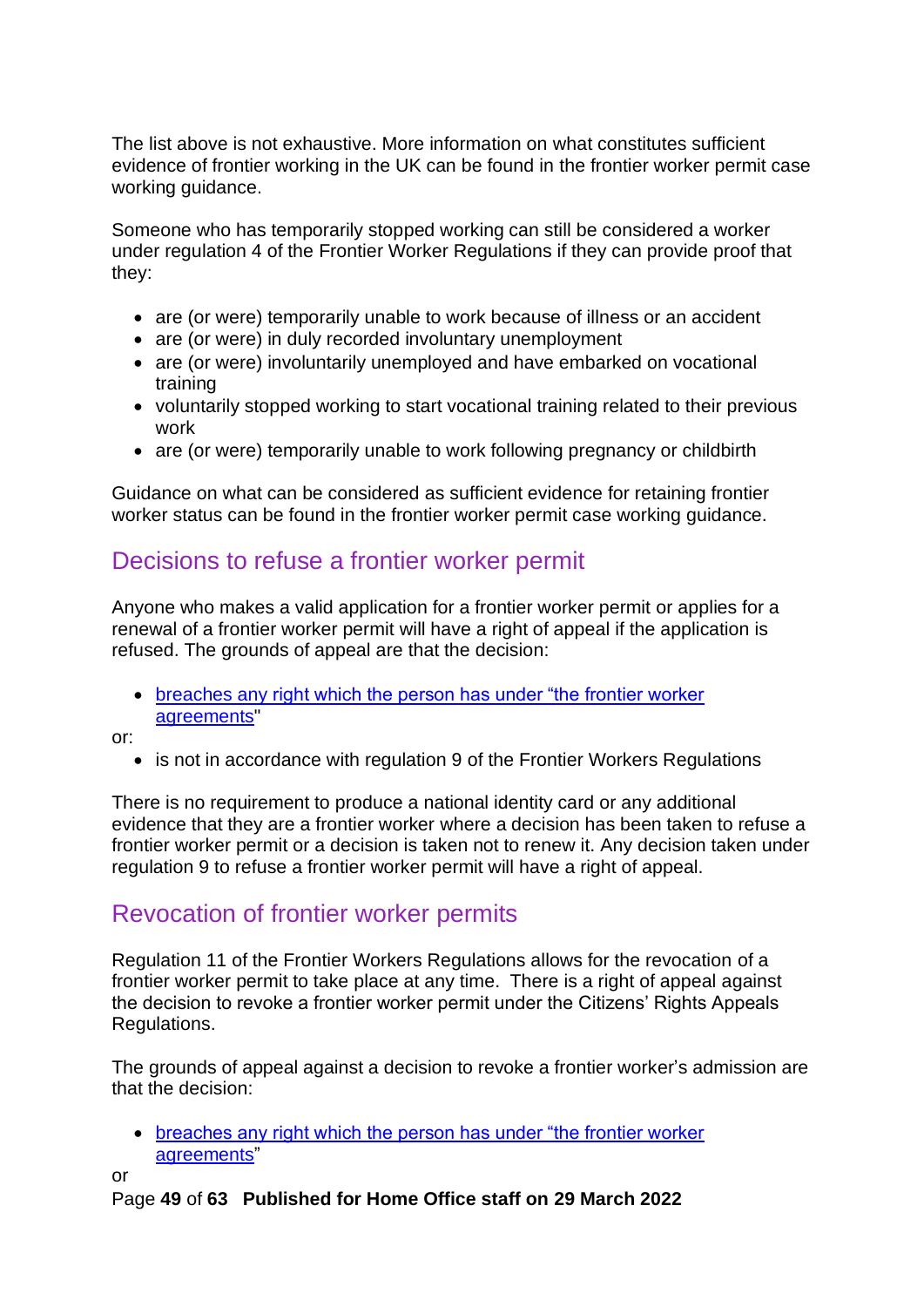• is not in accordance with regulation 11 of the Frontier Workers Regulations

# <span id="page-49-0"></span>Refusal of admission

There is a right of appeal against a decision under regulation 12 of the Frontier Worker Regulations to refuse admission to a frontier worker. The Citizens' Rights Appeals Regulations sets out the evidential requirements a person must meet to have a right of appeal.

Except for Irish nationals, a frontier worker who is refused admission must produce:

- a national identity document, and
- a frontier worker permit

However, it is only mandatory for non-Irish nationals to have a frontier worker permit from the 1 July 2021. Therefore, anyone who claims to be a frontier worker and who is refused admission to the UK from 11pm on 31 December 2020 to 30 June 2021 and who does not have a frontier worker permit will have a right of appeal where they have:

• sufficient evidence to satisfy the Secretary of State that they are a frontier worker

Irish nationals do not need a frontier worker permit to be admitted to the UK. The requirements for Irish nationals to appeal are that they have:

• sufficient evidence to satisfy the Secretary of State that they are a frontier worker

The grounds of appeal against a refusal of admission as a frontier worker are that the decision:

- [breaches any right which the person has under "the frontier worker](#page-46-1)  [agreements"](#page-46-1)
- or
- is not in accordance with regulation 12 of the Frontier Workers Regulations

Where a person is being refused admission to the UK and they have a frontier worker permit then under regulation 12 of the Frontier Workers Regulations their permit must be revoked at the same time. The decision refusing admission will revoke the permit at the same time and the appeals can be heard together. Further information on revocation of frontier worker permit appeals is below.

# <span id="page-49-1"></span>Revocation of admission

Where someone has been admitted to the UK under the Frontier Workers Regulations in some circumstances that admission can be revoked under regulation 14. Where admission is revoked there will be a right of appeal where the person can produce a national identity document.

Page **50** of **63 Published for Home Office staff on 29 March 2022**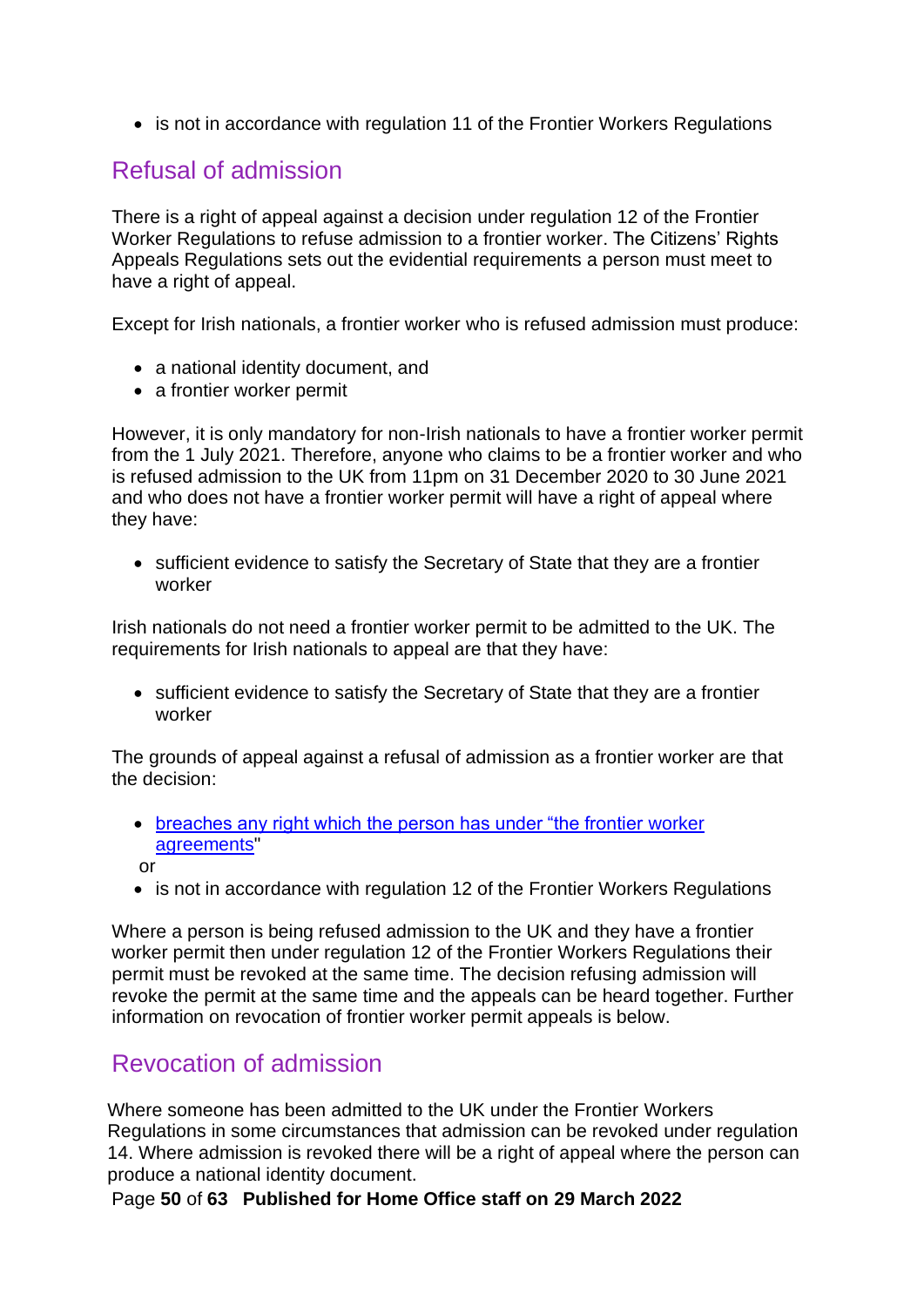The rights of appeal against a decision to revoke a frontier worker's admission are that the decision:

- [breaches any right which the person has under "the frontier worker](#page-46-1)  [agreements"](#page-46-1)
- is not in accordance with regulation 14 of the Frontier Workers Regulations

### <span id="page-50-0"></span>Decision to remove

.

From the end of the transition period there will be a right of appeal against a decision to remove a person who has been admitted to the UK under the Frontier Worker Regulations:

• if a decision is taken to remove the frontier worker under 15 (1) (a) or 1 (c) there will be a right of appeal where the person can produce a valid identity document

The grounds of appeal against a decision to revoke a frontier workers admission are that the decision:

• [breaches any right which the person has under "the frontier worker](#page-46-1)  [agreement"](#page-46-1),

or

is not in accordance with 15 (1) (a) or 15 (1) (c) of the Frontier Worker Regulations

# <span id="page-50-1"></span>Decisions to deport

There is a right of appeal for a frontier worker who is being removed under section 5(1) of the 1971 Act.

This appeal right does not apply to a person being deported by virtue of a decision to remove them under regulation 23(6)(b) of the Immigration (European Economic Area) Regulations 2016, before those regulations are revoked in which case the deportation decision is appealable under those regulations

The appeal right also does not apply where a decision is taken to remove them under 23 (6) (b) of the Immigration (European Economic Area) Regulations 2016 as it continues to have effect by virtue of the Citizens Rights (Restrictions of Rights of Entry and Residence Regulations 2020 or the Citizen's Rights (Application Deadline and Temporary Protection) (EU Exit) Regulations 2020 the decision will be appealable under the saving provisions in those regulations.

In order to bring an appeal against a deportation decision the person must produce:

- a valid identity document, and
- a valid frontier worker permit:

### Page **51** of **63 Published for Home Office staff on 29 March 2022**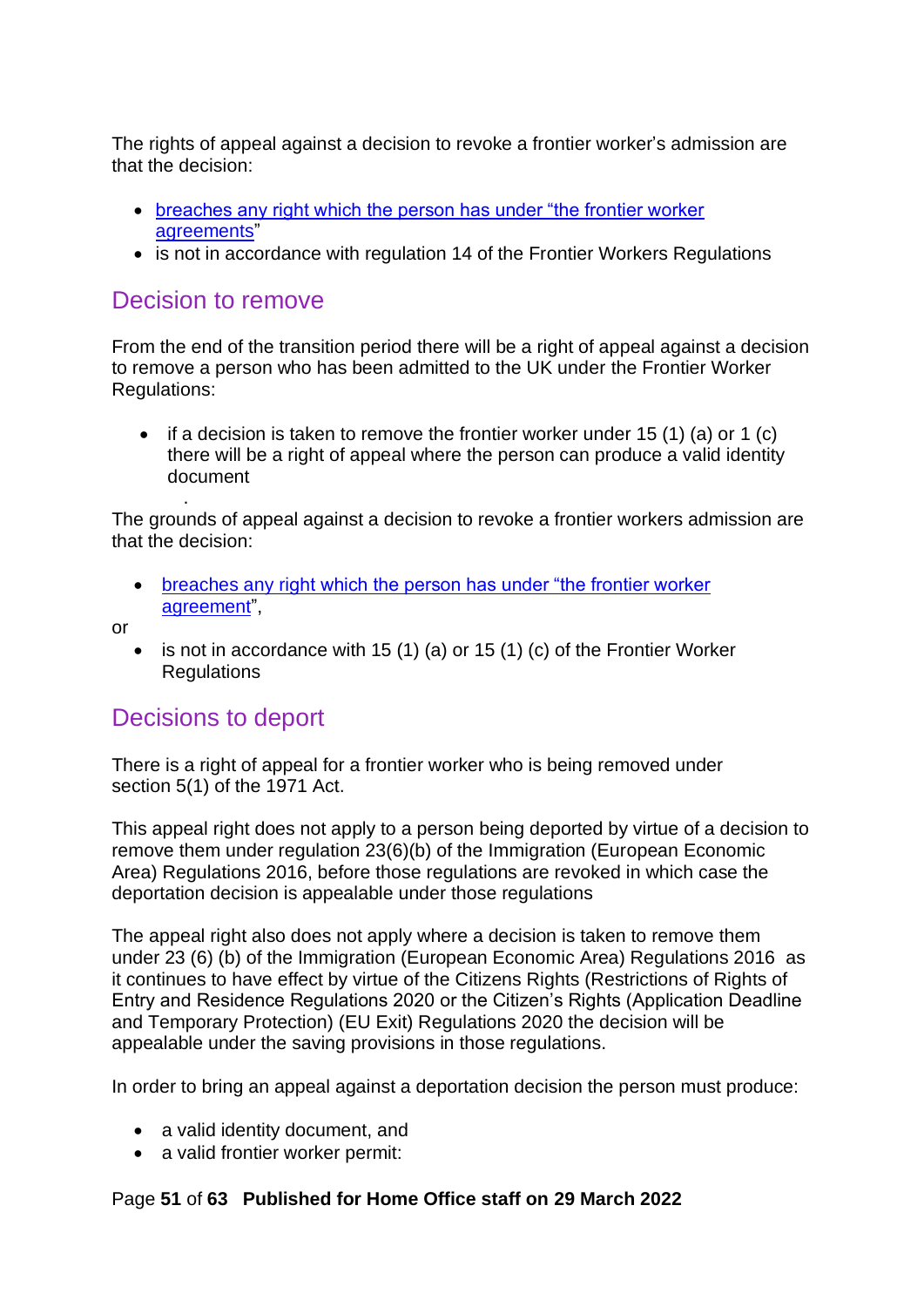$\circ$  if they don't have valid frontier worker permit, they must produce sufficient evidence to satisfy the Secretary of State that they are a frontier worker

Where a decision is taken to make a deportation order the person will be served with a section 120 notice where they can raise any reasons as to why they should not be deported.

Where, in response to a section 120 notice, a person raises the fact that they are a frontier worker and produces a valid identity document and a valid frontier worker permit they must be notified of their right of appeal.

Where a person does not have a valid frontier worker permit but claims they are in the UK as a frontier worker they must be given an opportunity to produce sufficient evidence to satisfy the Secretary of State they are a frontier worker. See the section Evidential requirements to appeal.

Where a person provides satisfactory evidence that they are a frontier worker they must be notified of their right of appeal. As it is the Secretary of State who must be satisfied that the person is a frontier worker there is no right of appeal under [Citizens' Rights Appeals Regulations](https://www.legislation.gov.uk/uksi/2020/61/contents/made) against a decision not to accept the person as a frontier worker. However, where a person makes a valid application as a frontier worker which is refused there will be a right of appeal against that decision.

The grounds of appeal against a decision to revoke a frontier workers admission are that the decision:

• [breaches any right which the person has under "the frontier worker](#page-46-1)  [agreements"](#page-46-1)

or

 $\bullet$  is not in accordance with section 3(5) or 3(6) of the 1971 Act or regulation 15(1)(b) as the case may be

# <span id="page-51-0"></span>**S2 Healthcare Visitor appeals**

The [Citizens' Rights Appeals Regulations](https://www.legislation.gov.uk/uksi/2020/61/contents/made) have been amended by the Exiting the European Union, Immigration and Asylum, Immigration (Citizens' Rights etc) (EU Exit) Regulations 2020 so that there is a right of appeal for decisions taken under the S2 Healthcare Visitor route for those with a healthcare right of entry under the agreements. A person will have healthcare leave where they have entered the UK as an S2 Healthcare Visitor, under the rules this includes those who have made an oral application at the Border or entered using auto gates and have entered under article 8B of the Immigration (Leave to Enter and Remain) Order 2000. Healthcare leave also includes anyone in the UK who has been granted leave under the S2 Healthcare Visitor rules, A person will also have deemed healthcare leave if they have entered the UK under the Immigration (Control of Entry Through Republic of Ireland) Order 1972 (the 1972 order) and has an S2 healthcare form.

The rights of appeal for S2 Healthcare Visitors commence from the end of the transition period (11pm on  $31<sup>st</sup>$  December).

### Page **52** of **63 Published for Home Office staff on 29 March 2022**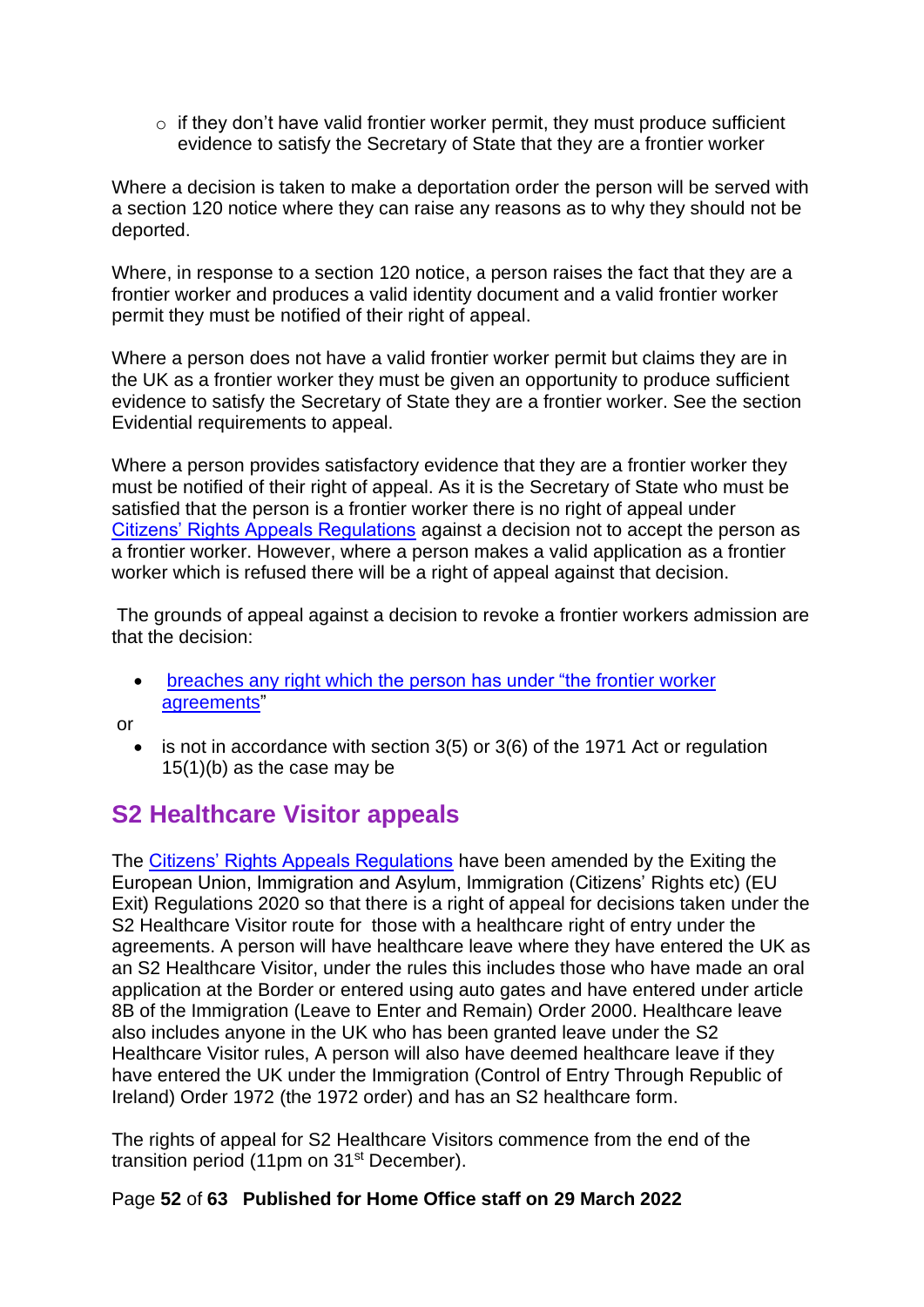# <span id="page-52-0"></span>Decision to refuse leave under Appendix S2 Healthcare Visitor

Where a valid application for leave to enter or remain under [Appendix S2](https://www.gov.uk/guidance/immigration-rules/immigration-rules-appendix-s2-healthcare-visitor) Healthcare [Visitor](https://www.gov.uk/guidance/immigration-rules/immigration-rules-appendix-s2-healthcare-visitor) of the immigration rules is made on or after the transition period there is a right of appeal against refusal.

The grounds of appeal are:

- that the decision breaches any right which the person has under "the agreements" which means either:
	- o Article 32(1)(b) of Title III, of Part 2 of the Withdrawal Agreement
	- o Article 31(1)(b) of Title III, of Part 2 of the EEA EFTA separation agreement
	- $\circ$  Article 26a(1)(b), of the Swiss citizens' rights agreement

In this guidance the "agreements" are referred to as "any right which the person has under "the healthcare agreements"

or:

• the decision is not in accordance with Appendix S2 Healthcare Visitor

In this guidance these provisions of the "agreements" are referred to as 'the healthcare agreements'.

### <span id="page-52-1"></span>Decision to refuse permission to stay under Appendix S2 Healthcare Visitor

Where an application to vary (extend) leave to remain under Appendix S2 Healthcare Visitor is made on or after the transition period and is refused there is a right of appeal against the decision.

The grounds of appeal are that the decision:

• [breaches any rights the person has under has under "the](#page-52-0) healthcare" [agreements"](#page-52-0)

or:

• is not in accordance with [Appendix S2 Healthcare Visitor](https://www.gov.uk/guidance/immigration-rules/immigration-rules-appendix-s2-healthcare-visitor)

### <span id="page-52-2"></span>Decisions to cancel or vary leave under Appendix S2 Healthcare Visitor

Where a person has S2 Healthcare leave, a decision to cancel or vary that leave so that the person has no leave will have a right of appeal where the decision is taken on or after the transitional period.

Page **53** of **63 Published for Home Office staff on 29 March 2022**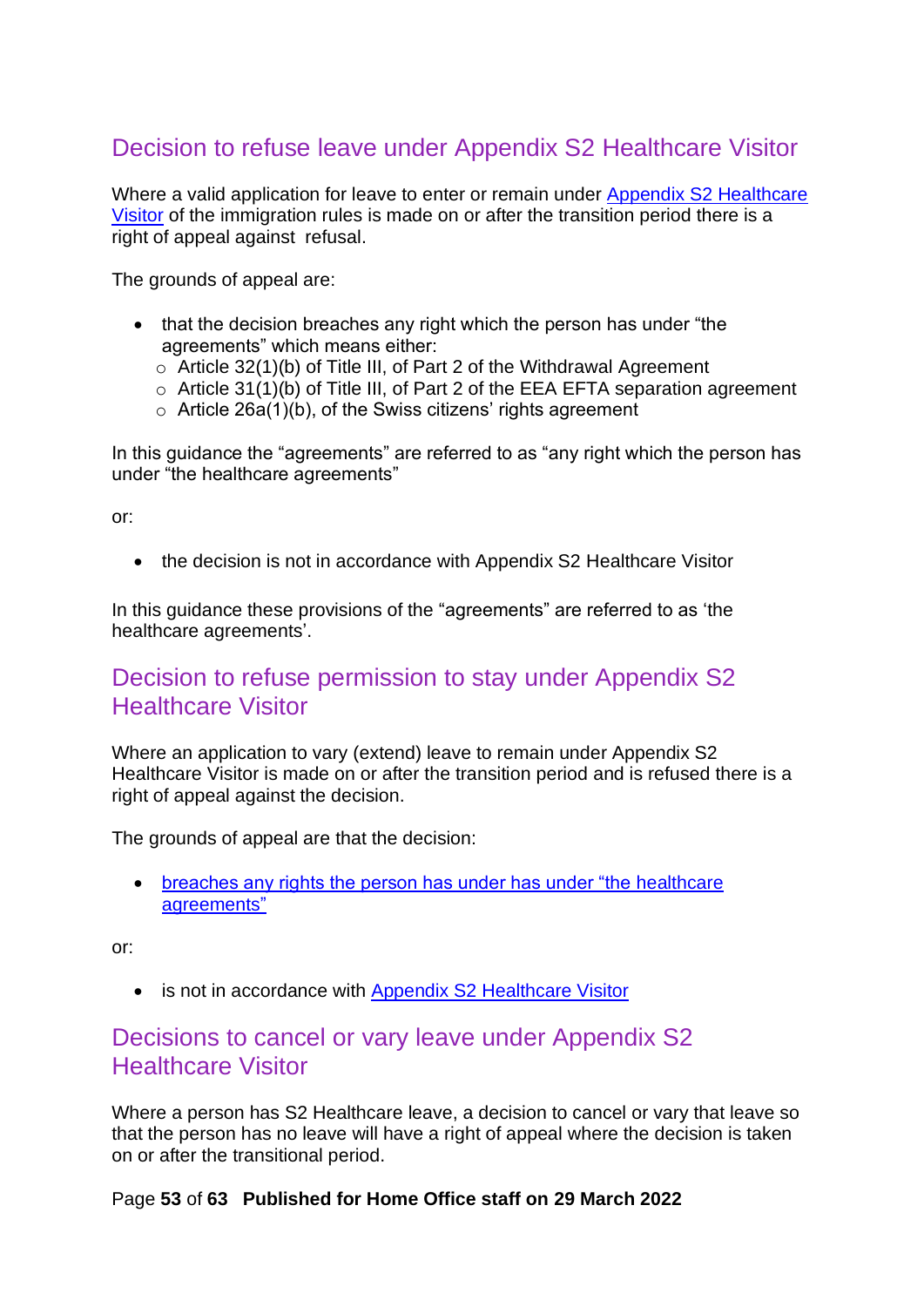The grounds of appeal are that the decision:

- breaches any rights the person has under has under "the healthcare" [agreements"](#page-52-0)
- or:
	- is not in accordance with [Appendix S2 Healthcare Visitor](https://www.gov.uk/guidance/immigration-rules/immigration-rules-appendix-s2-healthcare-visitor)

### <span id="page-53-0"></span>Decision to refuse entry clearance under Appendix S2 Healthcare Visitor

Where a person applies for entry clearance as an S2 Healthcare Visitor on or after the end of the transition period there is a right of appeal if the decision is refused.

An application for entry clearance as an S2 Healthcare Visitor can be made at the Border.

The grounds of appeal are that the decision:

• [breaches any rights the person has under has under "the healthcare](#page-52-0)  [agreements"](#page-52-0)

or

is not in accordance with [Appendix S2 Healthcare Visitor](https://www.gov.uk/guidance/immigration-rules/immigration-rules-appendix-s2-healthcare-visitor)

## <span id="page-53-1"></span>Cancellation or revocation of entry clearance

Where a person is granted entry clearance as an S2 Healthcare Visitor, a decision to cancel or revoke that entry clearance will have a right of appeal where taken after the transition period.

The grounds of appeal are that the decision:

• breaches any rights the person has under has under "the healthcare" agreements"

or

• is not in accordance with [Appendix S2 Healthcare Visitor](https://www.gov.uk/guidance/immigration-rules/immigration-rules-appendix-s2-healthcare-visitor)

### <span id="page-53-2"></span>Refusal of permission to enter where a person has valid entry clearance

Where a person has entry clearance as an S2 Healthcare Visitor and is refused leave to enter the UK there is a right of appeal against the decision where the decision is taken on or after the transition period has ended.

The grounds of appeal are that the decision:

• breaches any rights the person has under has under "the healthcare" [agreements"](#page-52-0)

#### Page **54** of **63 Published for Home Office staff on 29 March 2022**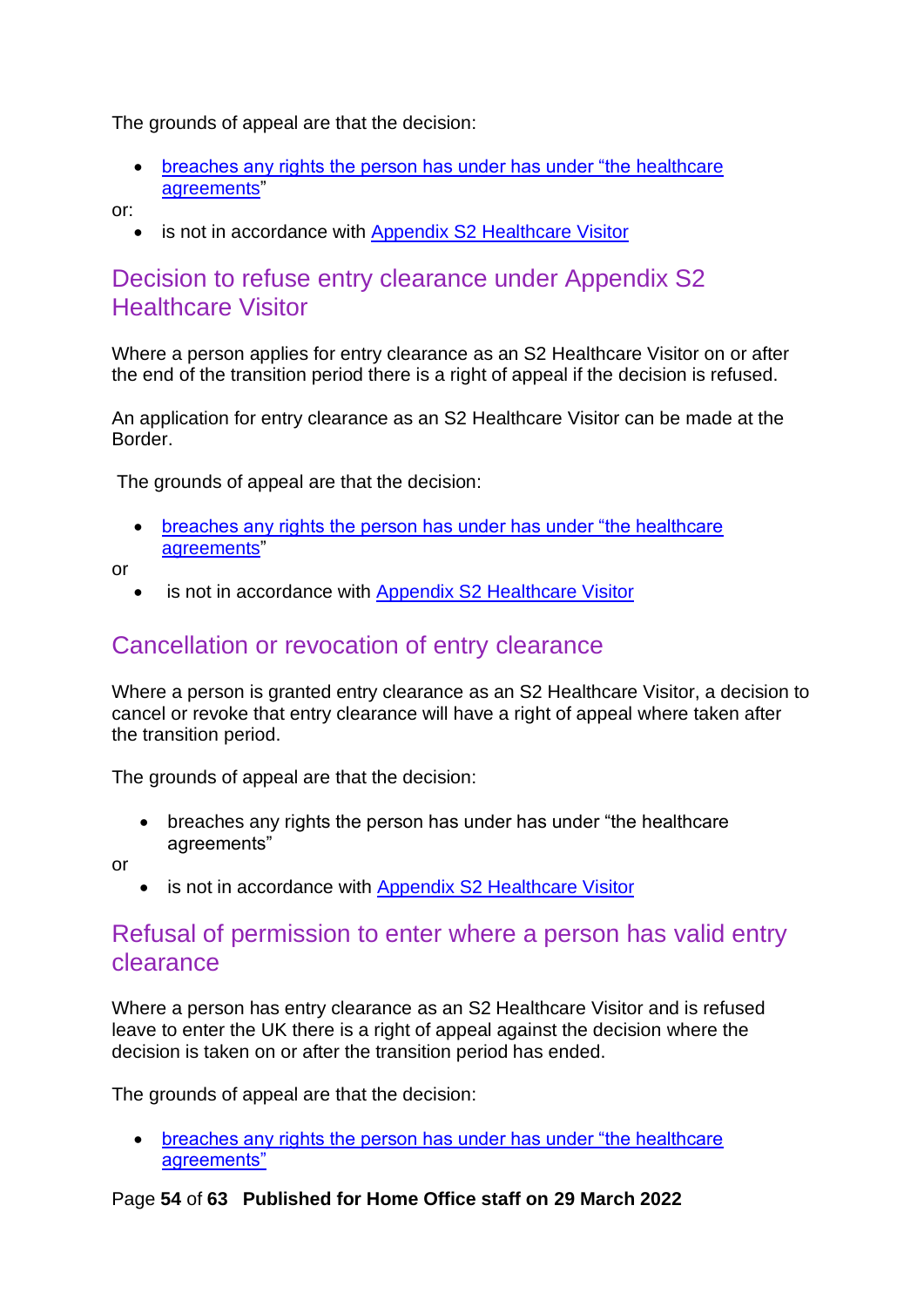or:

• is not in accordance with the provision of the immigration rules by virtue of which it was made

# <span id="page-54-0"></span>Cancellation or variationof leave to enter the UK by virtue of having arrived in the UK with entry clearance

Where a person has entered the UK and has entry clearance as an S2 Healthcare Visitor which is then cancelled or varied there is a right of appeal against the decision if it if taken on after the transition period has ended.

The grounds of appeal are that the decision:

• [breaches any rights the person has under has under "the healthcare](#page-52-0)  [agreements"](#page-52-0)

or:

• is not in accordance with the provision of the immigration rules by virtue of which it was made

# <span id="page-54-1"></span>A decision to vary leave under Article 5 of the Immigration (Control of Entry Through Republic of Ireland) Order 1972

Where a person has entered the UK under the Immigration (Control of Entry Through Republic of Ireland) Order 1972 (the 1972 order) and has an S2 healthcare form they will be deemed to have entered the UK with 6 months leave. For further details see S2 Healthcare Visitor Guidance.

Where a decision is taken to vary (including to cancel) their deemed leave there is a right of appeal against the variation decision where the decision is taken on or after the transition period has ended. The grounds of appeal are that the decision:

- breaches any rights the person has under has under "the healthcare" **[agreements](#page-52-0)**
- is not in accordance with the provisions of the 1971 Act (including the immigration rules) by virtue of which it was made

# <span id="page-54-2"></span>Decisions to deport

A person who is in the UK with healthcare leave will have a right of appeal against a decision to make a deportation order. See the section on S2 Healthcare Visitor appeals for further details on healthcare leave.

The grounds of appeal against a decision to revoke a frontier workers admission are that the decision:

• [breaches any right which the person has under "the healthcare agreements"](#page-52-0) or:

- is not in accordance with section 3(5) or 3(6) of the 1971 Act
- Page **55** of **63 Published for Home Office staff on 29 March 2022**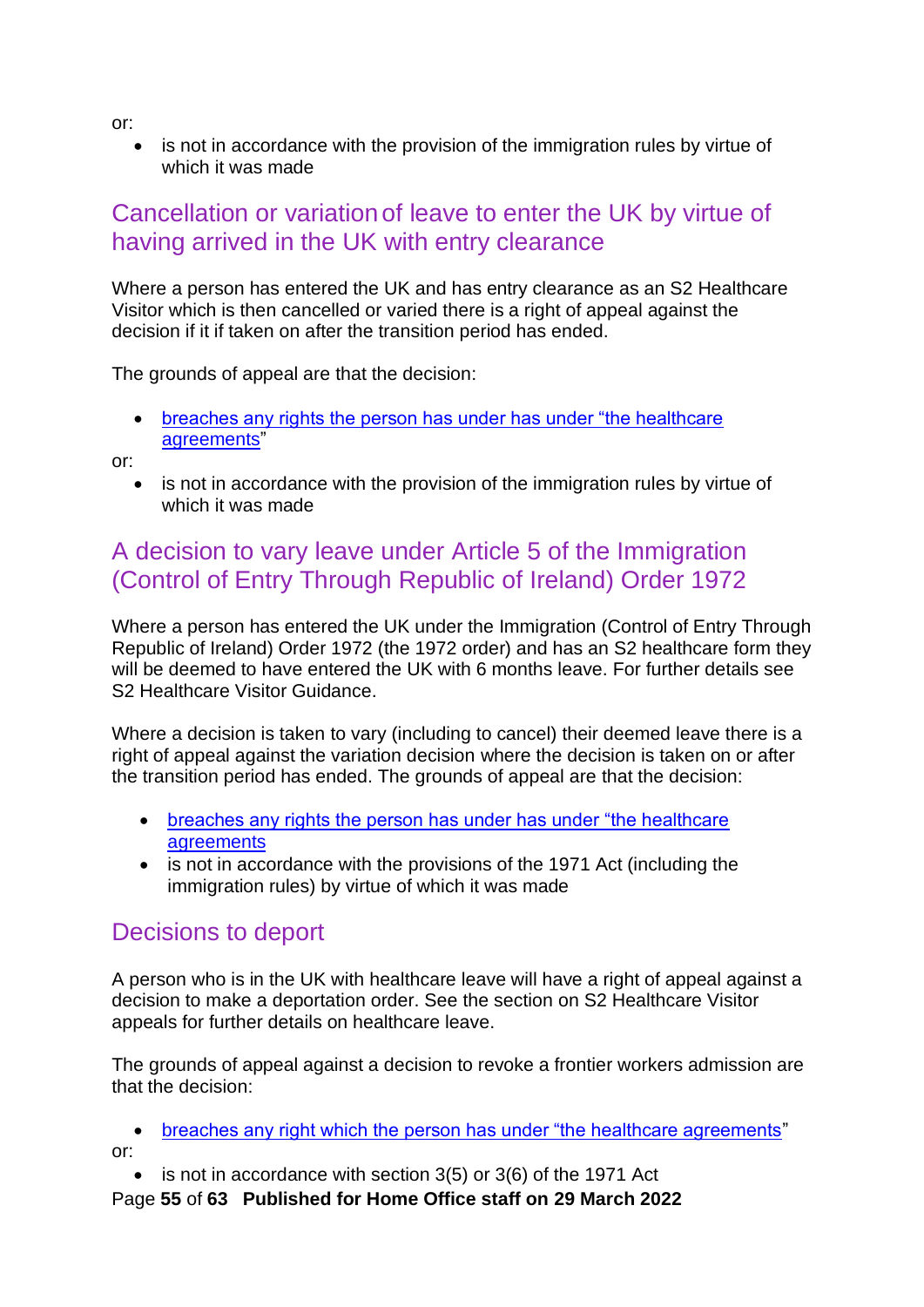# <span id="page-55-0"></span>**S2 Healthcare Visitor appeals**

This appeal right does not apply to a person being deported by virtue of a decision to remove them under regulation 23(6)(b) of the Immigration (European Economic Area) Regulations 2016, before those regulations are revoked in which case the deportation decision is appealable under those regulations

The appeal right also does not apply where a decision is taken to remove them under 23 (6) (b) of the Immigration (European Economic Area) Regulations 2016 as it continues to have effect by virtue of the Citizens Rights (Restrictions of Rights of Entry and Residence Regulations 2020 or the Citizen's Rights (Application Deadline and Temporary Protection) (EU Exit) Regulations 2020 the decision will be appealable under the saving provisions in those regulations.

## <span id="page-55-1"></span>**Who will hear the appeal?**

An appeal made under the Citizens' Rights Appeals Regulations will usually be to the First-tier Tribunal (Immigration and Asylum Chamber). The only exception is where it is certified under Schedule 1 of these regulations as having been taken in the interests of national security, in which case the appeal would be to the Special Immigration Appeals Commission.

# <span id="page-55-2"></span>**Places from which an appeal may be brought or continued**

Any appeal made under the Citizens Rights Appeals Regulations can be brought from within the United Kingdom or from outside the United Kingdom. The only exception is where it is certified under Schedule 1 of these regulations as having been taken in the interests of national security, in which case it can only be brought from out of country, unless the appellant has made a human rights claim while in the UK and there is no certification under regulation 15(4).

#### **Official-sensitive: start of section**

The information in this section has been removed as it is restricted for internal Home Office use.

**Official-sensitive: end of section** 

# <span id="page-55-3"></span>**Time limits to appeal**

# <span id="page-55-4"></span>First-tier Tribunal

Where the person is in the UK when they are sent the decision notice, they have 14 calendar days to appeal, from the date the decision is sent.

Where the person is outside the UK when they are sent the decision notice, they have 28 calendar days to appeal from when they receive the decision.

#### Page **56** of **63 Published for Home Office staff on 29 March 2022**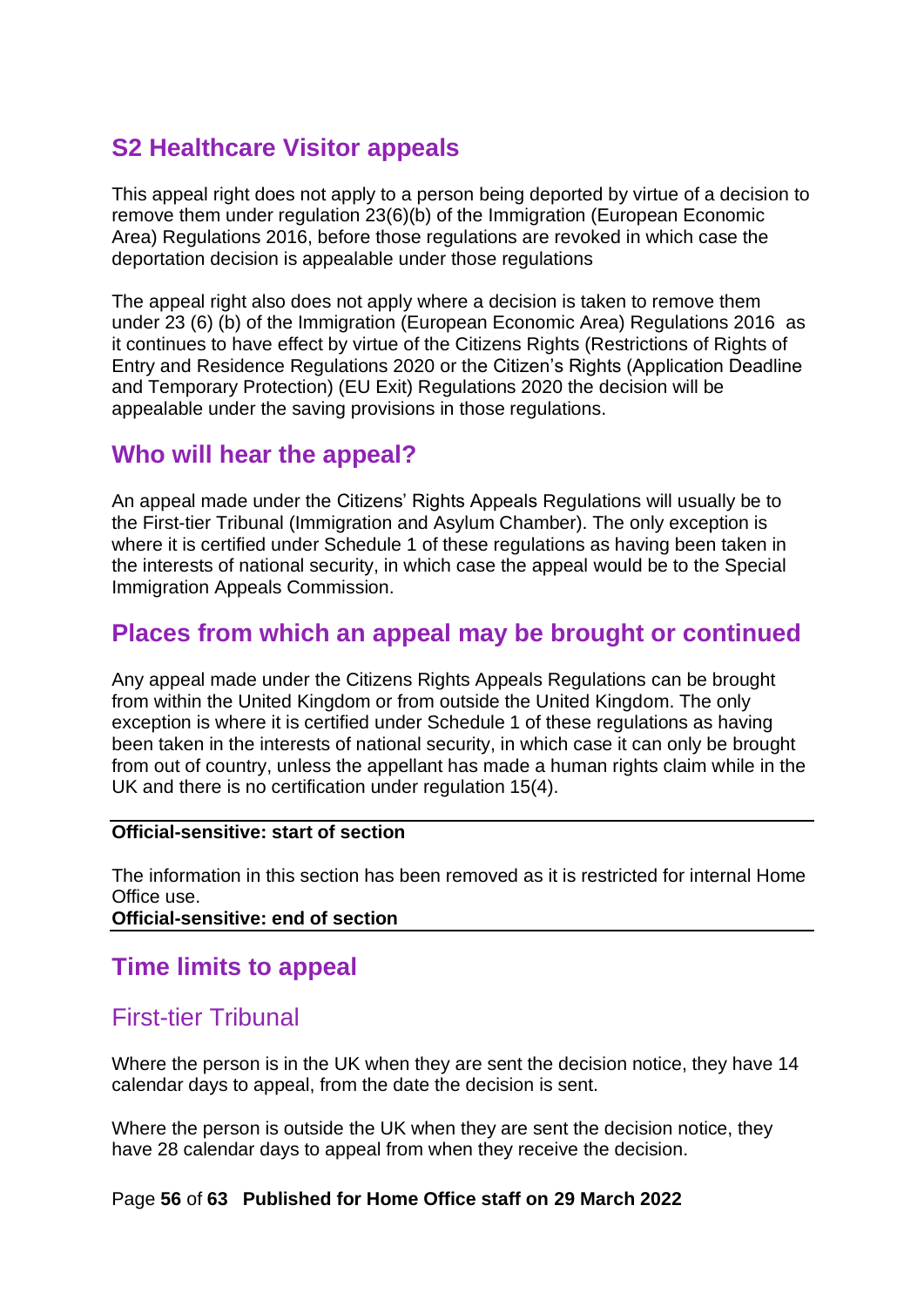# Special Immigration Appeals Commission

Where the appeal is for appeals to the Special Immigration Commission (SIAC)

The time limits are:

- where the person is detained, 5 days from when they are served the notice of decision
- where the person is in the UK, 10 days from when they are served the notice of decision
- when the person is outside the 28 days from when they are served the notice of decision

# <span id="page-56-0"></span>**Administrative review**

There is a right of administrative review in respect of certain decisions made under the EUSS, for frontier workers and for S2 Healthcare Visitors. For further details see Administrative review EU settlement scheme, Administrative review frontier worker permit and the Administrative review healthcare route. An appeal can be lodged at the same time as administrative review.

Where a person applies for an administrative review and is unsuccessful then they will be able to appeal the original decision, provided they have not already appealed that decision. Where they are within the United Kingdom when they are sent their administrative review decision, they have 14 calendar days to appeal the original decision from the date the administrative review decision is sent. Where they are outside the United Kingdom when they are sent their administrate review decision, they have 28 calendar days to appeal the original decision from when they receive the administrative review decision.

# <span id="page-56-1"></span>**Where a Citizens Rights Appeal does not prevent removal**

All appeals under the Citizens' Rights Appeals Regulations will suspend removal, unless the relevant appealable decision is:

- certified under regulation 16
- certified as having been made in the interests of national security under Schedule 1 and is appealable from out of country, in accordance with regulation 15

# <span id="page-56-2"></span>National security: Regulation 15

Where an appealable decision is certified as having been taken in the interests of national security under Schedule 1 to these regulations, regulation 15 provides that the appeal (to the Special Immigration Appeals Commission cannot be brought from within the UK unless the individual in question brings a human rights claim from within the UK and that claim is not certified under regulation 15(4).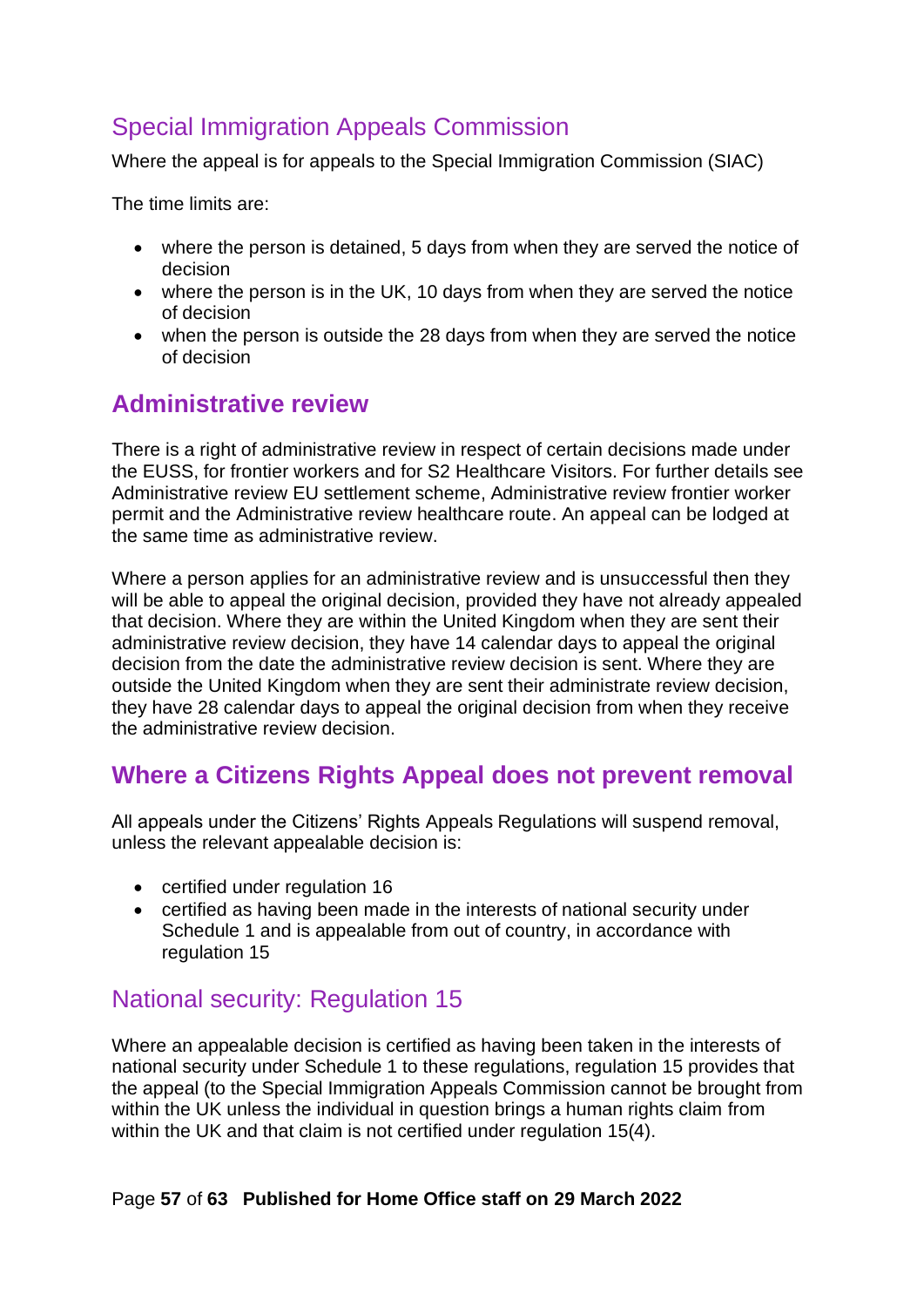Where an appeal can only be brought from out of country in accordance with regulation 15, the appeal is non-suspensive of removal.

The Secretary of State may take a certification decision under regulation 15(4) where the removal of a person would not be unlawful under section 6 of the Human Rights Act 1998 despite the appeals process in relation to the national security decision not having been begun or not having been exhausted.

Regulation 15(5) provides further that the grounds on which a certificate may be given under regulation 15(4) include, in particular, that the person would not, before the appeal is finally determined, face a real risk of serious irreversible harm if removed to the country or territory to which it is proposed they are to be removed; or that the whole or part of any human rights claim made by the person is clearly unfounded.

The serious irreversible harm test is derived from the test applied by the European Court of Human Rights (ECtHR) in an immigration case to determine whether to issue a ruling under rule 39 of the Rules of Court, preventing a signatory State from removing a foreign national from its territory. In the context of EUSS the test is that removal pending the outcome of any appeal would not be unlawful under section 6 of the Human Rights Act. The absence of a real risk of serious irreversible harm is only one relevant factor in that analysis.

The terms 'serious' and 'irreversible' must be given their ordinary meanings. 'Serious' indicates that the harm must meet a minimum level of severity, and 'irreversible' means that the harm would have a permanent or very long-lasting effect.

It will not normally be enough for the evidence to demonstrate a real risk of harm which would be either serious or irreversible: it needs to be both serious and irreversible. An example of serious irreversible harm would include where there is a real risk that the person affected would be subject to significant deterioration in their physical or mental health.

Clearly unfounded means a claim is which is so clearly without substance that it is bound to fail.

it is possible for a claim to be manifestly unfounded even if it takes more than a cursory look at the evidence to come to a view that there is nothing of substance in it

Where a decision is certified under regulation 15 (4) the person may not be removed for the period of one month from the date they are notified of the decision to remove them except:

- in a duly substantiated case of urgency
- where they are detained pursuant to the sentence or order of any court or
- where they have entered the United Kingdom and are removable as an illegal entrant under Schedule 2 to the Immigration Act 1971

Page **58** of **63 Published for Home Office staff on 29 March 2022** However, those exceptions cease to apply where a person makes an application to the Special Immigration Appeals Commission (SIAC) to set aside the certificate and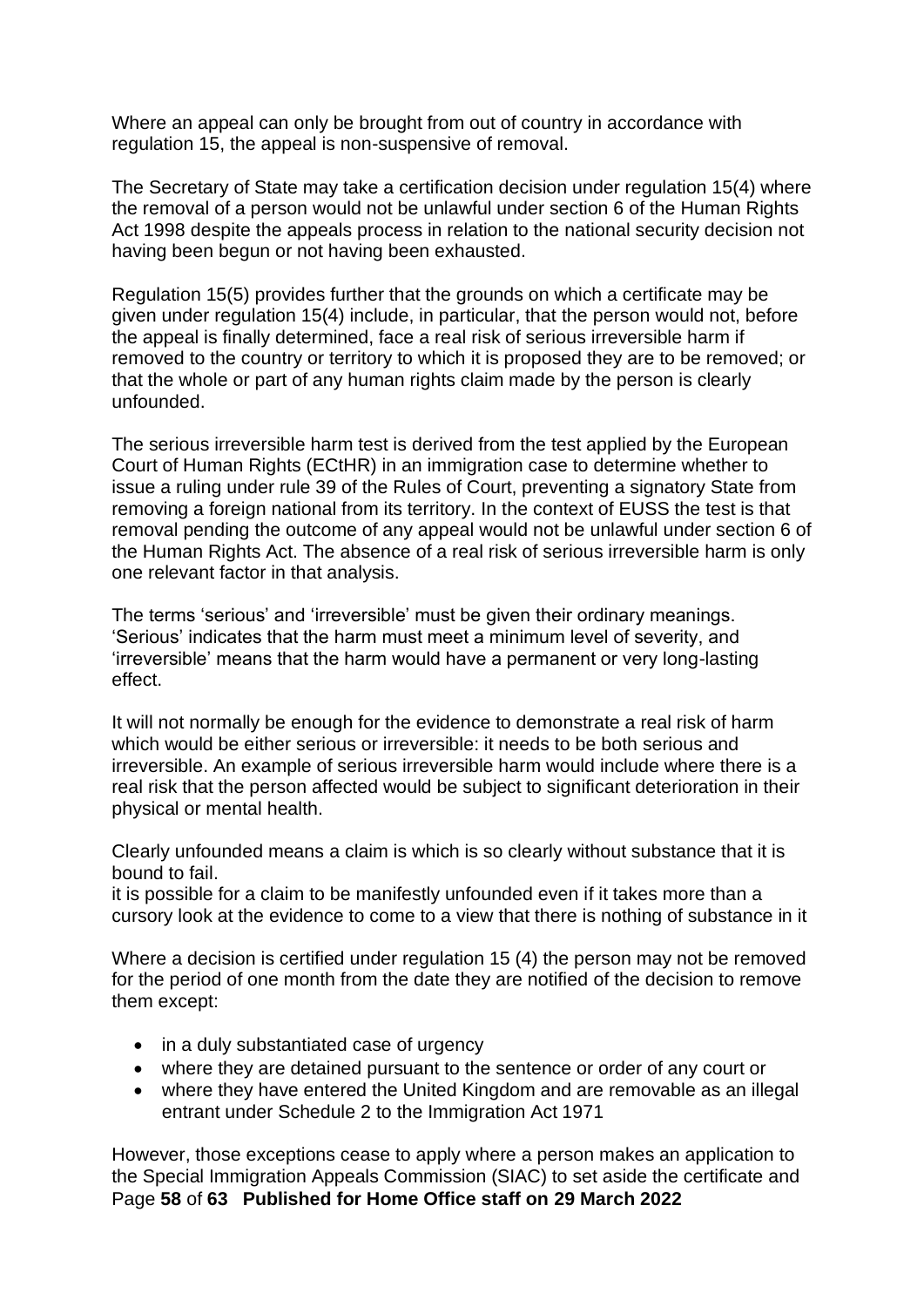SIAC directs that the person may not be removed, while the application is pending. In considering whether to set aside the certificate SIAC must apply the principles used in judicial review proceedings.

Where SIAC set the certificate aside so that the appeal can be brought within the UK then the person cannot be removed while the appeal is pending.

# <span id="page-58-0"></span>Deportation: regulation 16

A case can be certified under regulation 16(3) where:

- a decision has been made to make a deportation order under section 5(1) of the Immigration Act 1971 (which includes deportation decisions under s3(5) and 3(6), including automatic deportation, of the Immigration Act 1971, and deportation by virtue of the Immigration (European Economic Area) Regulations 2016)
- $\bullet$  the test at regulation 16(3) and (4) is met

The test at regulation 16(3) is that the removal of a person would not be unlawful under section 6 of the Human Rights Act 1998 despite the appeals process in relation to the appealable decision not have been begun or exhausted.

Regulation 16(4) provides further that the grounds upon which the Secretary of State may certify include (in particular) that the person would not, before the appeal is finally determined, face a real risk of serious irreversible harm if removed to the country or territory to which it is proposed they are to be removed.

It does not matter whether or not the deportation decision is the relevant appealable decision – any appealable decision under the regulations can be certified if, separately, a deportation decision has been made or the individual in question is subject to an extant deportation order;

Where an appeal is certified under regulation 16(3) the appeal does not suspend removal. However, a person whose appeal is certified must be given one month from when they are notified of the decision before they are removed except:

- in a duly substantiated case of urgency
- where they are detained pursuant to the sentence or order of any court or
- where they have entered the United Kingdom and are removable as an illegal entrant under Schedule 2 to the Immigration Act 1971

Where an applicant applies to the appropriate Court or Tribunal for an interim order to suspend removal the exceptions above cease to apply, and the person may not be removed until a decision has been taken on their application unless:

- the decision to remove them is based on a previous judicial decision
- they have had previous access to judicial review
- the decision to remove them is based on imperative grounds of public security

### Page **59** of **63 Published for Home Office staff on 29 March 2022**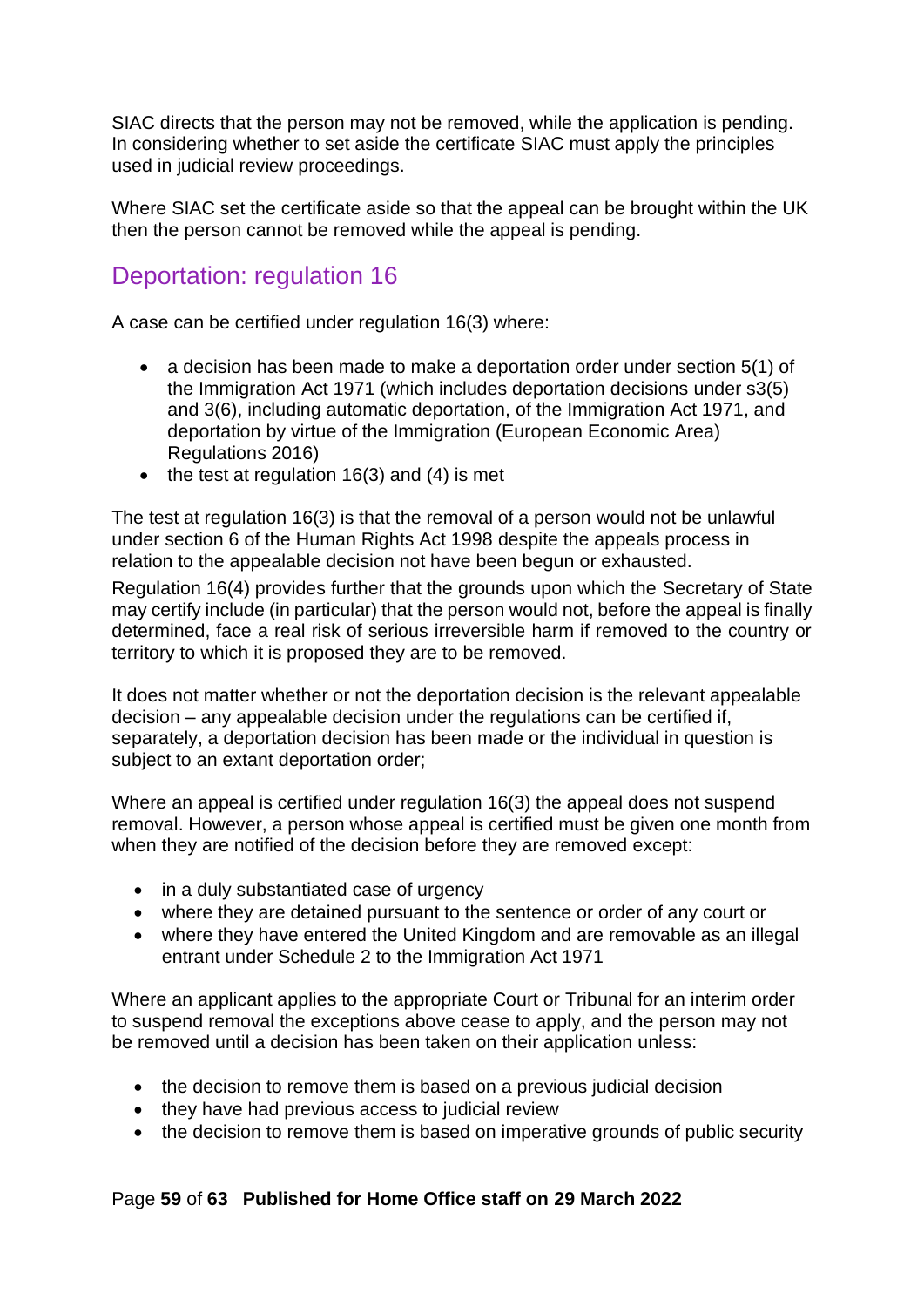# <span id="page-59-0"></span>**Right of Return**

Where an appealable decision is certified under the Citizens Rights Appeals Regulations section 16 and the person is removed or leaves the UK they can apply for permission to return to the UK to attend their appeal hearing. Permission to return must be given where the conditions in Schedule 3 are met, unless their return may cause serious troubles to public policy or public security.

Other than when an appeal is certified under regulation 16 there is no right to enter the UK to attend an appeal.

# <span id="page-59-1"></span>**When is an appeal abandoned?**

## <span id="page-59-2"></span>EU Settlement Scheme appeals

An appeal under the Citizens Rights Appeals Regulations is abandoned where:

- leave to enter or remain is granted under the EUSS, unless the person has been granted pre-settled status and:
	- $\circ$  they give notice that they wish to appeal on the grounds they should have been granted settled status or
	- o their settled status has been revoked and they wish to continue the appeal on the ground it should be restored

Where a person has brought an appeal under the Citizens' Rights Appeals Regulations leaving the United Kingdom does not abandon the appeal.

### <span id="page-59-3"></span>Frontier worker appeals

Where an appeal is brought against a decision to refuse to issue a frontier worker permit, to refuse to renew a frontier worker permit or to revoke a frontier worker permit the appeal is abandoned where the person is issued with a frontier worker permit. An appeal is also abandoned if a person is admitted as a frontier worker.

# <span id="page-59-4"></span>S2 Healthcare Visitor appeals

Where an appeal is brought against a decision under the S2 Healthcare route the appeal is abandoned where the person is granted leave to remain under Appendix S2 or where they obtain leave to enter or remain in accordance with Article 8B of the Immigration (Leave to Enter and Remain) Order 200 having entered the UK as a healthcare visitor under Appendix S2.

An appeal against a decision to refuse to vary (extend) healthcare leave is also abandoned if leave under Appendix S2 is varied (extended).

An appeal against a decision to vary leave under Article 5 of the Immigration (Control of Entry Through Republic of Ireland) Order 1972 is abandoned if the Secretary of State agrees that Article 5 of the 1972 order applies to the appellant.

Page **60** of **63 Published for Home Office staff on 29 March 2022**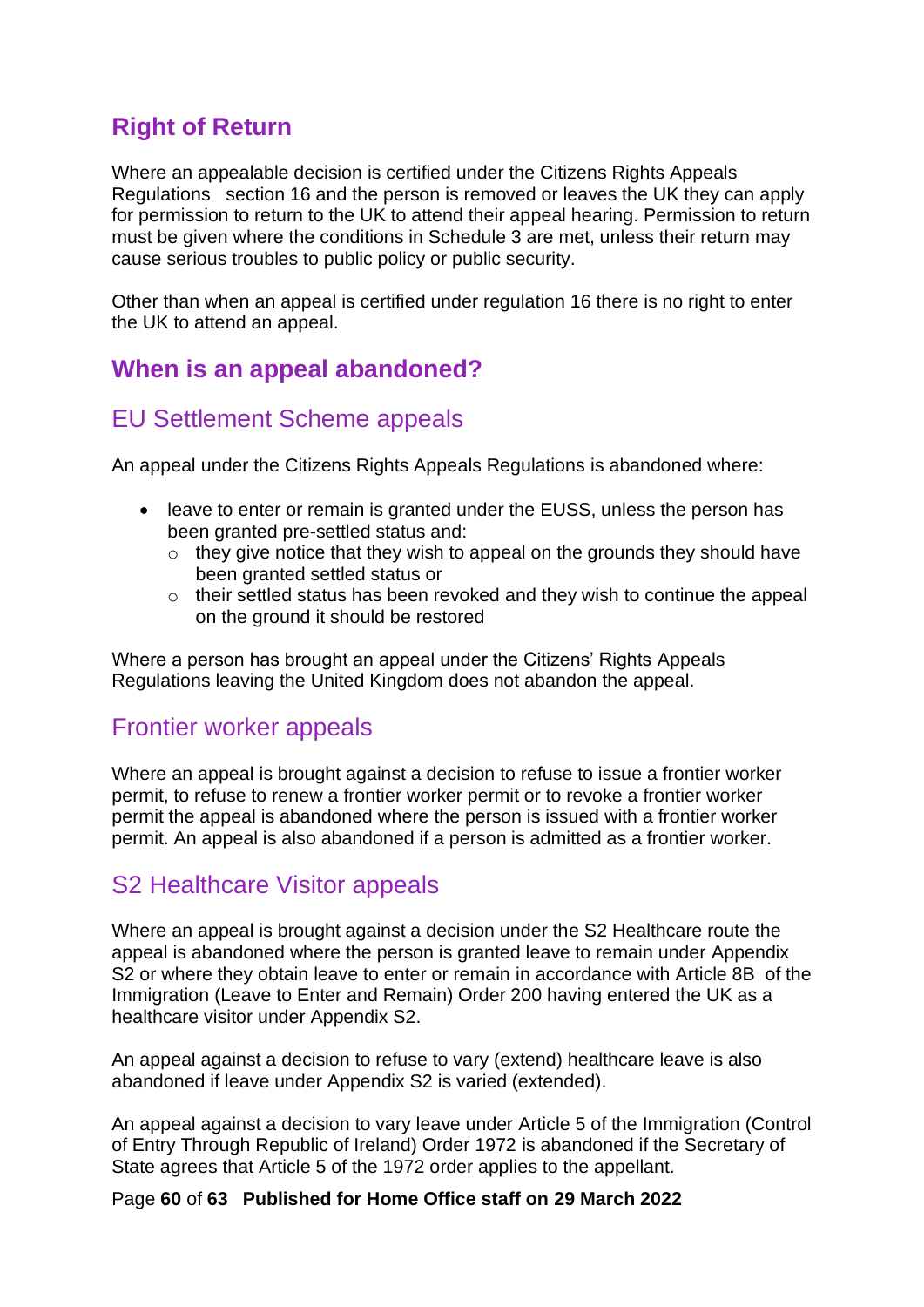**Related content [Contents](#page-1-0)**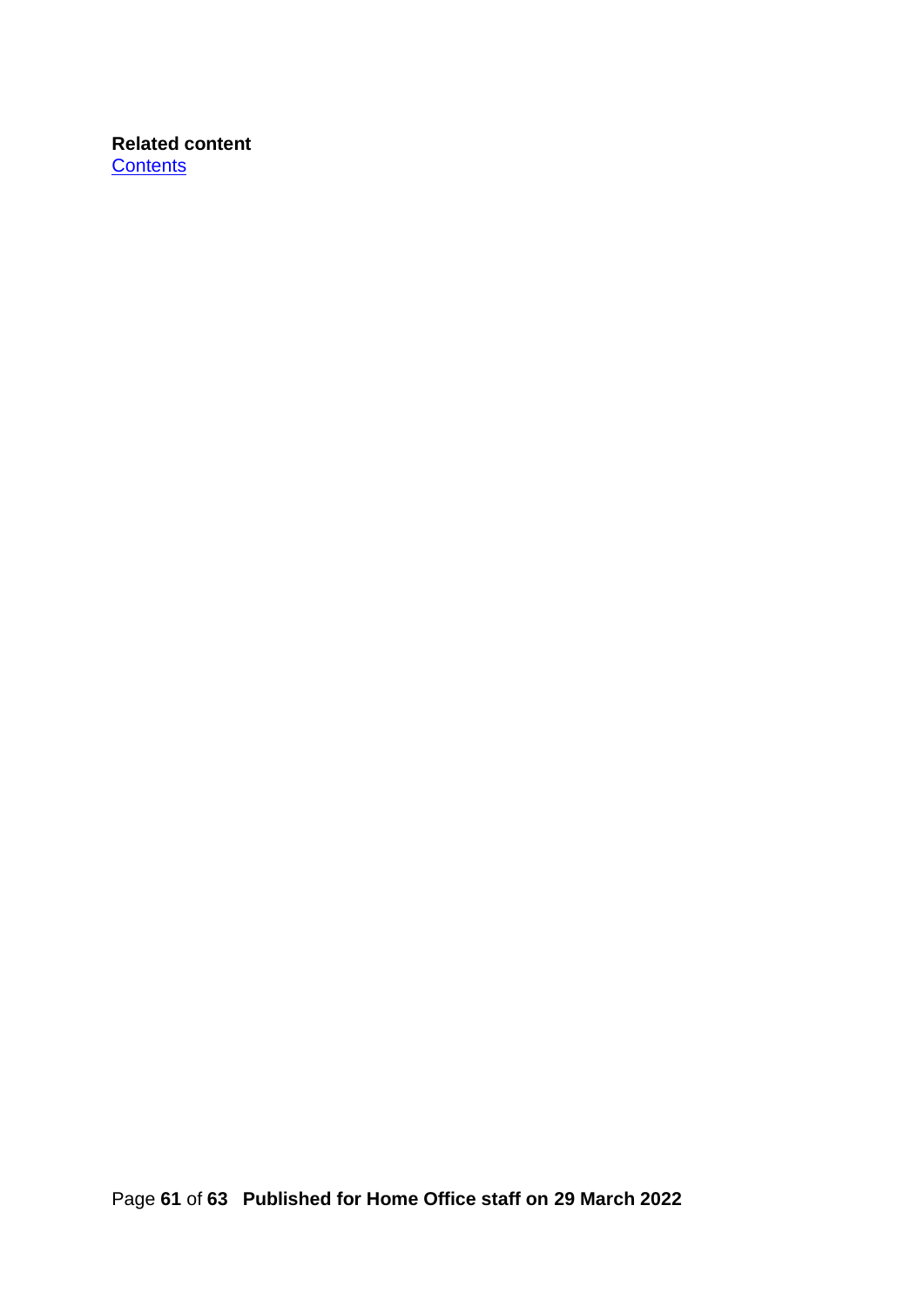# <span id="page-61-0"></span>National Security

This section provides guidance on how national security matters are managed in the appeals system for appeals under the Nationality, Immigration and Asylum Act 2002.

# <span id="page-61-1"></span>**Section 97 certificates**

Certificates may be issued in national security cases under section 97 of the [Nationality, Immigration and Asylum Act 2002.](http://www.legislation.gov.uk/ukpga/2002/41/section/97) The effect of a section 97 certificate is that an appeal may not be brought to the Tribunal. Any appeal already lodged will lapse. Instead there is a right of appeal to the Special Immigration Appeals Commission (SIAC).

Section 97 certificates are issued if the Secretary of State has decided, or directed, that a:

- person's exclusion or removal is for reasons of national security or in the interests of relations between the UK and another country
- decision is or was based on information not to be made public for reasons of national security, in the interest of relations between the UK and another country, or to protect the public interest in some other way

# <span id="page-61-2"></span>**Section 97A certificates**

Certificates can also be issued under section 97A of the 2002 Act:

- if a certificate is issued under section 97A (1) or 97A (2), then:
	- o an appeal against a deportation order or removal notice cannot be brought or continued from within the UK
- if a certificate is issued under section 97A(2B) to the effect that removal of the individual will not breach the UK's obligations under the European Convention on Human Rights (ECHR)
- as section 97A(2C) interprets section 97A(2B) as meaning that the person in question would not be subject to serious irreversible harm if removed

# **Related content**

**[Contents](#page-1-0)**